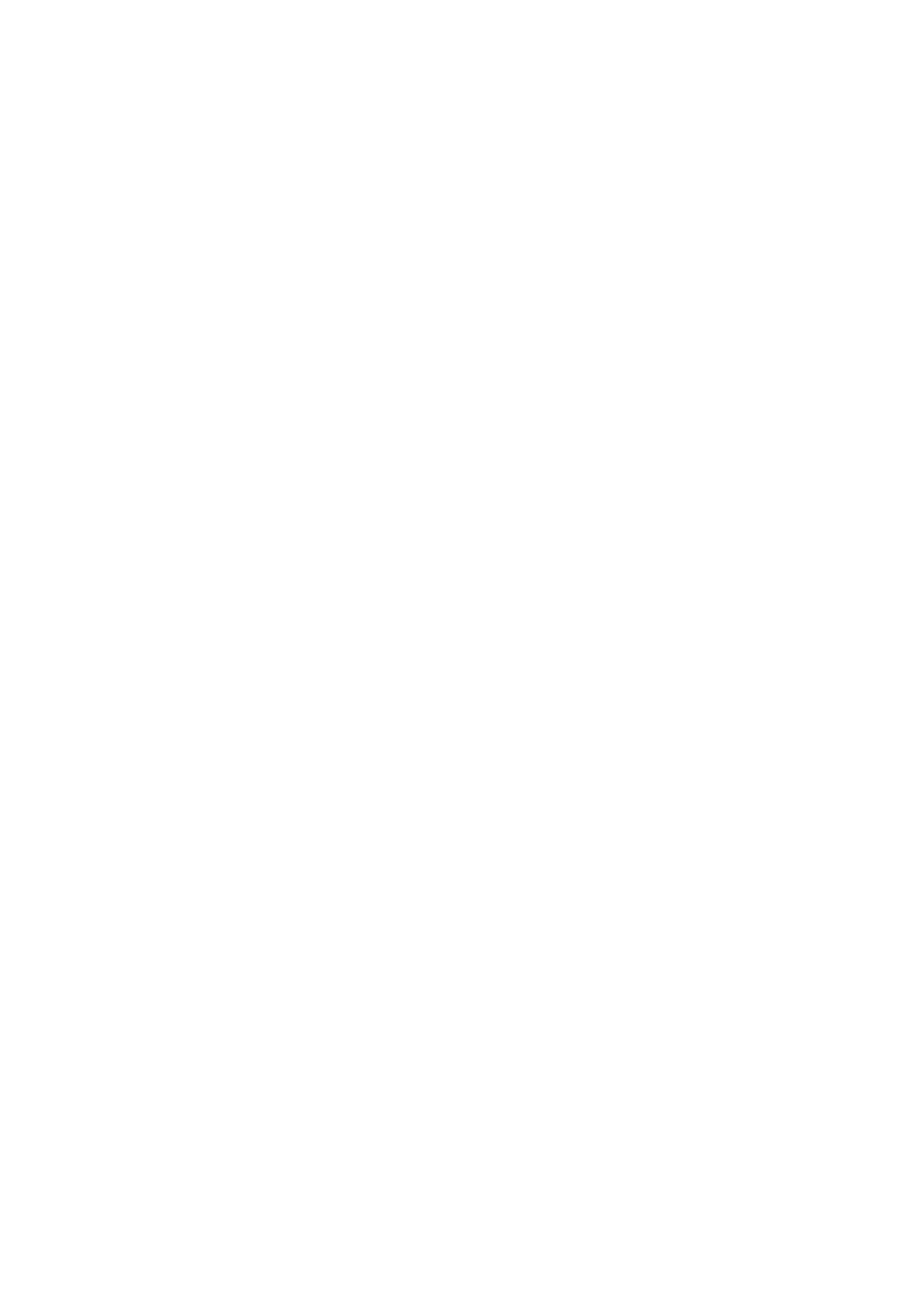The author assumes no responsibility for any errors or omissions which may appear in this document nor does it make a commitment to update the information contained herein.

Third-party brands and names are the property of their respective owners.

Sound Blaster is a registered trademark of Creative Technology Ltd in the United States and certain other countries. Sound Blaster-LINK and SB-LINK are trademarks of Creative Technology Ltd.

> 1 Apr. 17, 2000 Taipei, Taiwan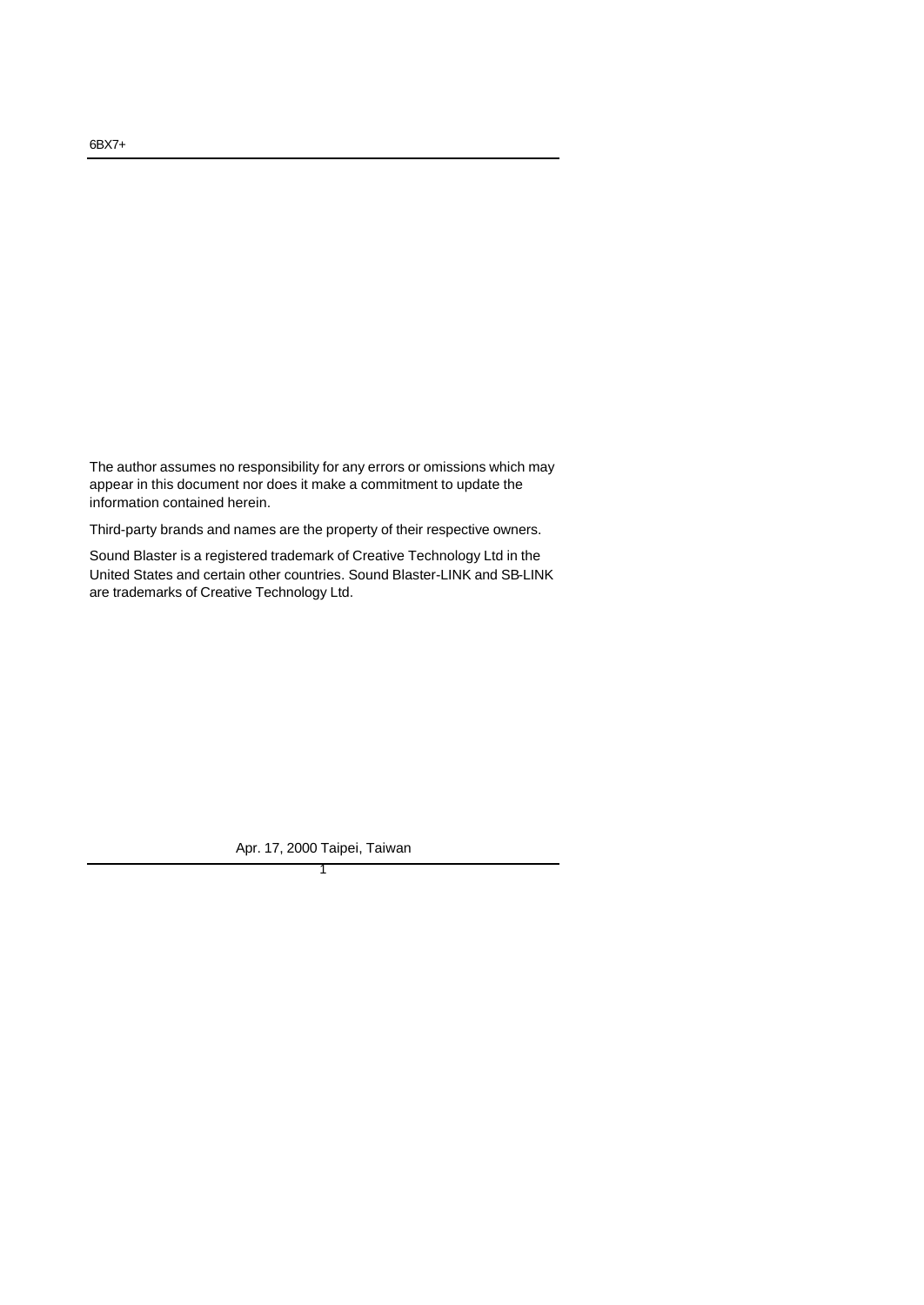## **I. Quick Installation Guide :**

## **CPU SPEED SETUP**

The system bus speed is selectable at 66 and 100 MHz. The user can select the system bus speed and change the DIP SWITCH **(SW)** selection to set up the CPU speed for 233 - 800MHz processor.

| Pentium           |            |              | 3          |            |            |            |            |            |
|-------------------|------------|--------------|------------|------------|------------|------------|------------|------------|
| Celeron / !!! CPU | 1          | $\mathbf{2}$ |            | 4          | 5          | 6          | 7          | 8          |
| 300 / 66MHz       | <b>OFF</b> | ON           | <b>OFF</b> | ΟN         | ON         | <b>OFF</b> | <b>OFF</b> | ON         |
| 333 / 66MHz       | ON         | <b>OFF</b>   | <b>OFF</b> | ON         | ON         | <b>OFF</b> | <b>OFF</b> | ON         |
| 366 / 66MHz       | <b>OFF</b> | <b>OFF</b>   | <b>OFF</b> | ΟN         | ΟN         | <b>OFF</b> | <b>OFF</b> | ΟN         |
| 400 / 66MHz       | ON         | ON           | ON         | <b>OFF</b> | ON         | <b>OFF</b> | <b>OFF</b> | ON         |
| 433 / 66MHz       | <b>OFF</b> | ON           | ON         | <b>OFF</b> | ON         | <b>OFF</b> | <b>OFF</b> | ON         |
| 466 / 66MHz       | ON         | <b>OFF</b>   | ON         | <b>OFF</b> | ON         | <b>OFF</b> | <b>OFF</b> | ON         |
| 500 / 66MHz       | <b>OFF</b> | <b>OFF</b>   | ΟN         | <b>OFF</b> | ON         | <b>OFF</b> | <b>OFF</b> | ON         |
| 533 / 66MHz       | ΟN         | ΟN           | <b>OFF</b> | <b>OFF</b> | ON         | <b>OFF</b> | <b>OFF</b> | ON         |
| * 566 / 66MHz     | <b>OFF</b> | ΟN           | OFF        | OFF        | ΟN         | OFF        | <b>OFF</b> | ΟN         |
| 500 / 100MHz      | ON         | <b>OFF</b>   | <b>OFF</b> | ON         | <b>OFF</b> | <b>OFF</b> | <b>OFF</b> | <b>OFF</b> |
| 550 / 100MHz      | <b>OFF</b> | <b>OFF</b>   | <b>OFF</b> | ON         | <b>OFF</b> | <b>OFF</b> | <b>OFF</b> | <b>OFF</b> |
| 600 / 100MHz      | ON         | ON           | ON         | <b>OFF</b> | <b>OFF</b> | <b>OFF</b> | <b>OFF</b> | <b>OFF</b> |
| 650 / 100MHz      | <b>OFF</b> | ΟN           | ON         | <b>OFF</b> | <b>OFF</b> | <b>OFF</b> | <b>OFF</b> | <b>OFF</b> |
| 700 / 100MHz      | ΟN         | <b>OFF</b>   | ON         | <b>OFF</b> | <b>OFF</b> | <b>OFF</b> | <b>OFF</b> | <b>OFF</b> |
| 750 / 100MHz      | <b>OFF</b> | <b>OFF</b>   | ON         | <b>OFF</b> | <b>OFF</b> | <b>OFF</b> | <b>OFF</b> | <b>OFF</b> |
| 800 / 100MHz      | ON         | ON           | <b>OFF</b> | <b>OFF</b> | <b>OFF</b> | <b>OFF</b> | <b>OFF</b> | <b>OFF</b> |
| * 850 / 100MHz    | <b>OFF</b> | ON           | <b>OFF</b> | <b>OFF</b> | <b>OFF</b> | <b>OFF</b> | <b>OFF</b> | <b>OFF</b> |

´ **We don't recommend you to setup your CPU ratio above 8 nth, it doesn't support now.**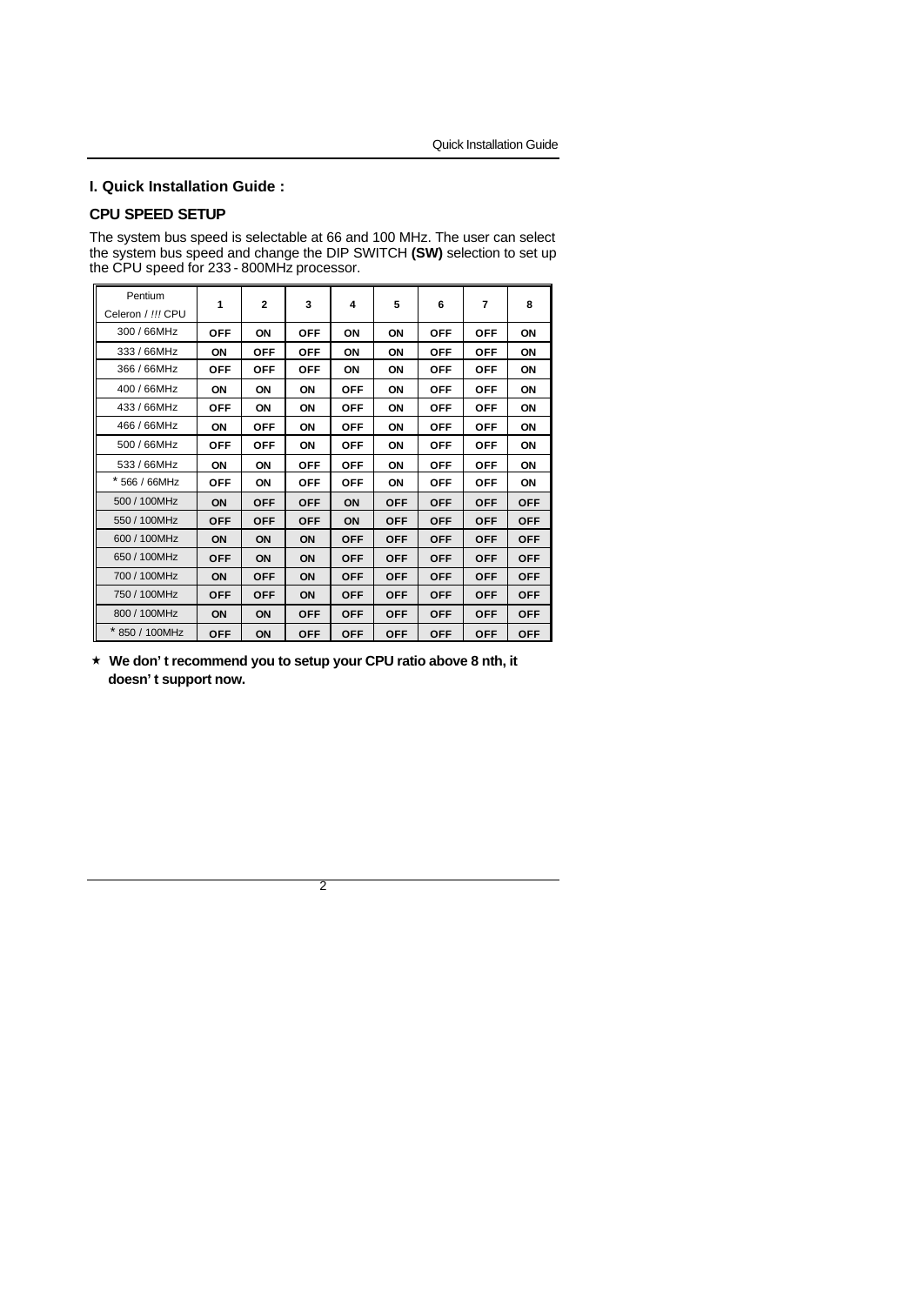| Main Clock Table |            |            |            |            |
|------------------|------------|------------|------------|------------|
| <b>CLK</b>       | 5          | 6          | 7          | 8          |
| 66 MHz           | ON         | <b>OFF</b> | <b>OFF</b> | ON         |
| 152 MHz          | ON         | <b>OFF</b> | ΟN         | <b>OFF</b> |
| 142MHz           | ON         | ON         | <b>OFF</b> | <b>OFF</b> |
| 100 MHz          | <b>OFF</b> | <b>OFF</b> | <b>OFF</b> | <b>OFF</b> |
| 112MHz           | <b>OFF</b> | <b>OFF</b> | ON         | <b>OFF</b> |
| 124 MHz          | <b>OFF</b> | ON         | ON         | <b>OFF</b> |
| 133 MHz          | <b>OFF</b> | ON         | <b>OFF</b> | <b>OFF</b> |
| PCI Run 44.3 MHz |            |            |            |            |
| 133 MHz          | ON         | ON         | ON         | <b>OFF</b> |
| PCI Run 33.3 MHz |            |            |            |            |

PCI Run 33.3 MHz ´**Note: We don't recommend you to setup your system speed to 152, 142, 112, 124 or 133MHz because these frequencies are not the standard specifications for CPU, Chipset and most of the peripherals. Whether your system can run under 152, 142, 112, 124 or 133MHz properly will depend on your hardware configurations: CPU, SDRAM, Cards, etc.**

| <b>Frequency Table:</b> |  |
|-------------------------|--|
|-------------------------|--|

| <b>FREQ. RATIO</b> |                 |                 | <b>DIP SWITCH (SW)</b> |                 |
|--------------------|-----------------|-----------------|------------------------|-----------------|
|                    | 1               | $\mathbf{2}$    | 3                      | 4               |
| $X_3$              | $\overline{ON}$ | <b>OFF</b>      | ΟN                     | ON              |
| X <sub>3.5</sub>   | <b>OFF</b>      | <b>OFF</b>      | ΟN                     | ON              |
| X <sub>4</sub>     | ON              | <b>ON</b>       | <b>OFF</b>             | ON              |
| X <sub>4.5</sub>   | <b>OFF</b>      | <b>ON</b>       | <b>OFF</b>             | <b>ON</b>       |
| X <sub>5</sub>     | $\overline{ON}$ | <b>OFF</b>      | <b>OFF</b>             | $\overline{ON}$ |
| X <sub>5.5</sub>   | <b>OFF</b>      | <b>OFF</b>      | <b>OFF</b>             | ON              |
| $X_6$              | ON              | $\overline{ON}$ | ΟN                     | <b>OFF</b>      |
| X 6.5              | <b>OFF</b>      | ON              | ΟN                     | <b>OFF</b>      |
| X <sub>7</sub>     | $\overline{ON}$ | <b>OFF</b>      | ΟN                     | <b>OFF</b>      |
| $X$ 7.5            | <b>OFF</b>      | <b>OFF</b>      | ON                     | <b>OFF</b>      |
| X8                 | ON              | ON              | <b>OFF</b>             | <b>OFF</b>      |
| X8.5               | <b>OFF</b>      | ON              | <b>OFF</b>             | <b>OFF</b>      |
| X <sub>9</sub>     | ON              | <b>OFF</b>      | <b>OFF</b>             | <b>OFF</b>      |
| X 9.5              | <b>OFF</b>      | <b>OFF</b>      | <b>OFF</b>             | <b>OFF</b>      |

´ **We don't recommend you to setup your CPU ratio above 8 nth, it doesn't support now.**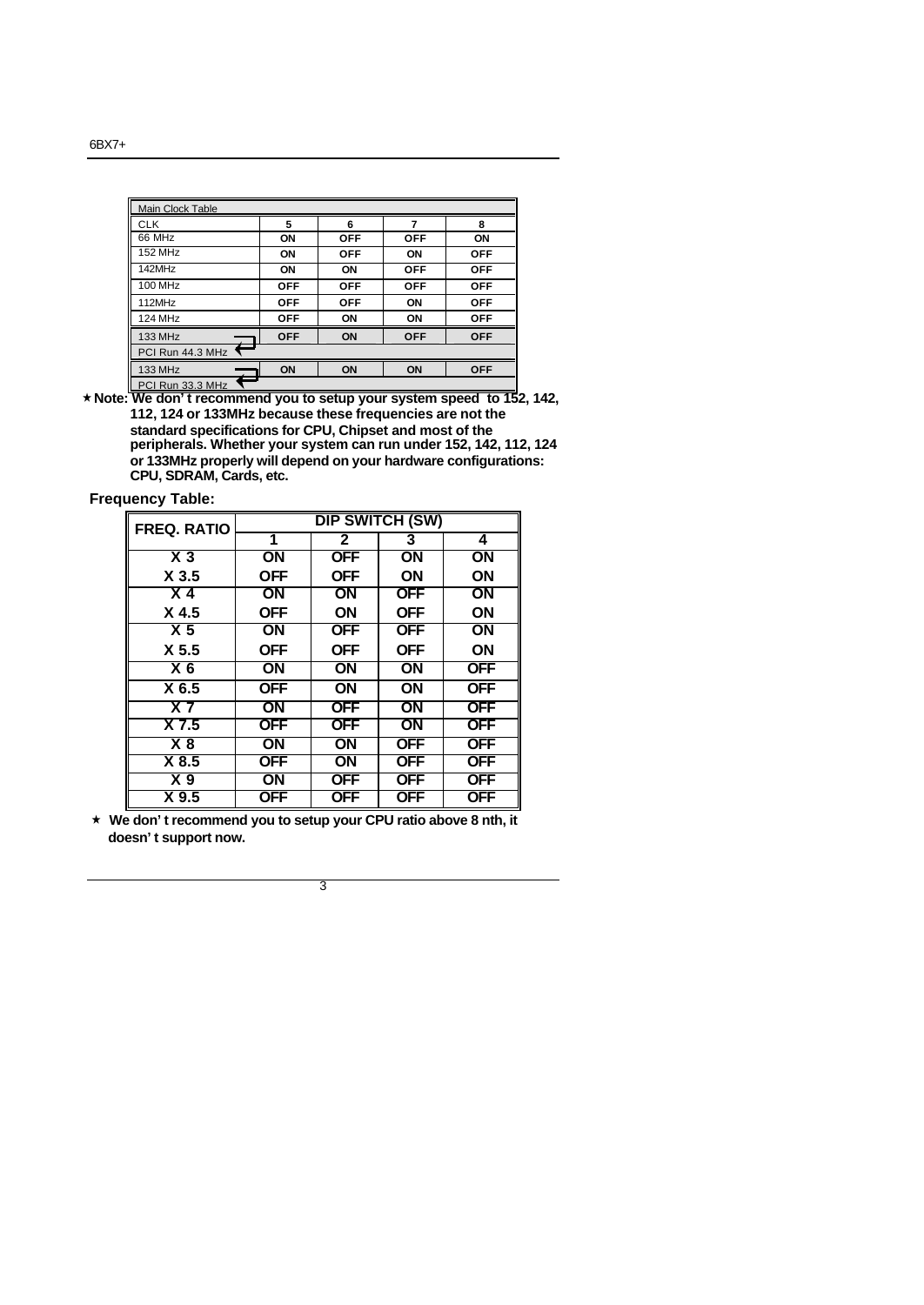1. Pentium Celeron<sup>™</sup> 300A / 66 MHz FSB



2. Pentium Celeron<sup>™</sup> 333 / 66 MHz FSB



3. Pentium Celeron<sup>TM</sup> 366 / 66MHz FSB



4. Pentium Celeron<sup>TM</sup> 400 / 66MHz FSB

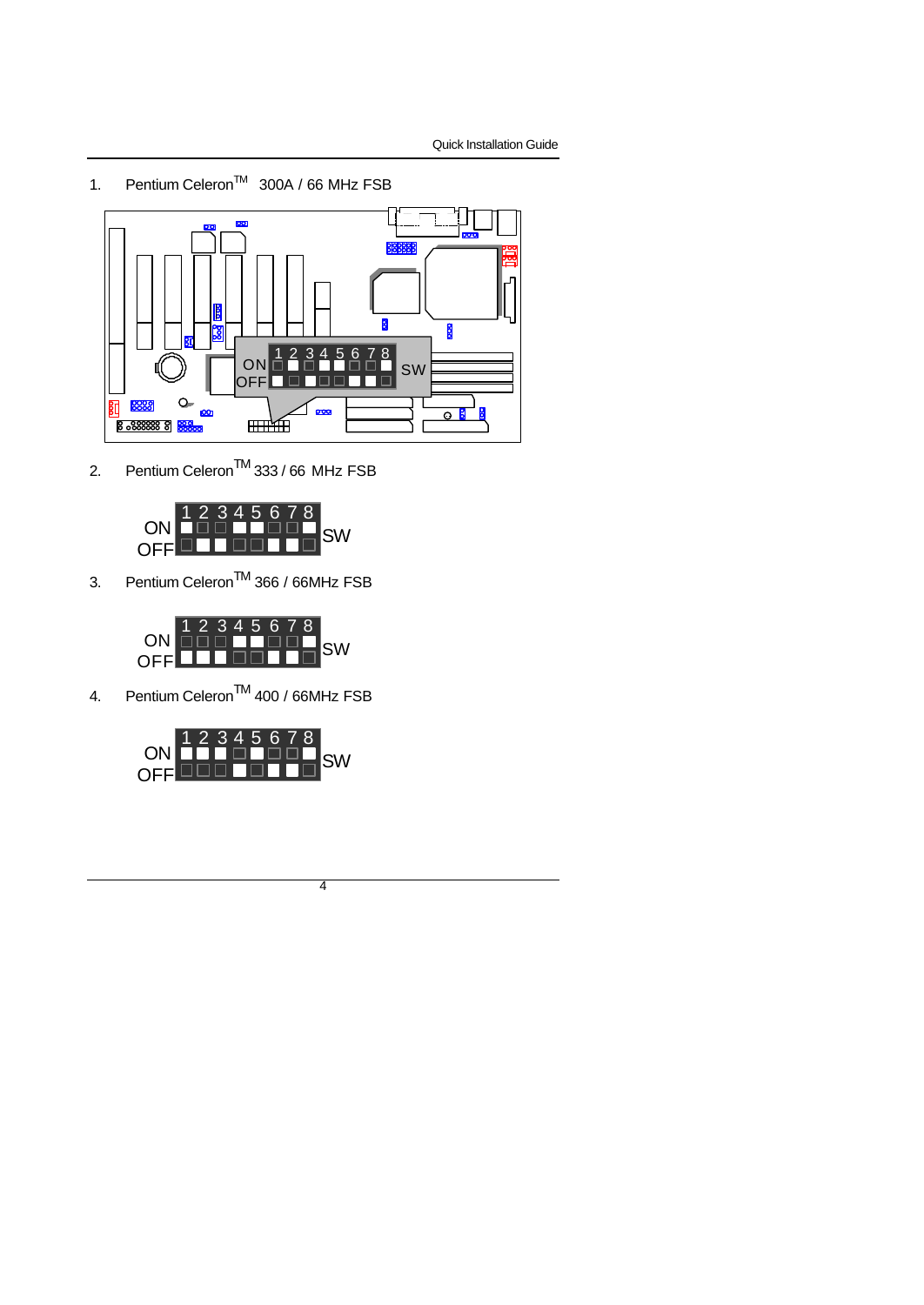5. Pentium Celeron<sup>TM</sup> 433 / 66MHz FSB



6. Pentium CeleronTM 466 / 66MHz FSB



7. Pentium Celeron<sup>TM</sup> 500 / 66MHz FSB



8. Pentium Celeron<sup>TM</sup> 533 / 66MHz FSB



 $\star$  9. Pentium Celeron<sup>TM</sup> 566 / 66MHz FSB (Reserve)



10. Pentium *!!!* 500 / 100 MHz FSB

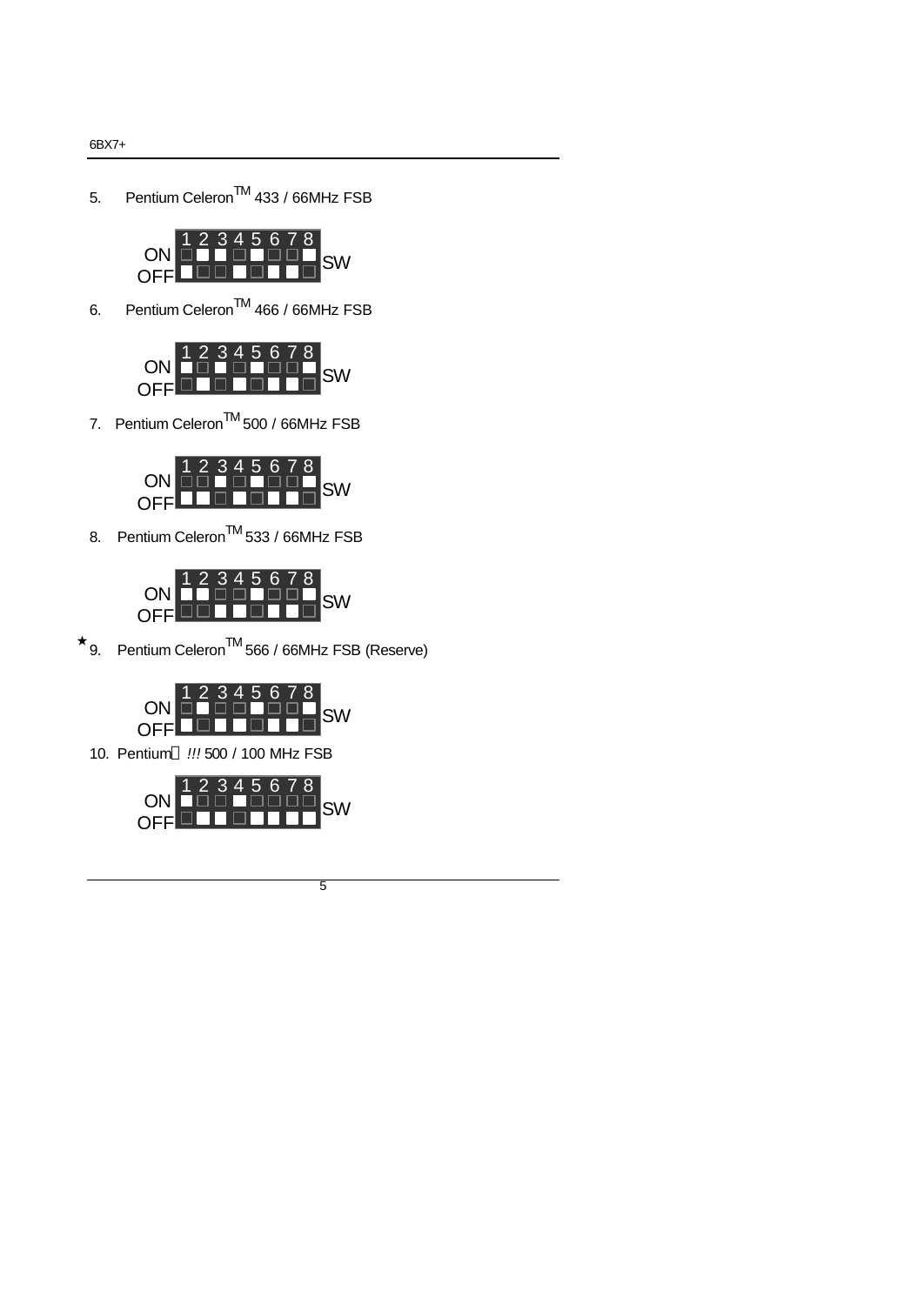11. Pentium<sup>®</sup> !!! 550 / 100 MHz FSB



12. Pentium *!!!* 600 / 100 MHz FSB



13. Pentium *!!!* 650 / 100 MHz FSB



14. Pentium *!!!* 700 / 100 MHz FSB



15. Pentium<sup>®</sup> !!! 750 / 100 MHz FSB



16. Pentium *!!!* 800 / 100 MHz FSB



★ 17. Pentium<sup>®</sup> !!! 850 / 100 MHz FSB (Reserve)



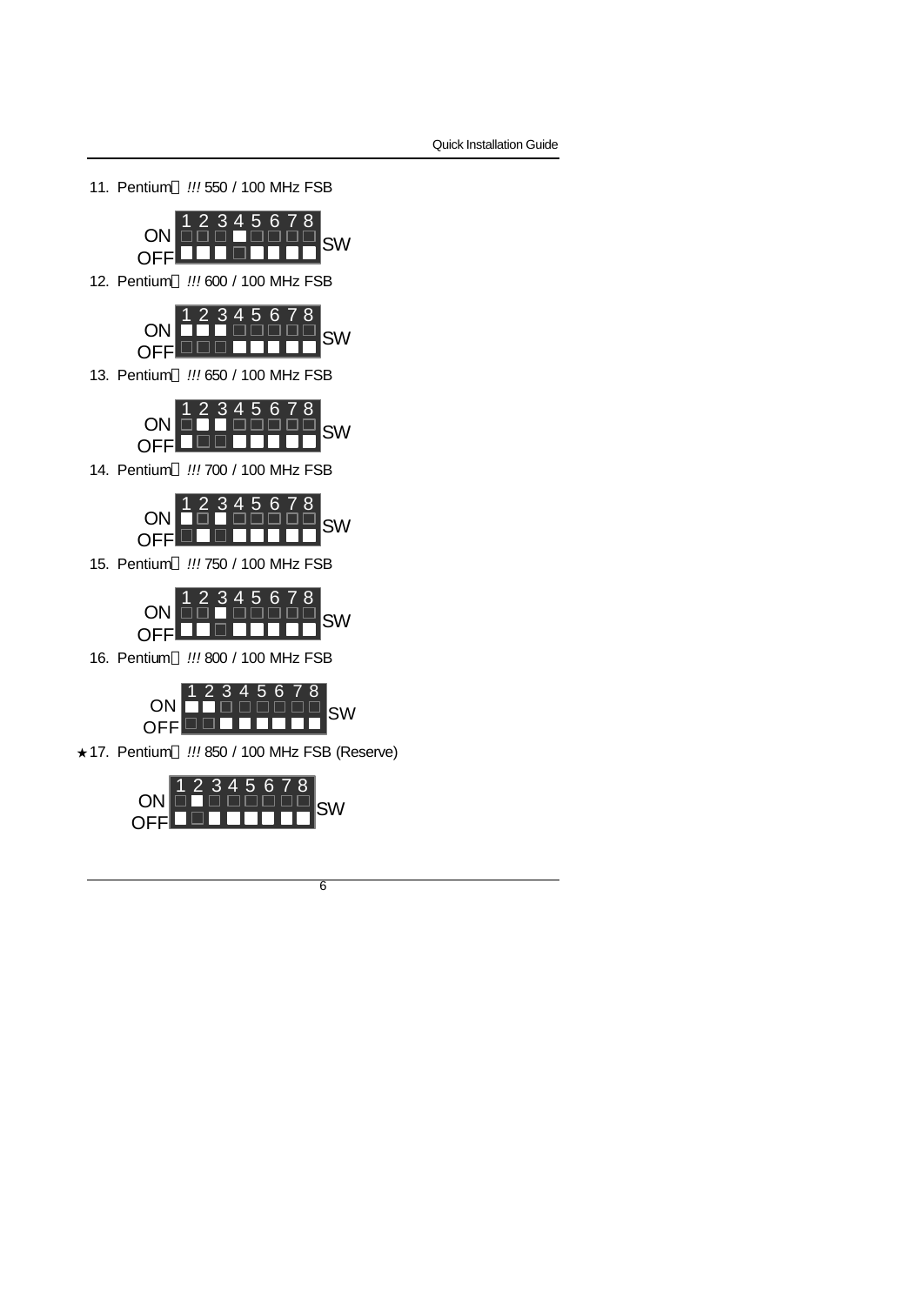# **II. Jumper setting :**

SPK : External Speaker/ Internal Buzzer Connector



RST : Reset Switch

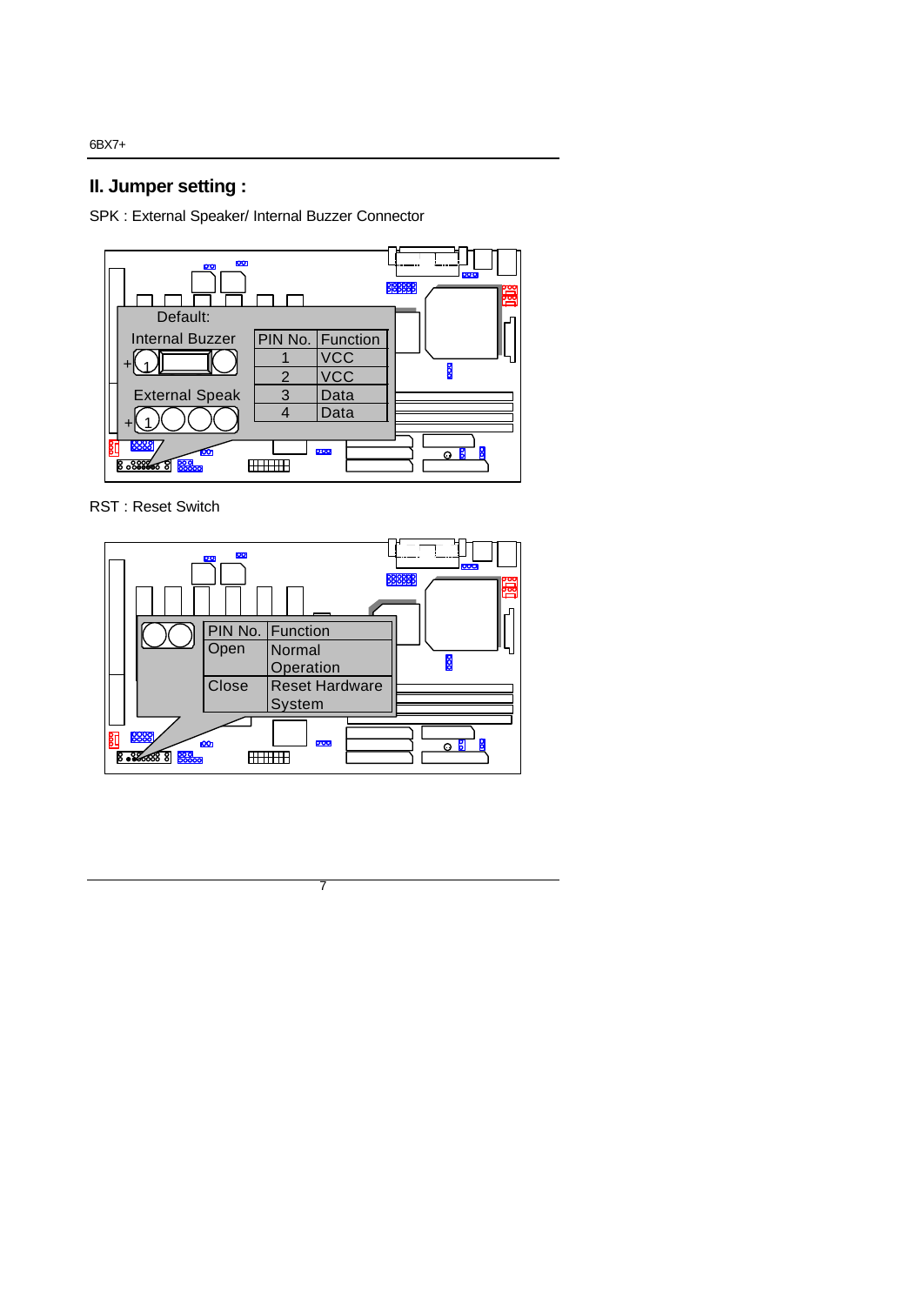## PW LED : Power LED Connector



HD : IDE Hard Disk Active LED

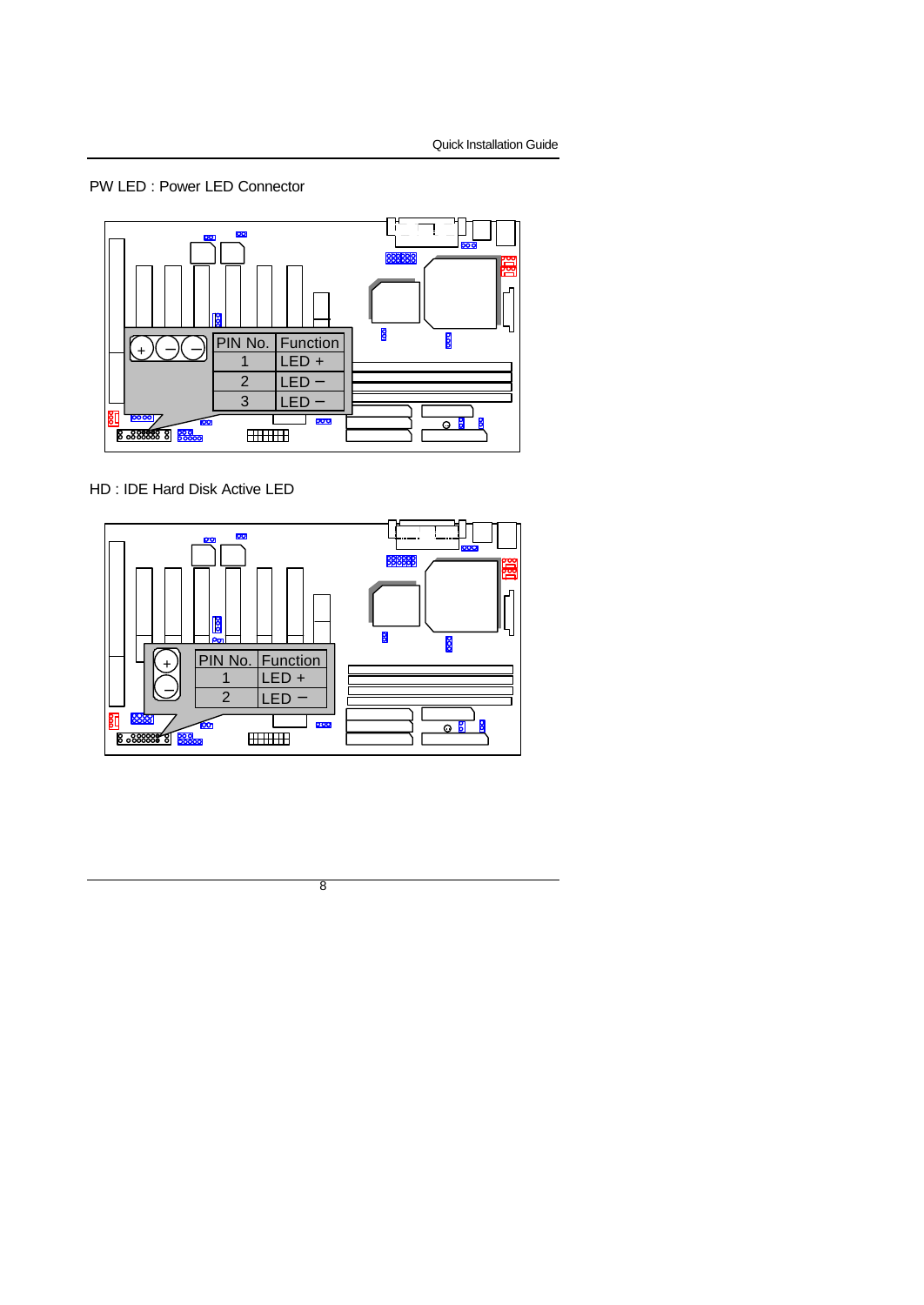JP9 : IR(Infrared Connector) (Optional)



GN : Green Function Switch



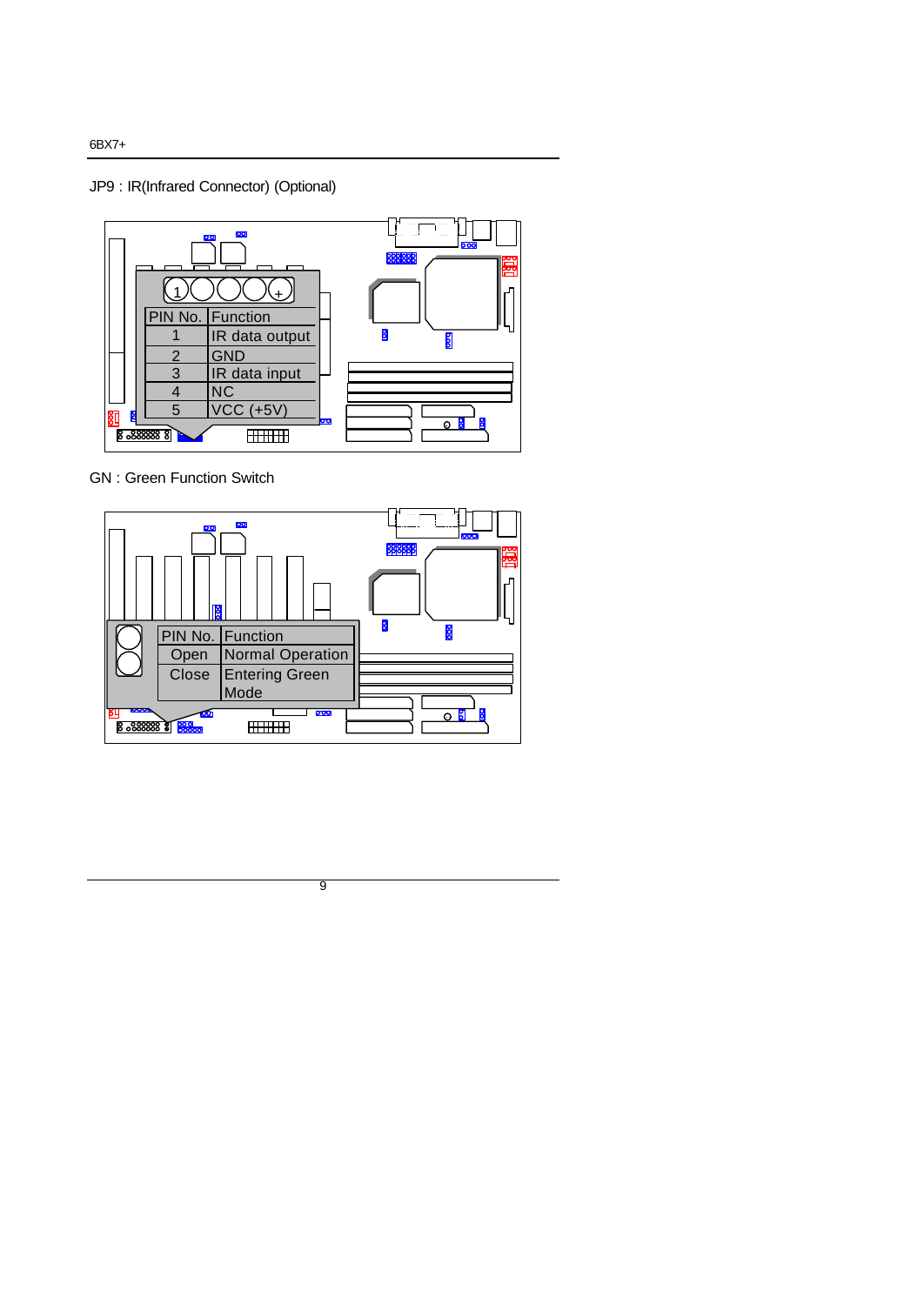## GD : Green LED



Soft Power : Soft Power Connector

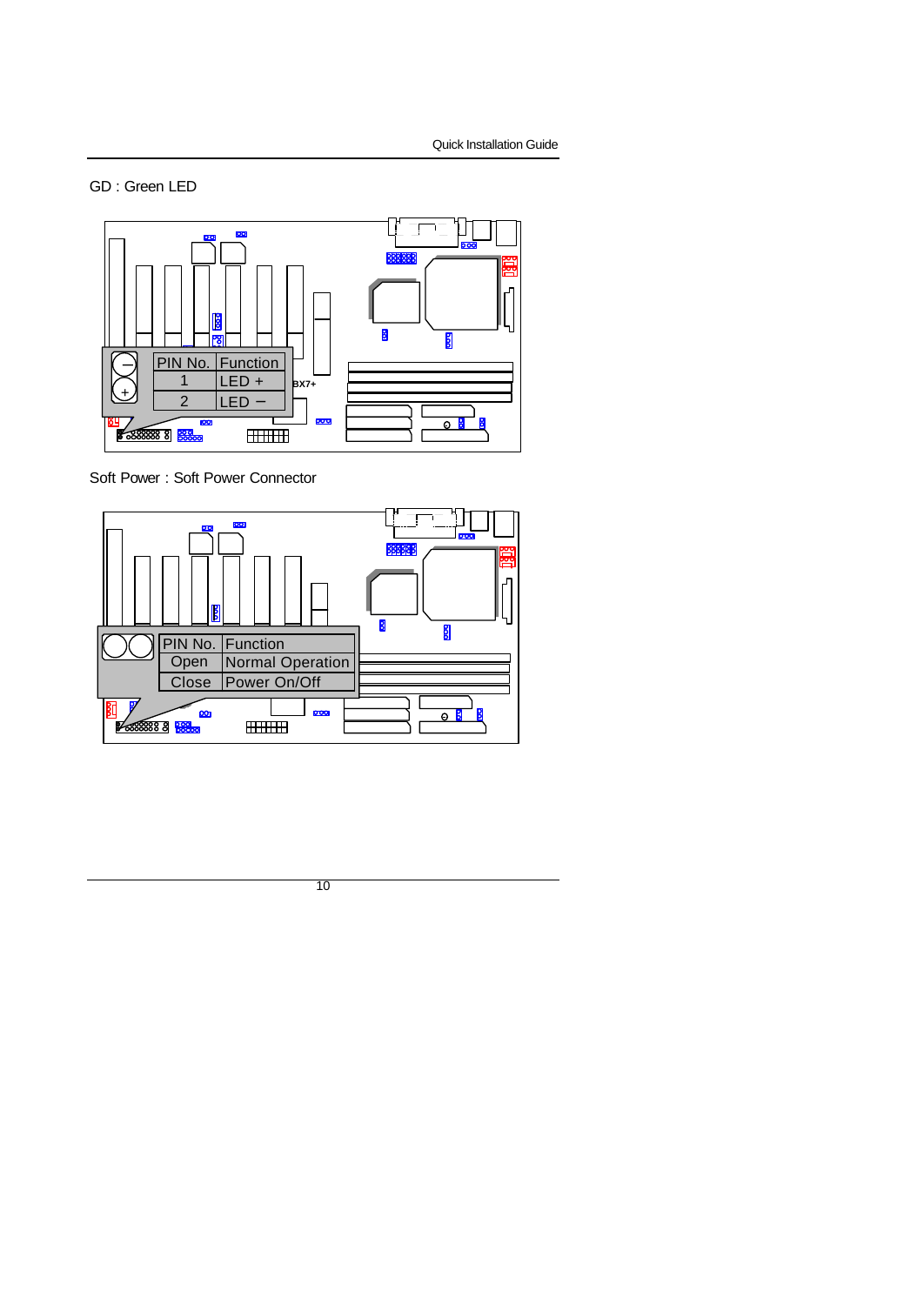### ATX POWER : ATX Power Connector



PS/2 Mouse / Keyboard Connector

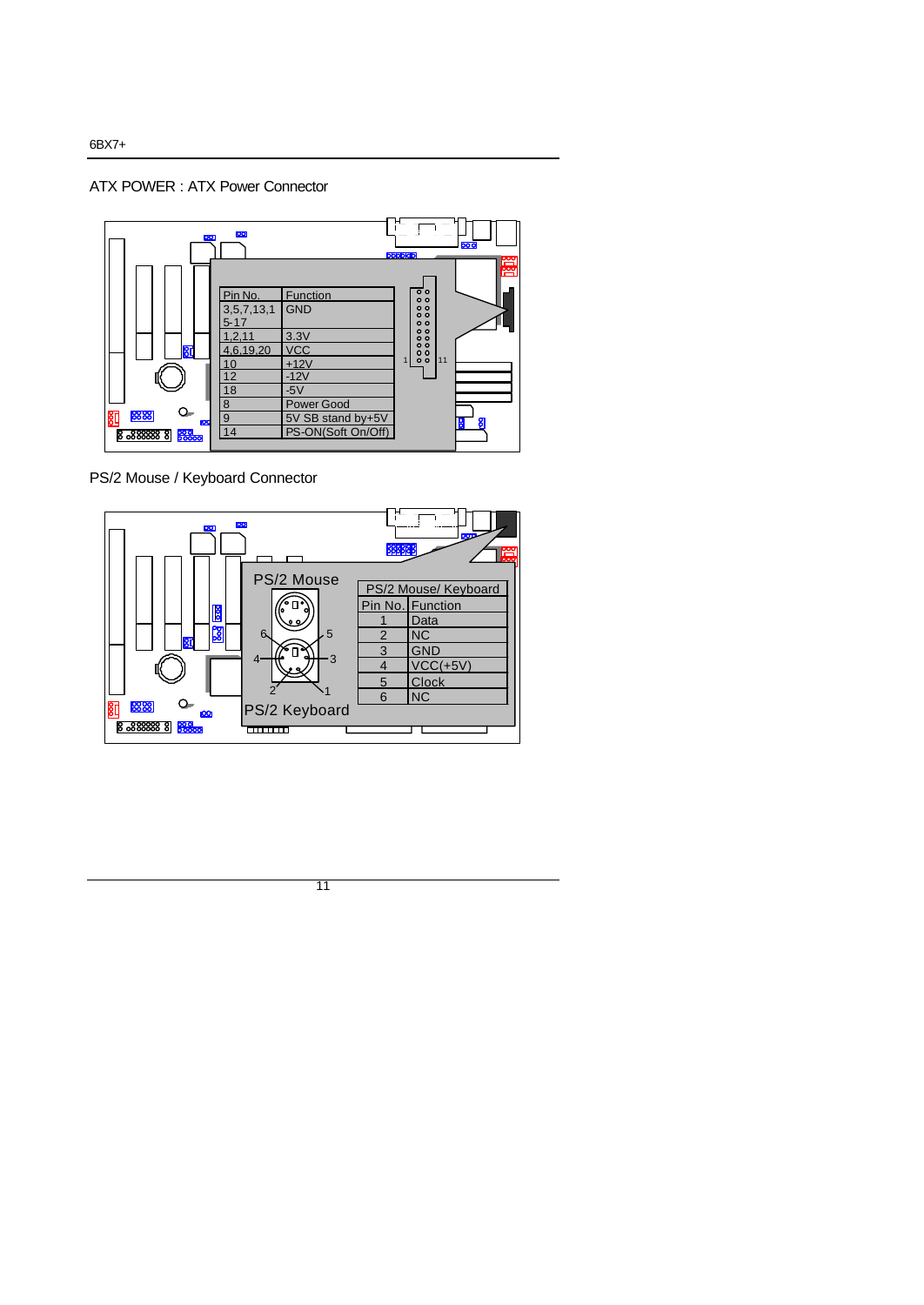## USB : USB Port



J1 : CPU Fan Connector

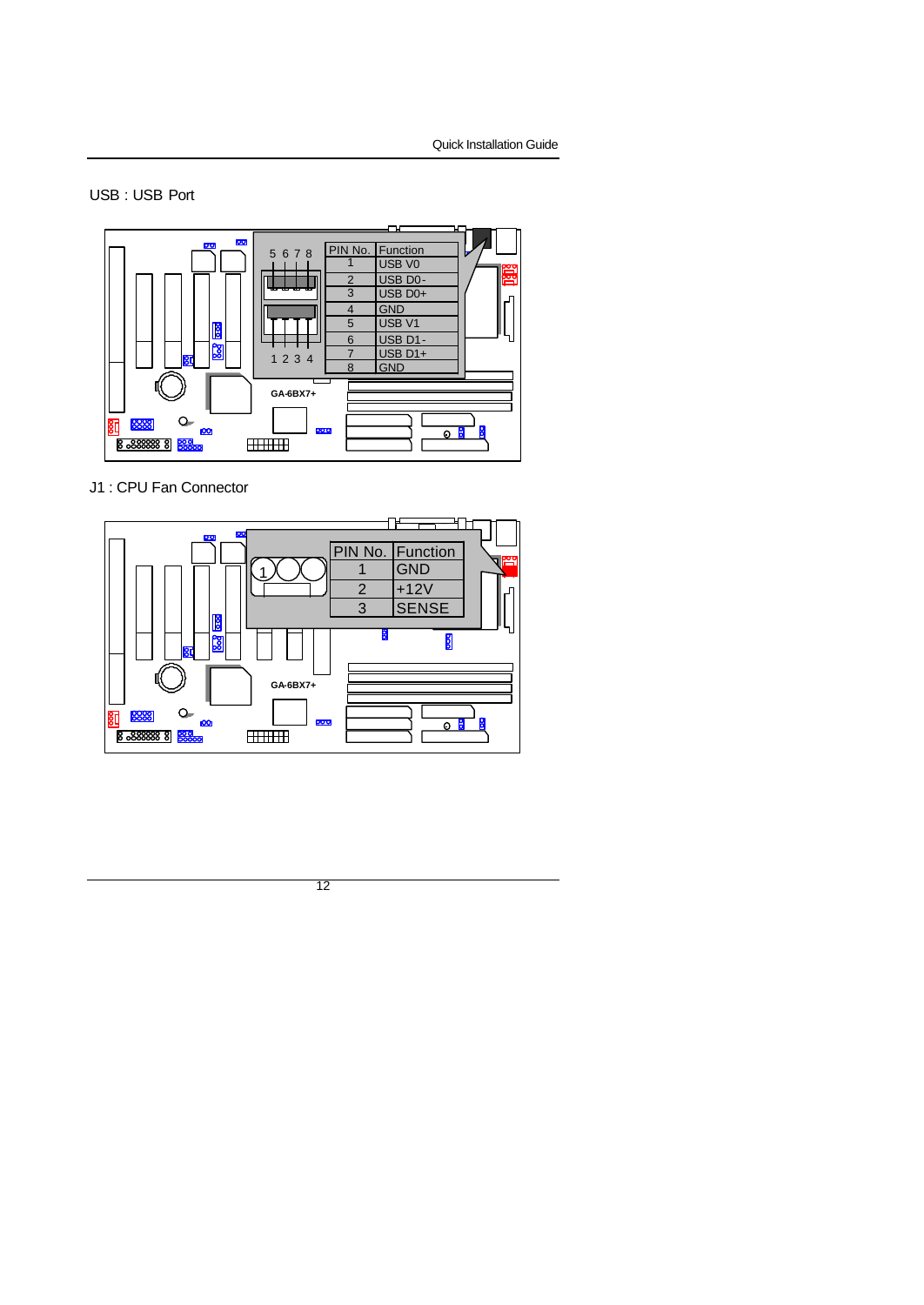## J16 : Power Fan Connector



J17 : Panel (System) Fan Connector



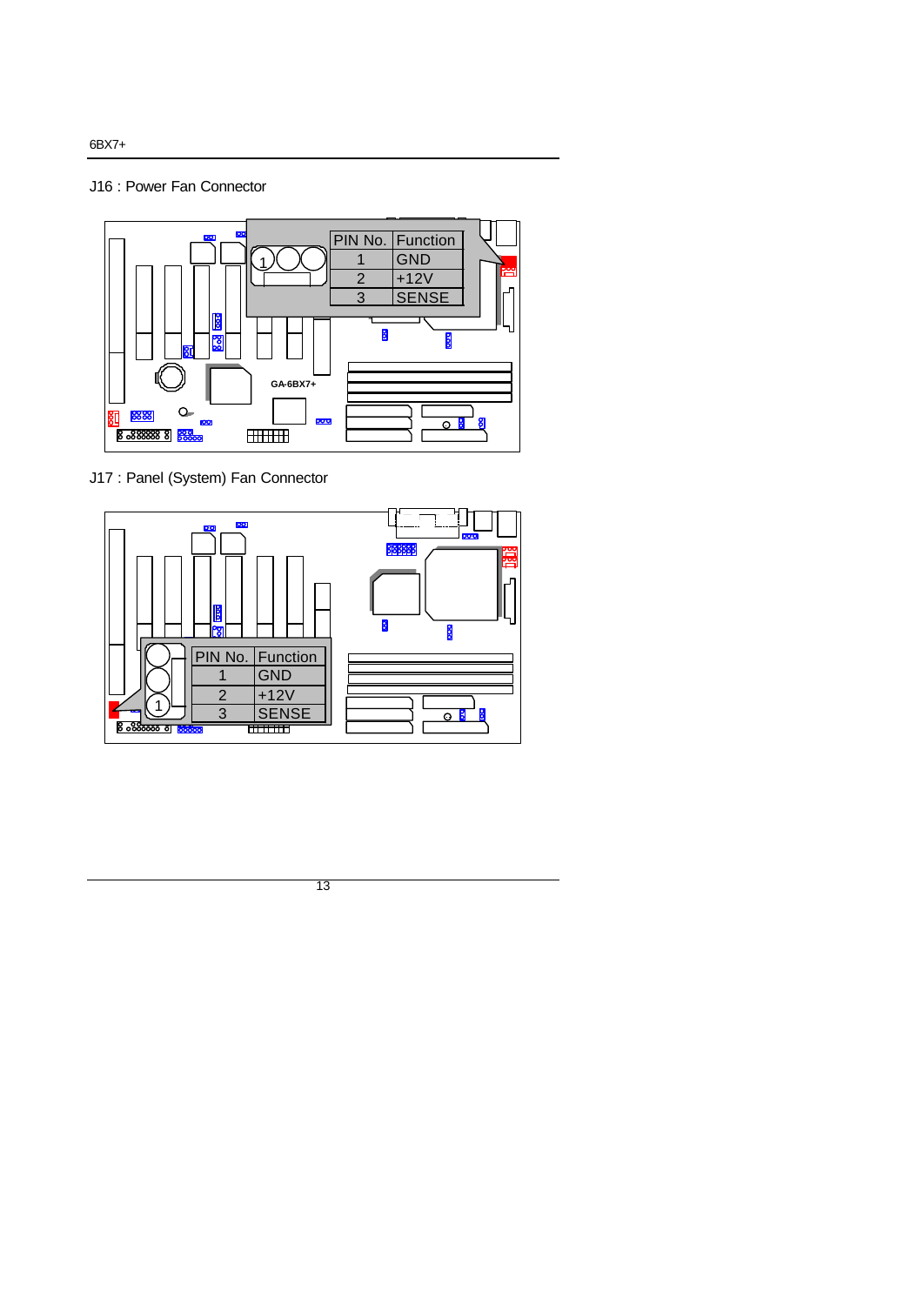# IDE1 : For Primary IDE Port



IDE2 : For Secondary IDE Port



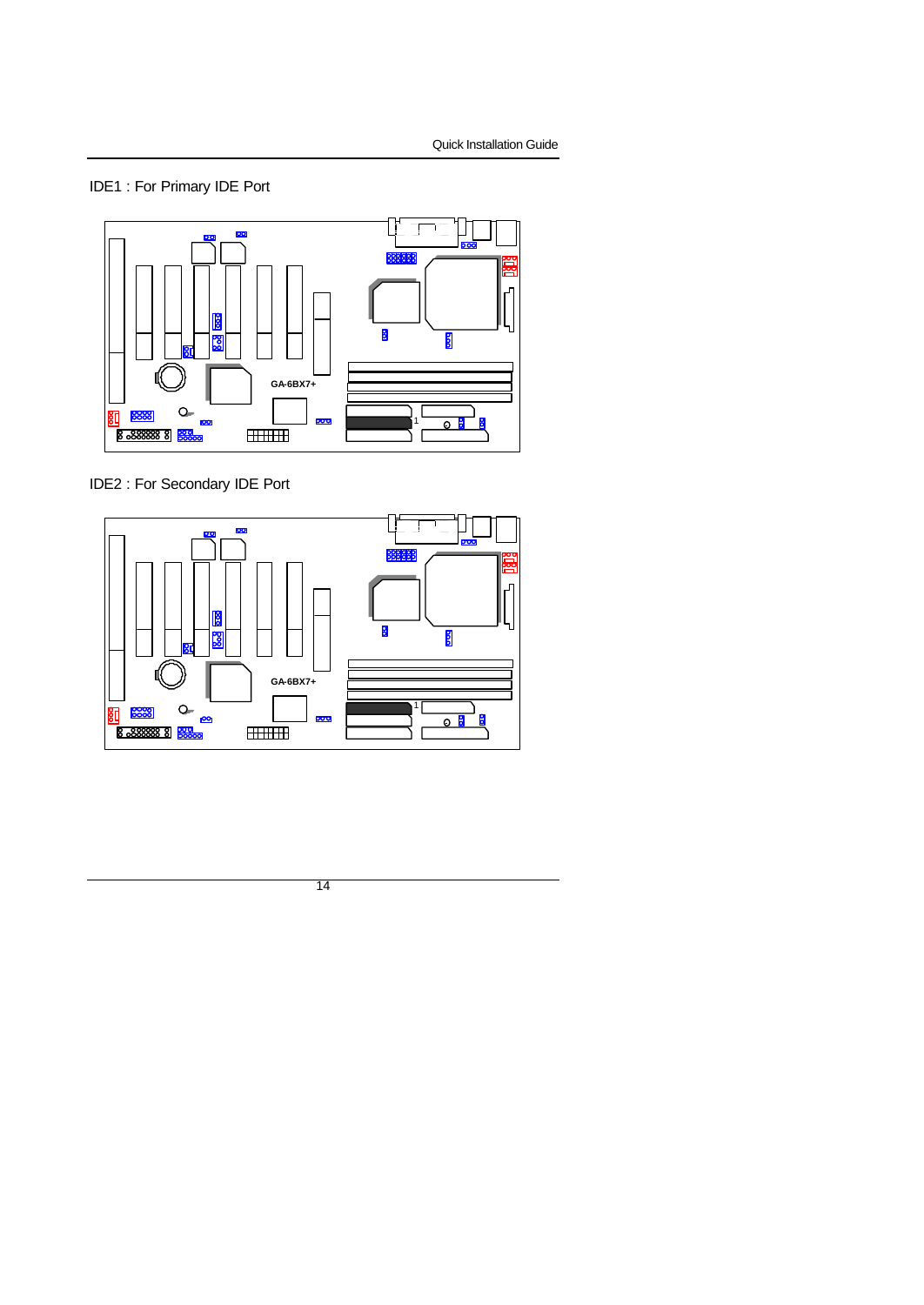ULTRA66-1 : For Ultra66 Primary IDE Port



ULTRA66-2 : For Ultra66 Secondary IDE Port



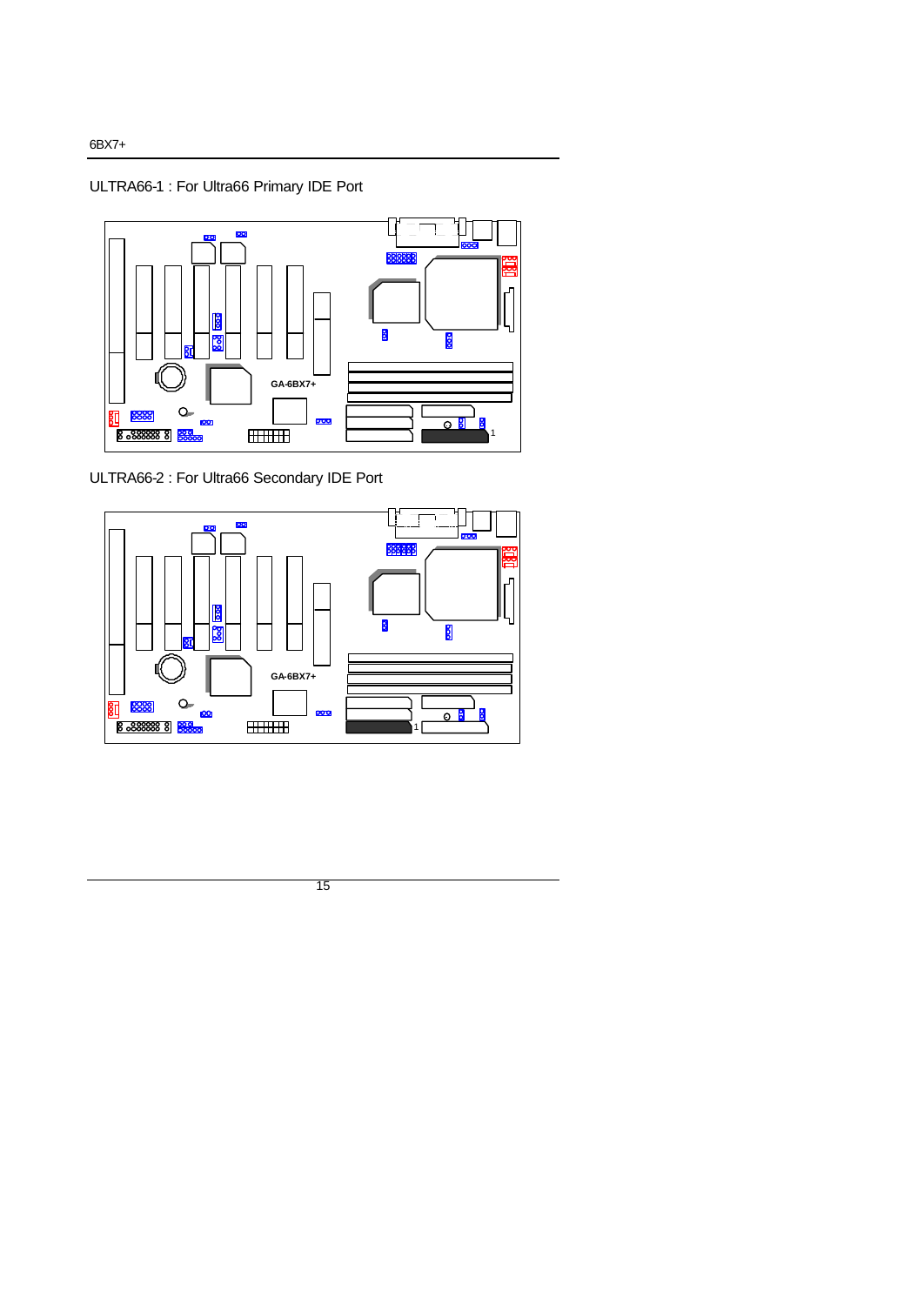## JP4 : ATA66 Disable / Enable



FLOPPY : Floppy Port



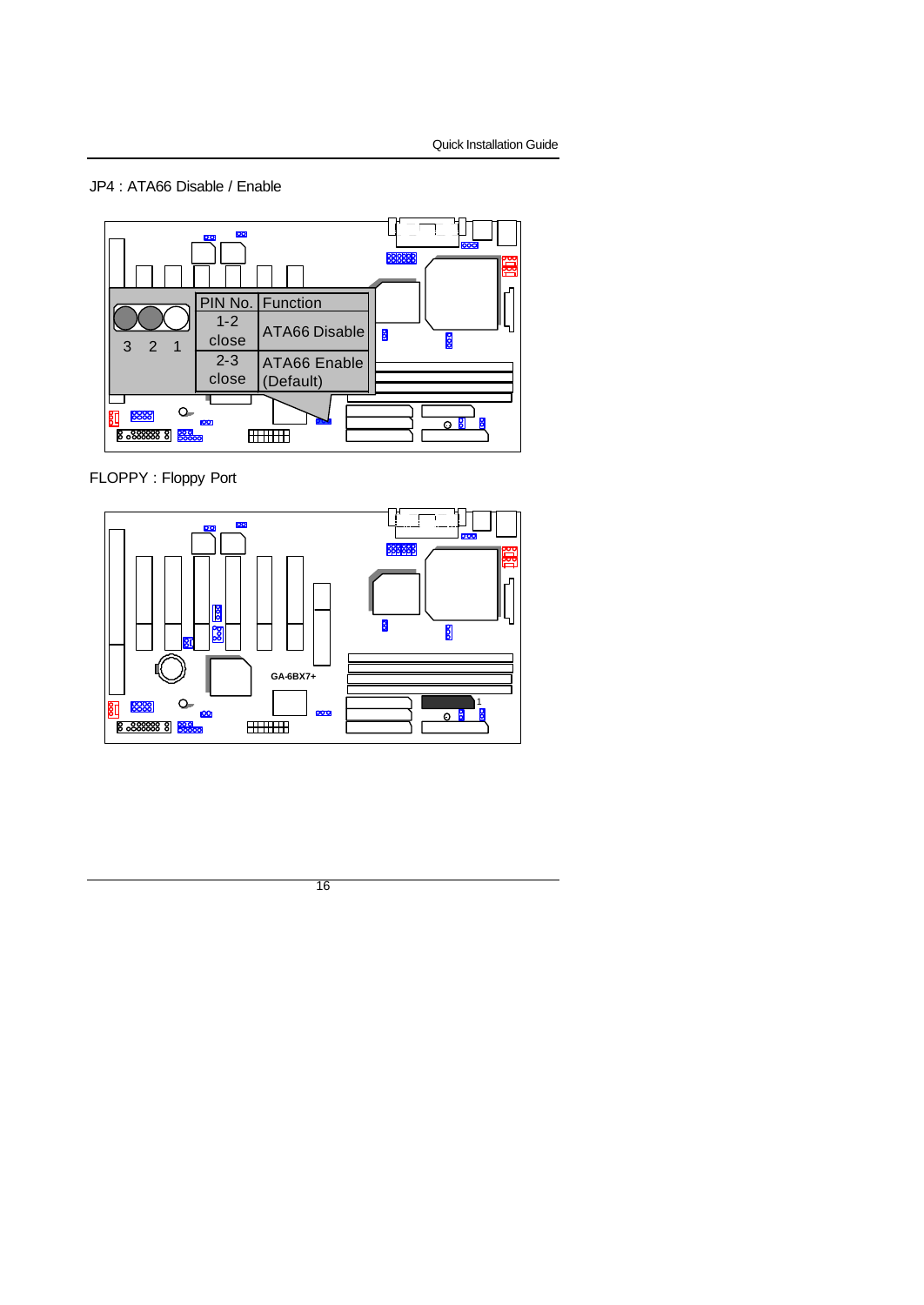## LPT PORT / COM A / COM B



JP1 : PS/2 Keyboard Power On Selection

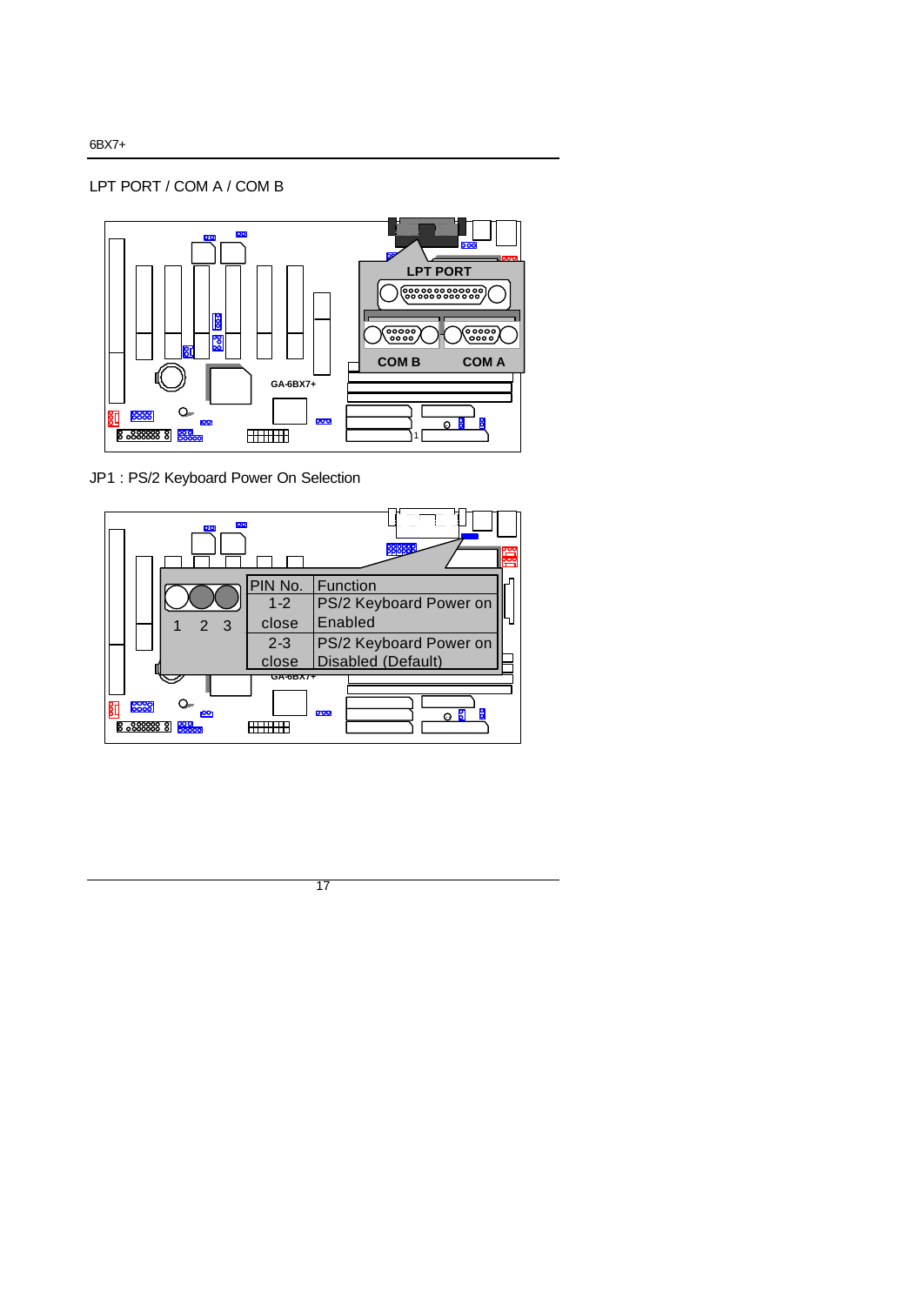# J15 : System After AC Back



JP7 : Wake On LAN

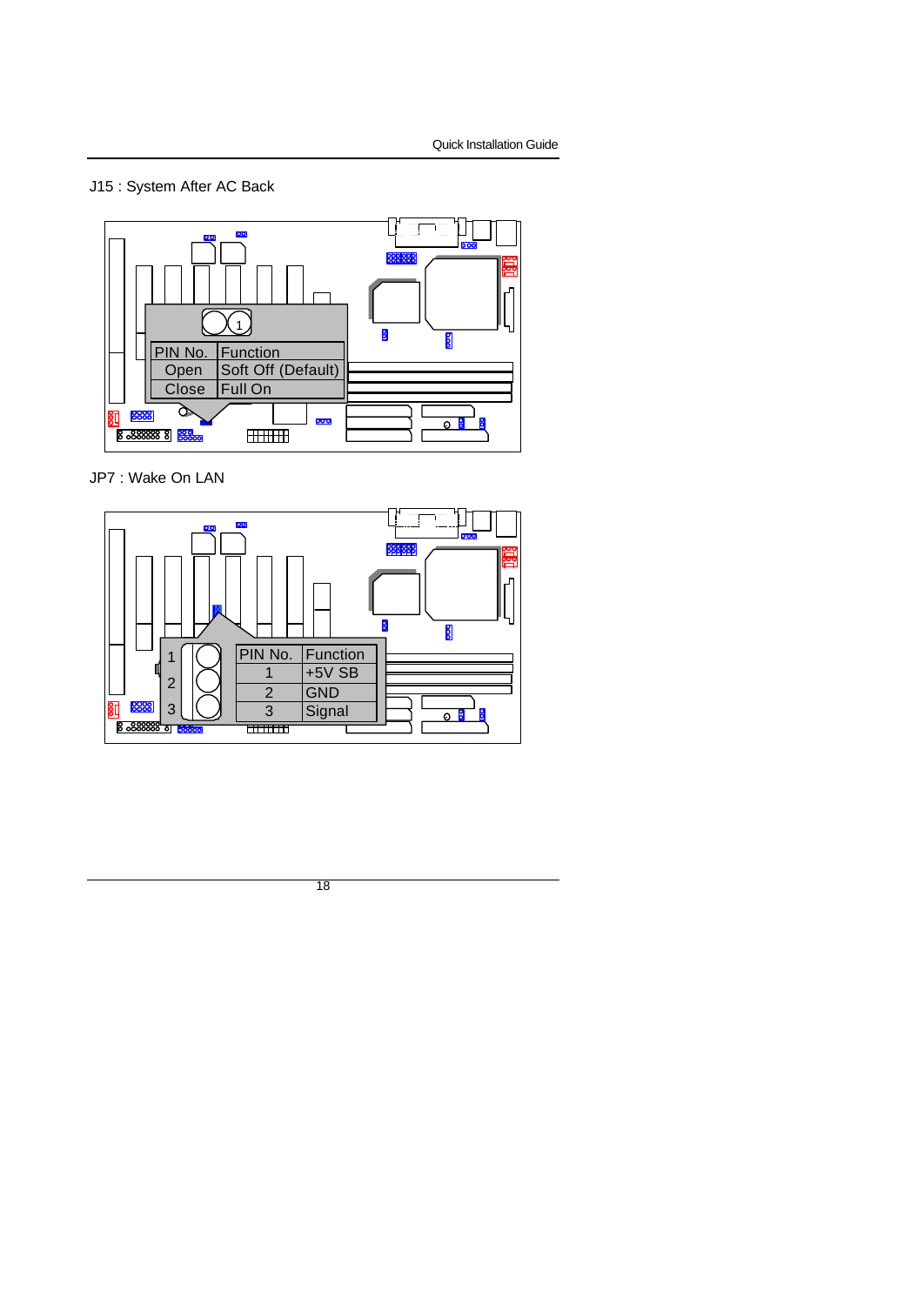# JP8 : SB-LINK ,For PCI Sound Card Support (Optional)



## JP12 : Case Open

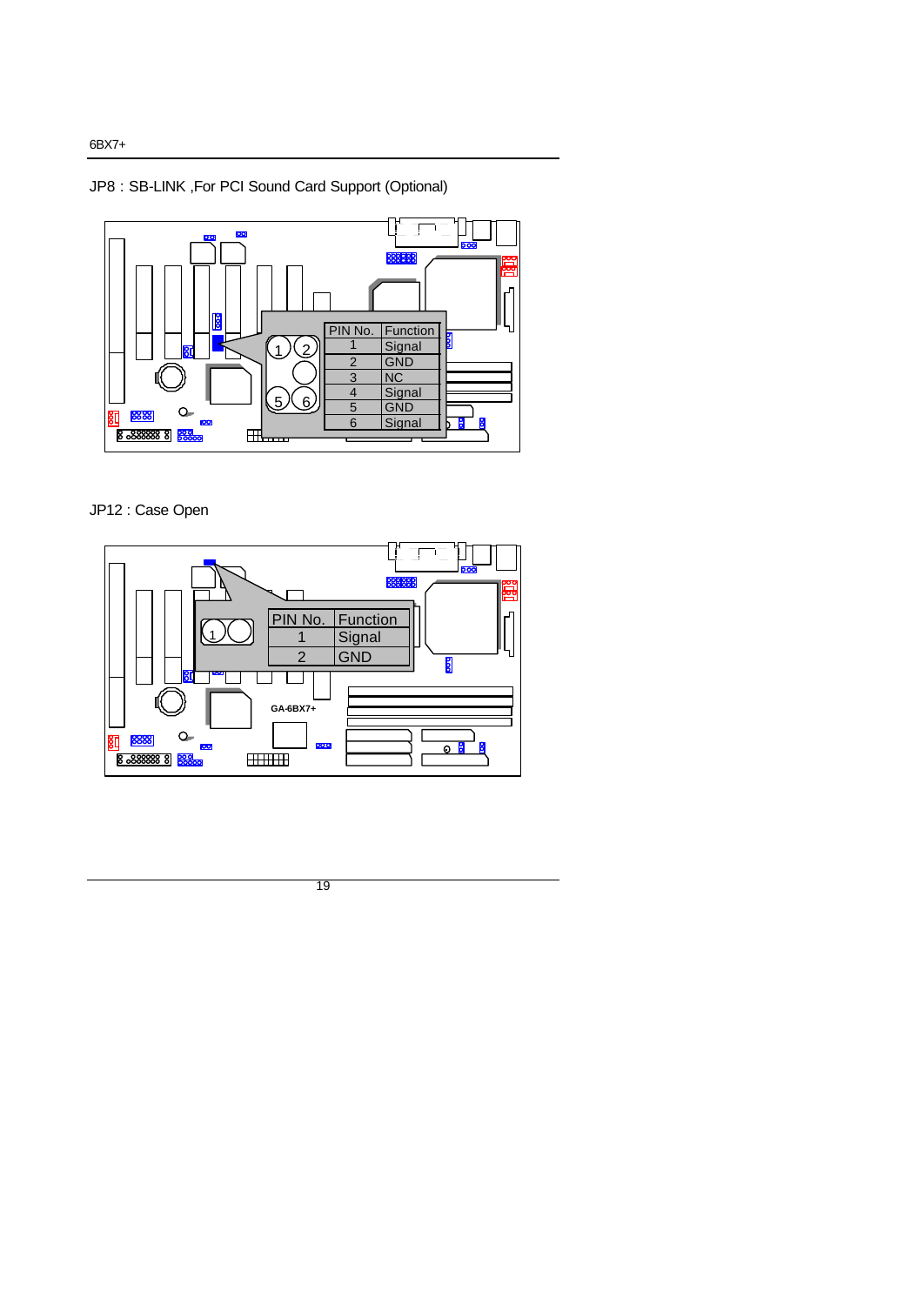### JP14 : Clear CMOS Function



## JP13 / JP17 : Close STR Enable

## **(If you want to use STR Function, please set jumper JP13 & JP17 Closed.)**

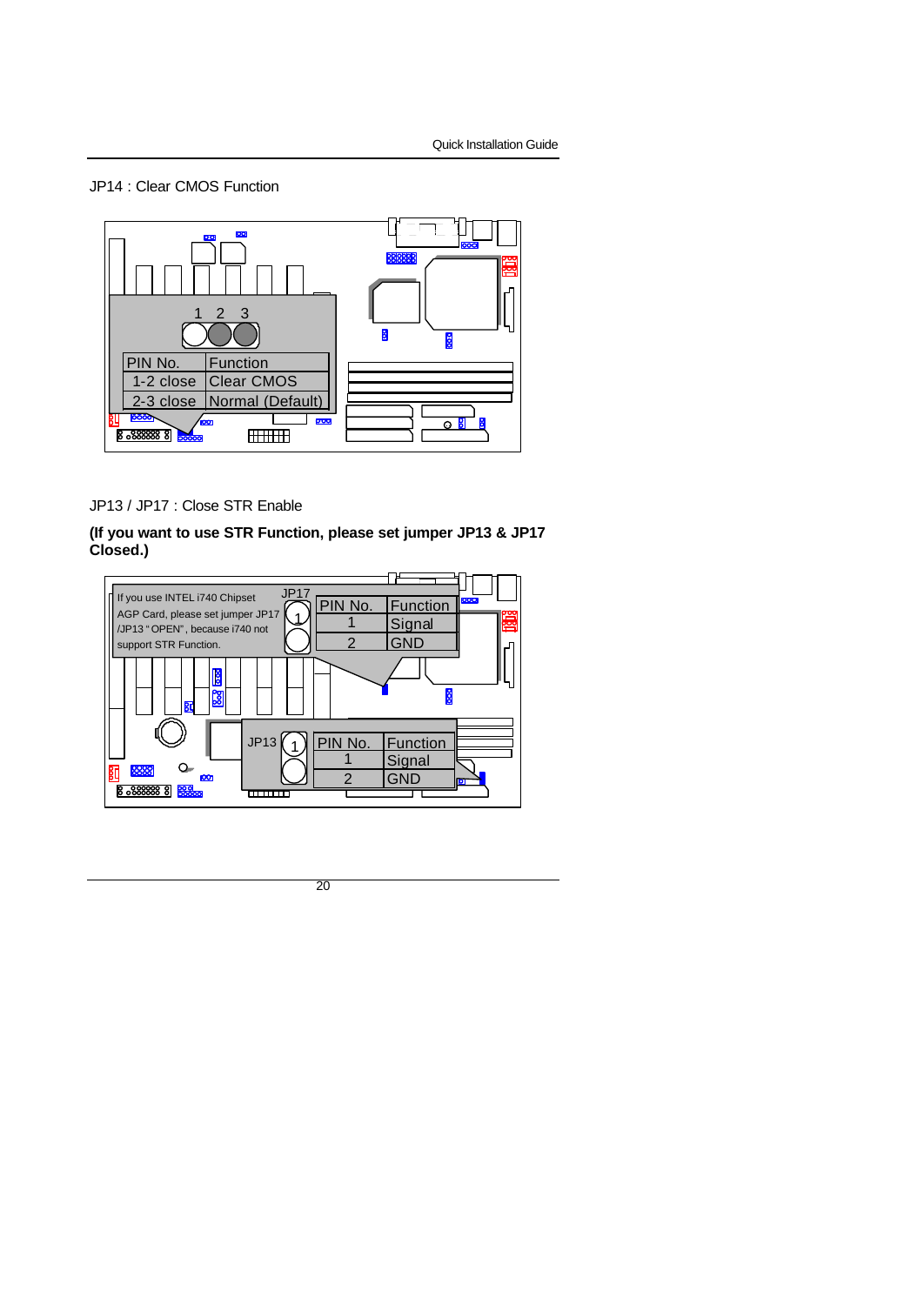## JP16 : STR LED Connector & DIMM LED



J18 : Ring POW On: Internal Modem Ring Power On

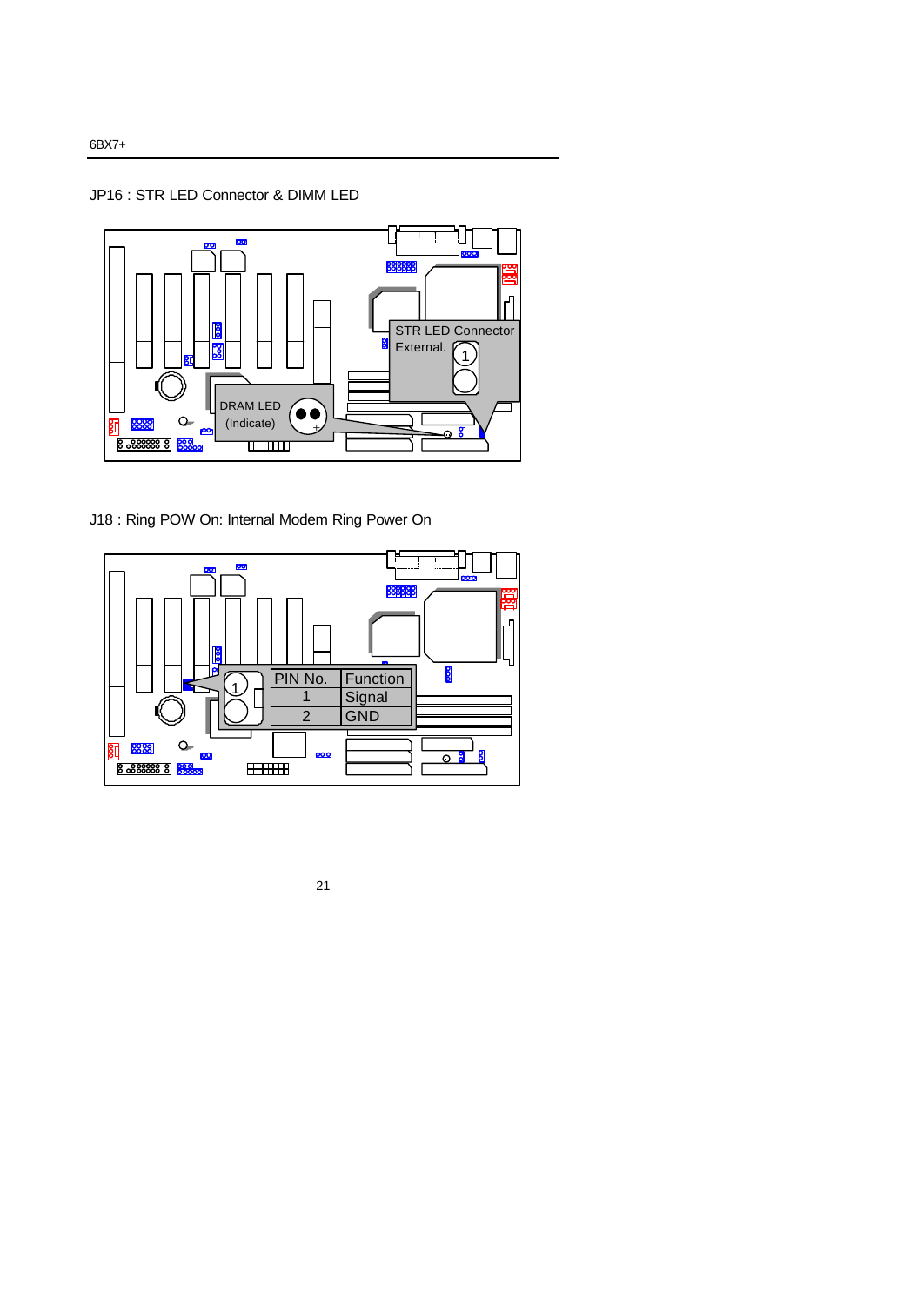### JP22 : BIOS Flash ROM Write Protection



## T3 : FPUSB

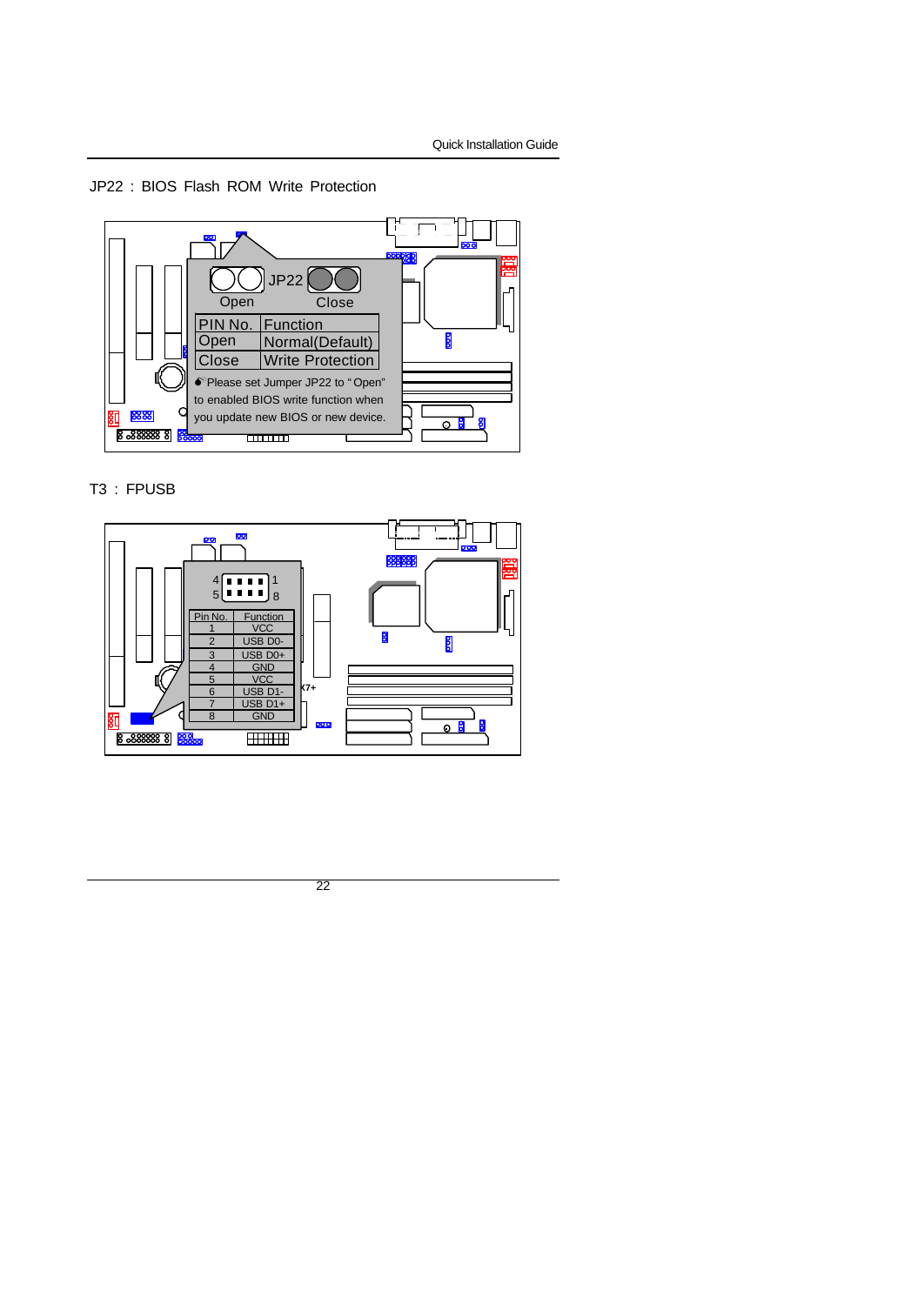# JP3 : CPU Over Voltage Select **(Magic Booster)**

(When JP3 3-4 Pin set "close", CPU Voltage is rising 10%)



JP24 : System Acceleration



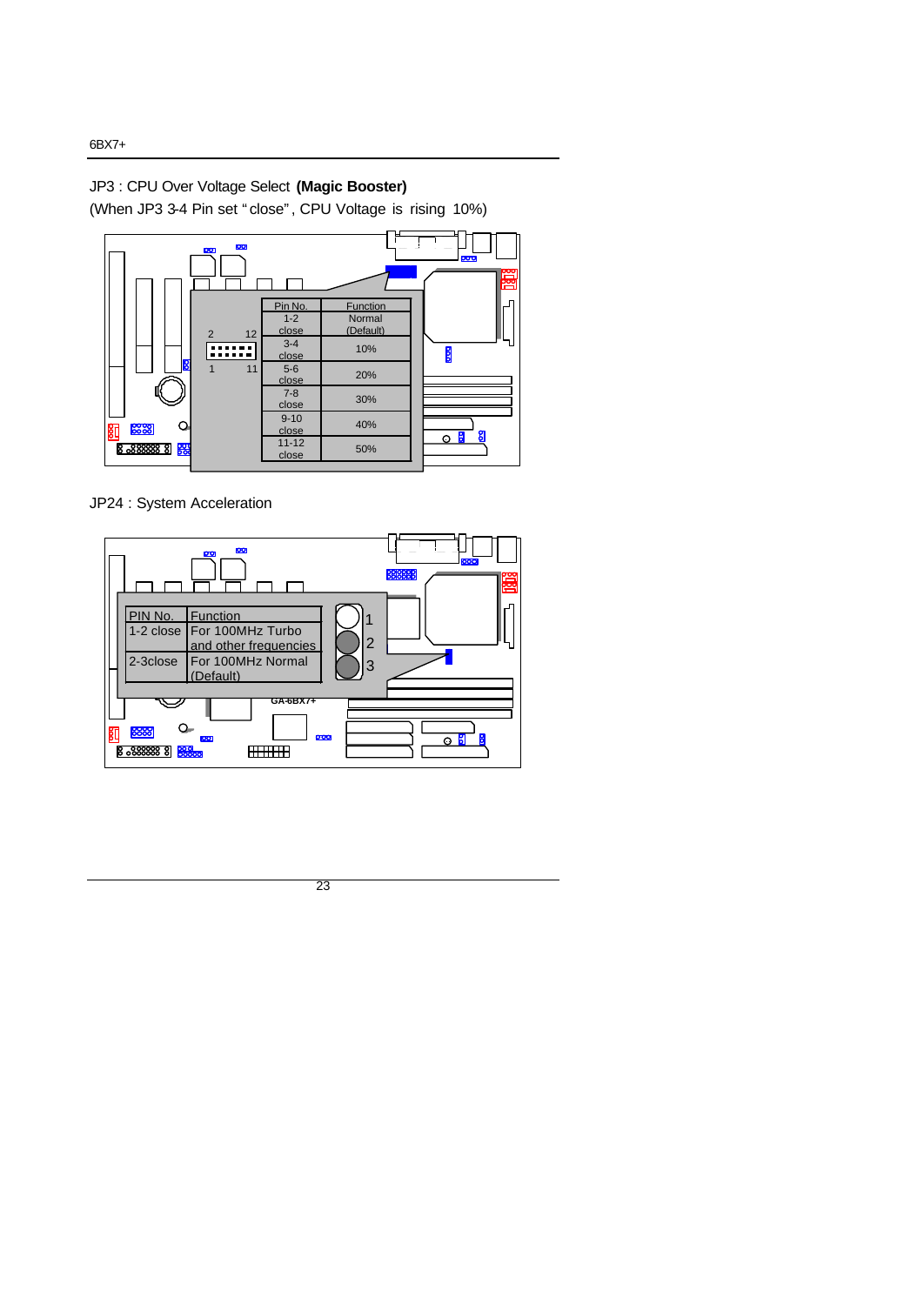Quick Installation Guide

## BAT1:Battery

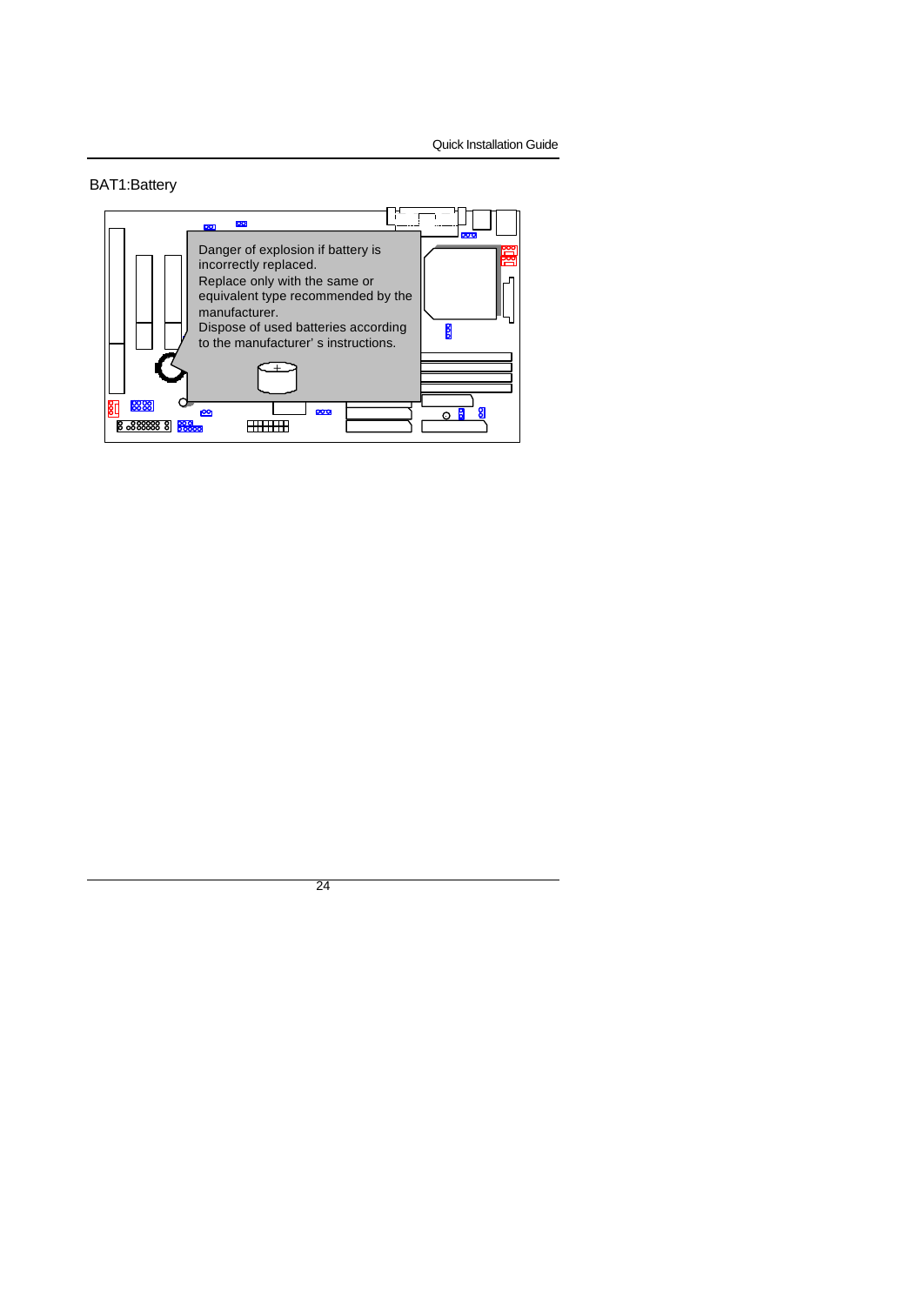## **III. Top Performance Test Setting:**

The following performance data list is the testing results of some popular benchmark testing programs.

Users have to modify the value for each item in chipset features as follow for top performance setting.

|                                                                                                                                                                                                                                                                                                                                                                                                                             | ROM PCI/ISA BIOS (2A69KG0E)<br><b>CHIPSET FEATURES SETUP</b><br>AWARD SOFTWARE, INC.                                                                                                                                                                                                                                                                                                                                                                     |
|-----------------------------------------------------------------------------------------------------------------------------------------------------------------------------------------------------------------------------------------------------------------------------------------------------------------------------------------------------------------------------------------------------------------------------|----------------------------------------------------------------------------------------------------------------------------------------------------------------------------------------------------------------------------------------------------------------------------------------------------------------------------------------------------------------------------------------------------------------------------------------------------------|
| - No<br>F,<br>Reset Case Open Status<br>N <sub>o</sub><br>Case Opened<br>Slow Down CPU Duty Cycle:<br>Normal<br>Shutdown Temp.(°C⁄°F)<br>* Temp. Select (°C⁄°F)<br>CPU :70°C⁄158°F<br>:75°C/167°F<br>* Temperature Alarm<br>CPU: No<br>* Current Temp. (°C/°F)<br>CPU: 33/91<br>* Fan Fail Alarm<br>CPU: No POWER: No<br>PANEL:No<br>* Current Fan Speed (RPM)<br>PANEL: 0<br>CPU: 5443<br>POWER:0<br># Current Voltage (V) | EDO CAS*# MA Wait State<br>EDO RAS»# Wait State<br>$\overline{2}$<br><b>SDRAM CAS Latency Time</b><br>DRAM Data Integrity Mode<br>: Non-ECC<br><b>BIOS Flash Protection</b><br>: Disabled<br>: Enabled<br>System BIOS Cacheable<br>: Enabled<br>Video BIOS Cacheable<br>: Disabled<br>Video RAM Cacheable<br>16Bit I/O Recovery Time<br>: Disabled<br>Memory Hole At 15M-16M<br>: Disabled<br>Delayed Transaction<br>: Disabled<br>Clock Spread Specturm |
| UCOREA: 1.95 VGTL: 1.52<br>UCC3:3.36<br>+ 50: 5.08 +120: 12.52<br>$-120: -11.86$<br>$-50 - 5.09$ VBAT: 3.26<br>50SB:5.05                                                                                                                                                                                                                                                                                                    | ESC : Quit<br>e Quit : 11++ : Select Item :<br>Etelp : PU/PD/+/− : Modify : PU/PD/+/− : Modify :<br>Did Oalyes _(Shift)F2 : Color :<br>FIF<br>FF<br>FF<br>F7<br>: Load BIOS Defaults<br>LOAD PERFORMANCE DEFAULTS                                                                                                                                                                                                                                        |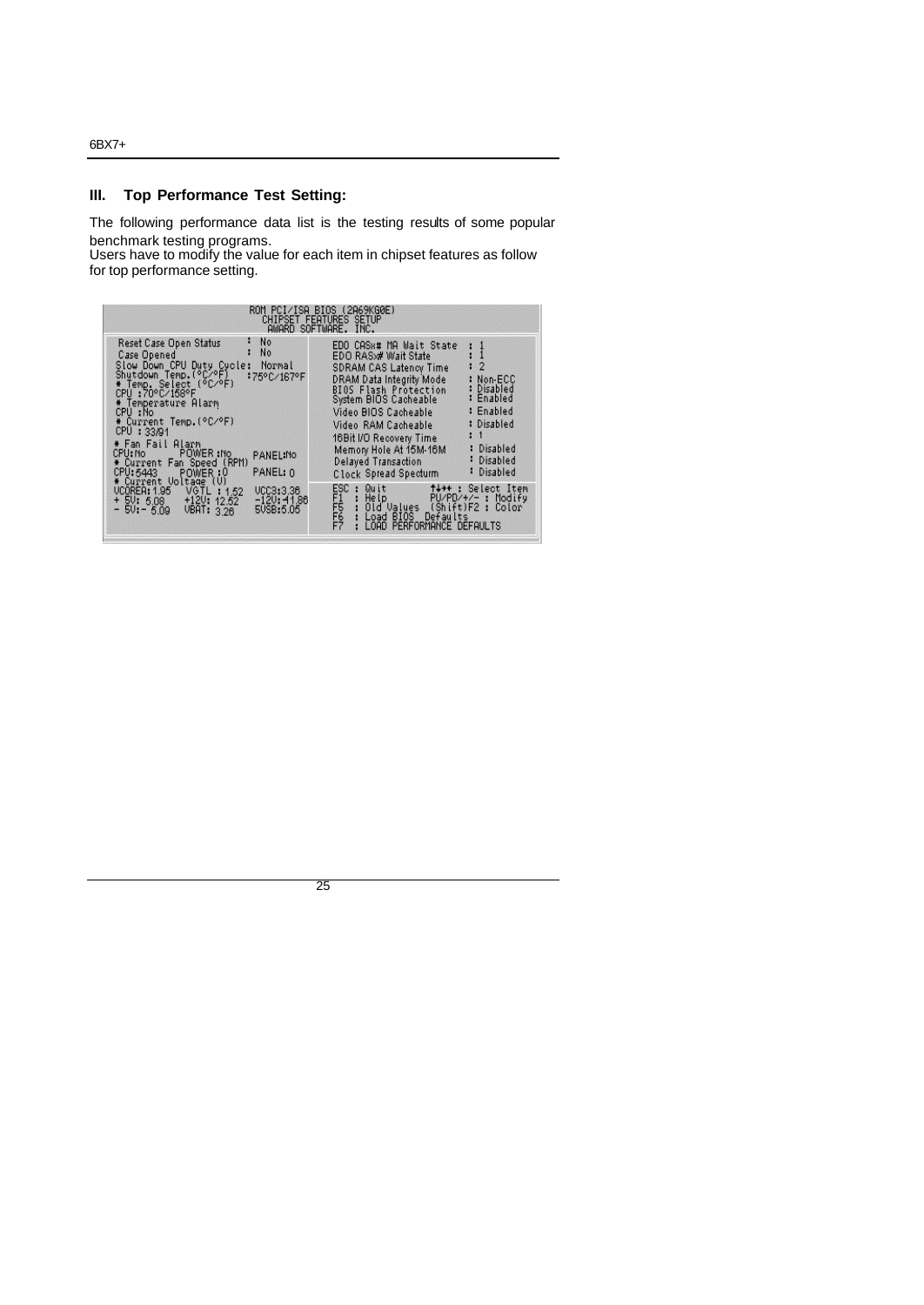Quick Installation Guide

These data are just referred by users, and there is no responsibility for different testing data values gotten by users. (Different Hardware & Software configuration will result in different benchmark testing results.)

- CPU **Intel Socket 370 Pentium® !!!** 800EB MHz processor
- DRAM (256x1) MB MOSEL 9923PR V54C328804VCT75)
- CACHE SIZE 256 KB included in CPU
- DISPLAY GA-660Plus AGP Card
- STORAGE Onboard Promise IDE (Quantum KA13600AT)
- O.S. Windows NT™ 4.0 SPK6a
- DRIVER Display Driver at 1024 x 768 x 65536 colors x 75Hz.

Promise Ultra Driver (ver.1.44 Build:0728)

| Processor                          | Intel Pentium®!!! Socket 370 |  |
|------------------------------------|------------------------------|--|
|                                    | 800EB MHz (100 x 8.0)        |  |
| Winbench99                         |                              |  |
| CPU mark99                         | 72                           |  |
| FPU Winmark99                      | 4250                         |  |
| Business Disk Winmark99            | 5820                         |  |
| Hi-End Disk Winmark99              | 14000                        |  |
| <b>Business Graphics Winmark99</b> | 393                          |  |
| Hi-End Graphics Winmark99          | 738                          |  |
| Winstone99                         |                              |  |
| Business Winstone99                | 44.2                         |  |
| Hi-End Winstone99                  | 47.9                         |  |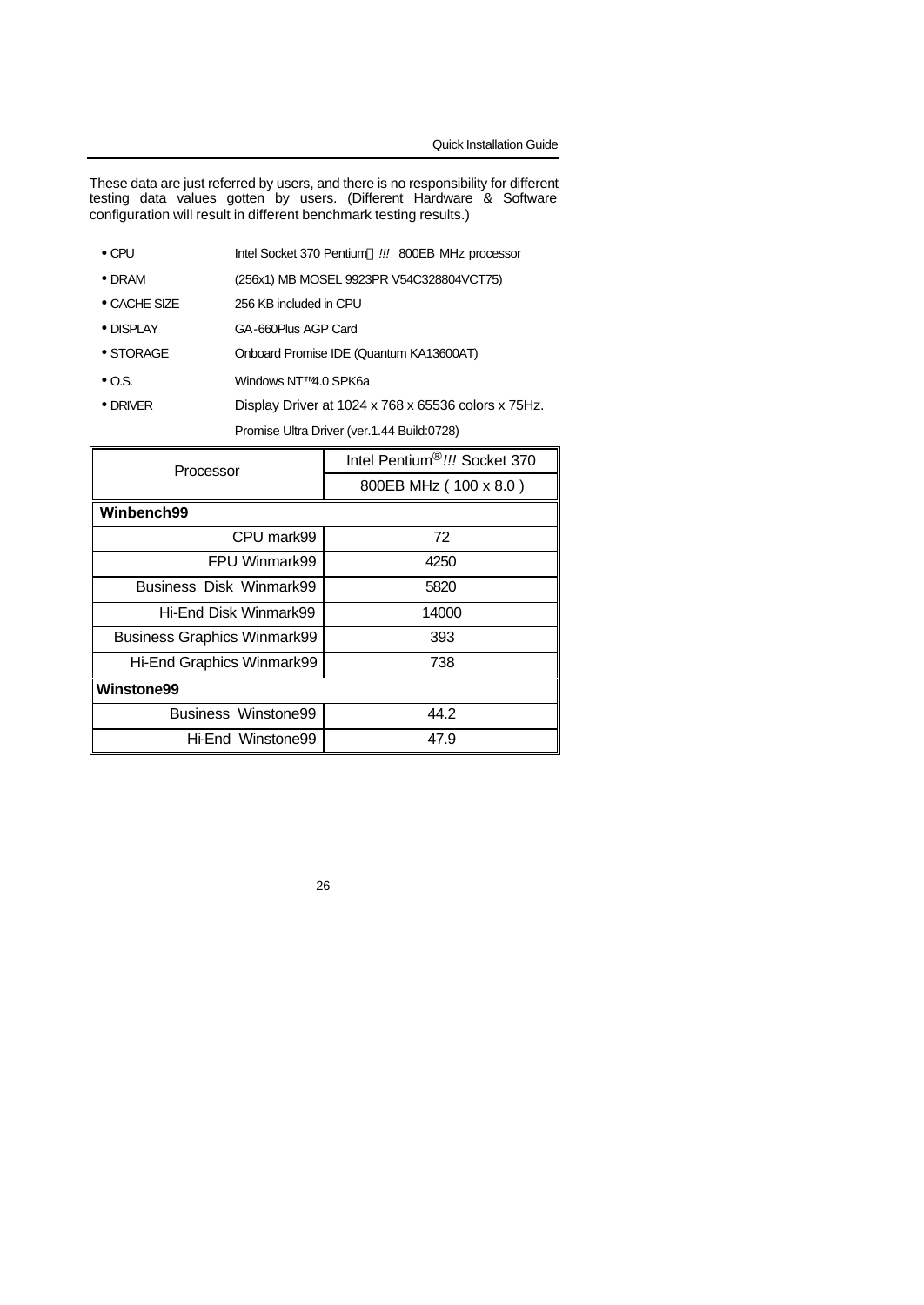#### **IV. Suspend to RAM Installation**

#### **A.1 Introduce STR function:**

Suspend-to-RAM (STR) is a Windows 98 ACPI sleep mode function. When recovering from STR (S3) sleep mode, the system is able, in just a few seconds, to retrieve the last "state" of the system before it went to sleep and recover to that state. The "state" is stored in memory (RAM) before the system goes to sleep. During STR sleep mode, your system uses only enough energy to maintain critical information and system functions, primarily the system state and the ability to recognize various "wake up" triggers or signals, respectively.

#### **A.2 STR function Installation**

Please use the following steps to complete the STR function installation. **Step-By-Step Setup**

#### **Step 1:**

To utilize the STR function, the system must be in Windows 98 ACPI mode.

Putting Windows 98 into ACPI mode is fairly easy.

#### **Setup with Windows 98 CD:**

- A. Insert the Windows 98 CD into your CD-ROM drive, select Start, and then Run.
- B. Type (without quotes) **"D:\setup /p j"** in the window provided. Hit the enter key or click OK.

In Windows 98 second edition version, all the bios version dated 12/01/99 or later are ACPI compatible. Just type" D:\Setup", the operating system will be installed as ACPI mode.

C. After setup completes, remove the CD, and reboot your system

(This manual assumes that your CD-ROM device drive letter is D:).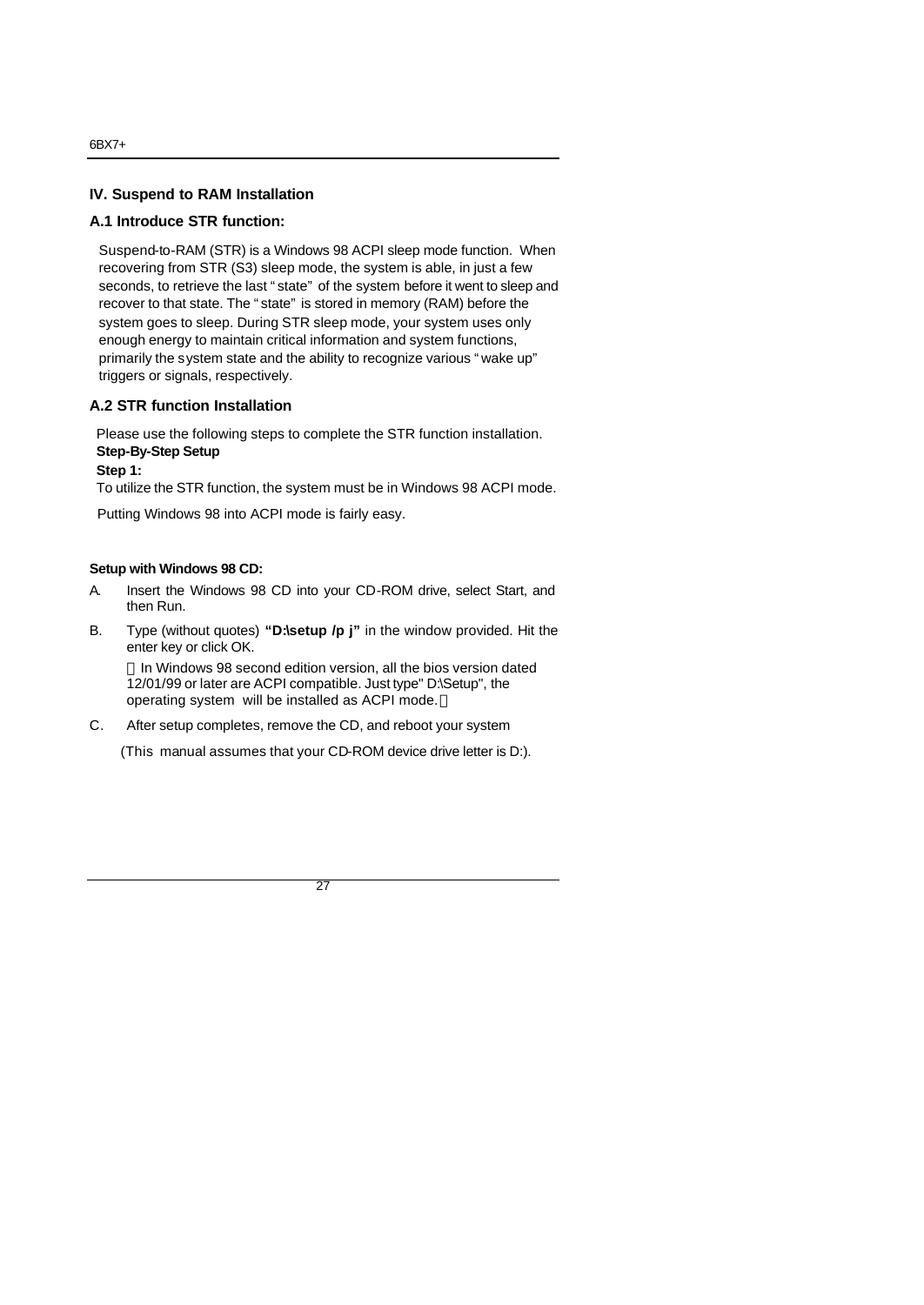#### **Step 2:**

**To use STR Function, you will need to set motherboard jumpers JP13 & JP17 closed per the figure below (i.e., put a jumper over both pins at each location).**



### **Step 3:**

Power on the computer and as soon as memory counting starts, press <Del>. You will enter BIOS Setup. Select the item **"POWER MANAGEMENT SETUP",** then select **"ACPI Suspend Type: Suspend to RAM"**. Remember to save the settings by pressing "ESC" and choose the **"SAVE & EXIT SETUP"** option.

Congratulation! You have completed the installation and now can use the STR function.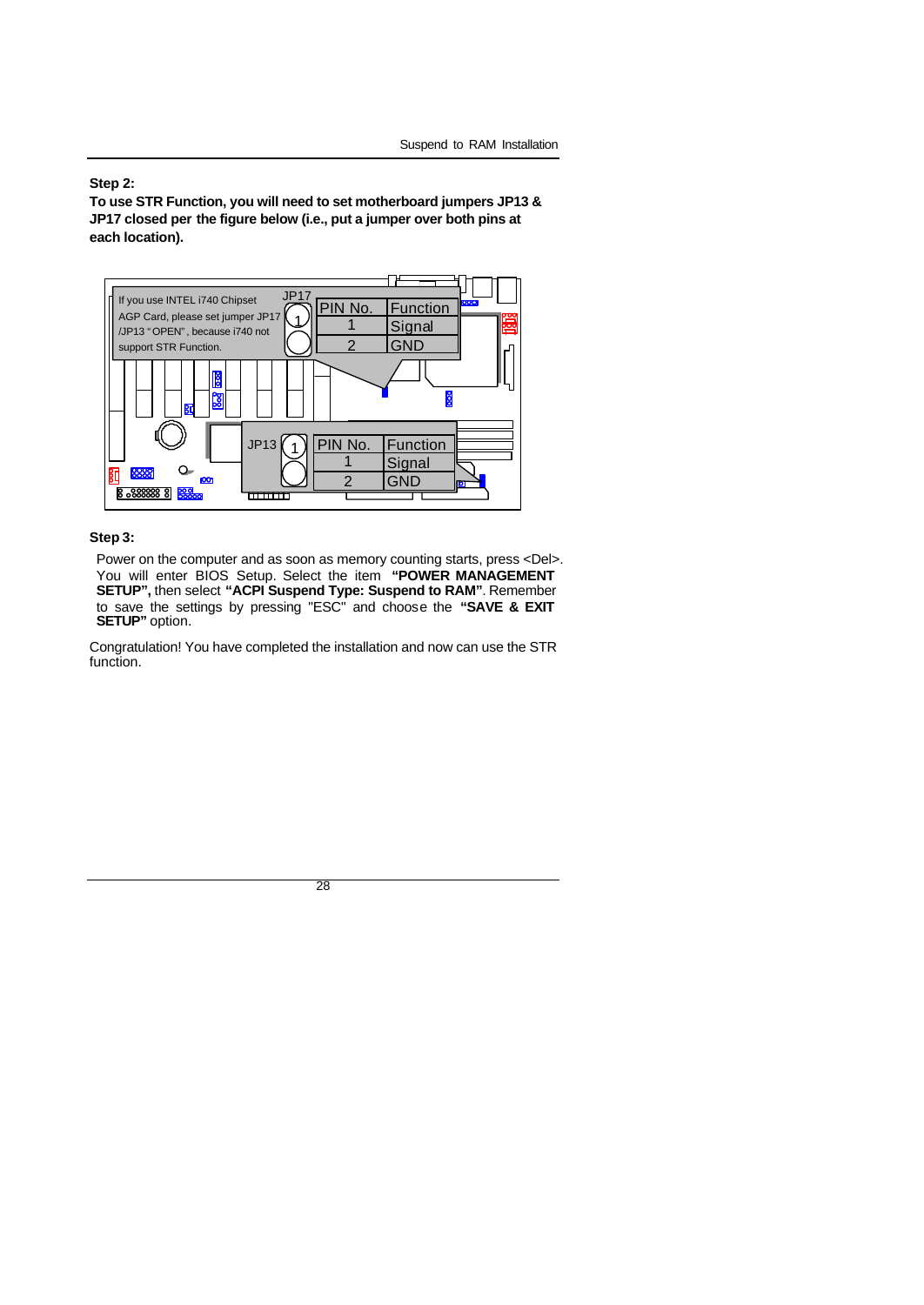## **A.3 How to put your system into STR mode?**

- There are two ways to accomplish this:
- 1. Choose the "Stand by" item in the "Shut Down Windows" area. A. Press the "Start" button and then select "Shut Down"



B. Choose the "Stand by" item and press "OK"

| <b>Shut Down Windows</b>                                                                                                |        |      |
|-------------------------------------------------------------------------------------------------------------------------|--------|------|
| What do you want the computer to do?<br>G Stand by<br>C Shut down<br>C Restart<br>C Restart in MS-DOS mode<br><b>DK</b> | Cancel | Help |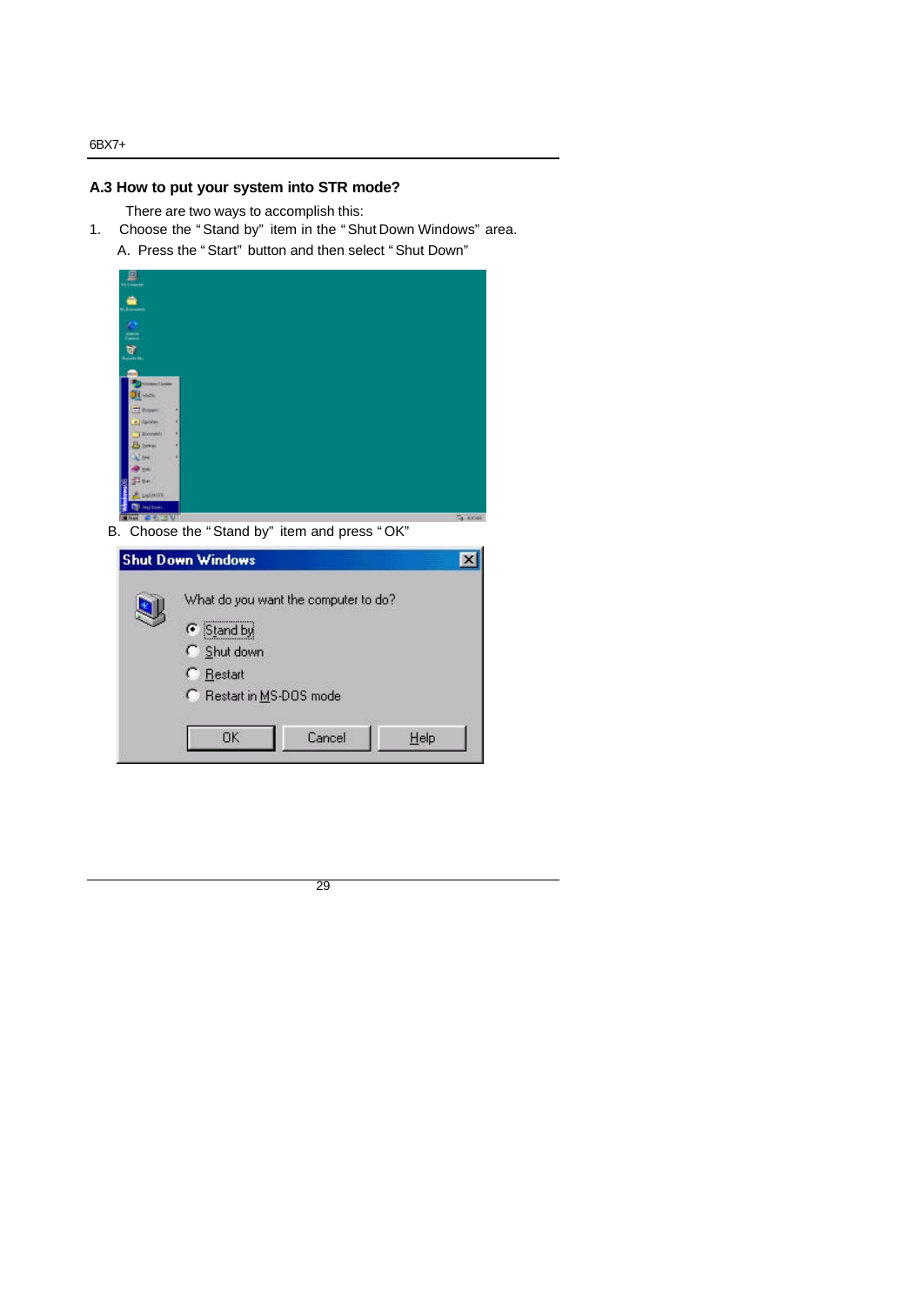- 2. Define the system "power on" button to initiate STR sleep mode:
	- A. Double click "My Computer" and then "Control Panel"



B. Double click the " Power Management" item.

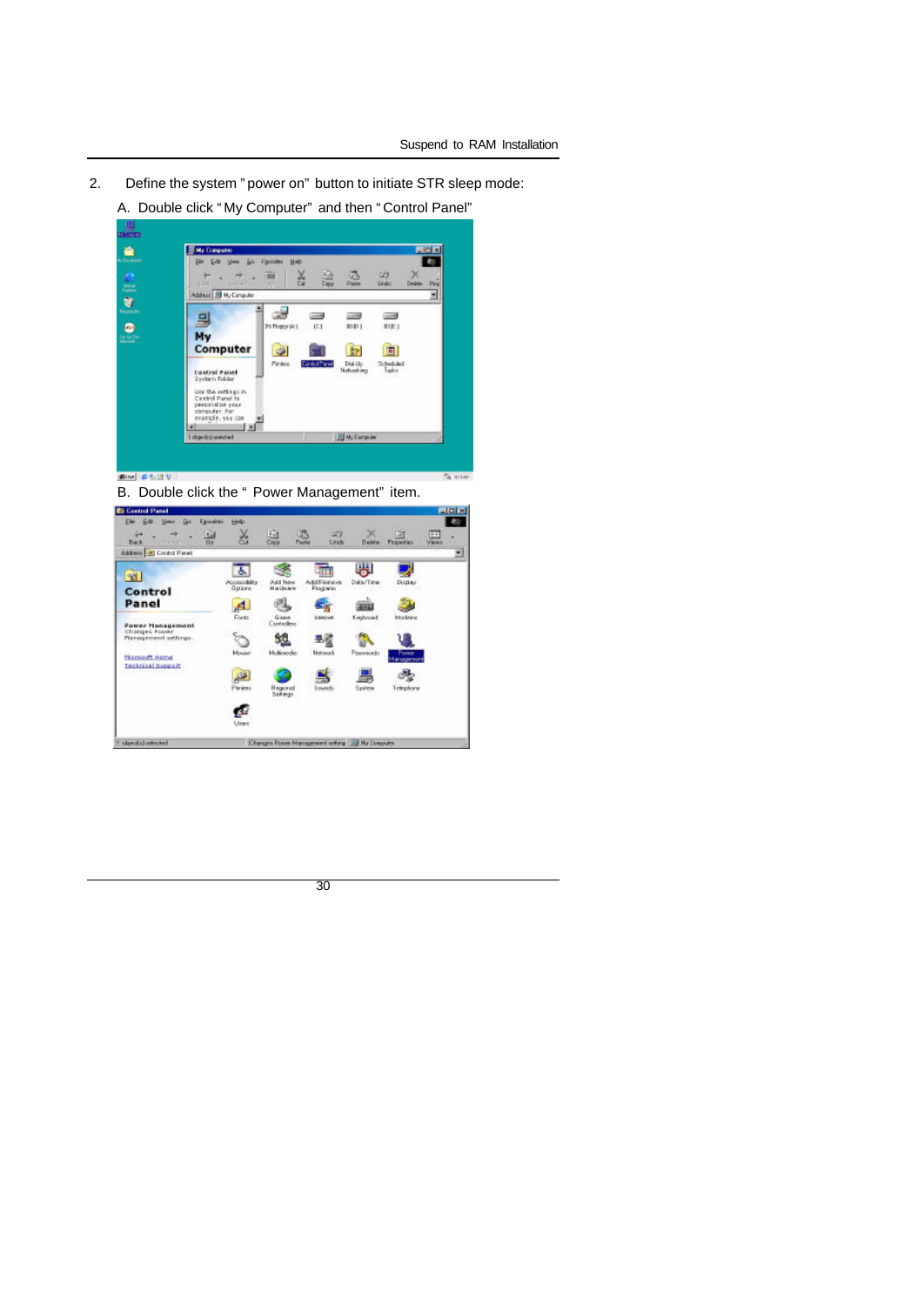C. Select the "Advanced" tab and "Standby" mode in Power Buttons.

|                | Power Schemes Advanced   Hibernate                    |  |
|----------------|-------------------------------------------------------|--|
|                | Select the behaviors you want.                        |  |
| <b>Options</b> |                                                       |  |
|                | Show power meter on taskbar.                          |  |
|                | F Prompt for password when computer goes off standby. |  |
|                | Power buttons                                         |  |
|                | When I press the power button on my computer:         |  |
| Standby        |                                                       |  |
|                |                                                       |  |
|                |                                                       |  |
|                |                                                       |  |
|                |                                                       |  |

#### **Step 4:**

Restart your computer to complete setup.

Now when you want to enter STR sleep mode, just momentarily press the "Power on" button..

## **A.4 How to recover from the STR sleep mode?**

There are six ways to "wake up" the system:

- 1. Press the "Power On" button
- 2. Use the "PS/2 Keyboard Power On" function.
- 3. Use the "PS/2 Mouse Power On" function
- 4. Use the "Resume by Alarm" function
- 5. Use the "Modem Ring On" function
- 6. Use the "Wake On LAN" function.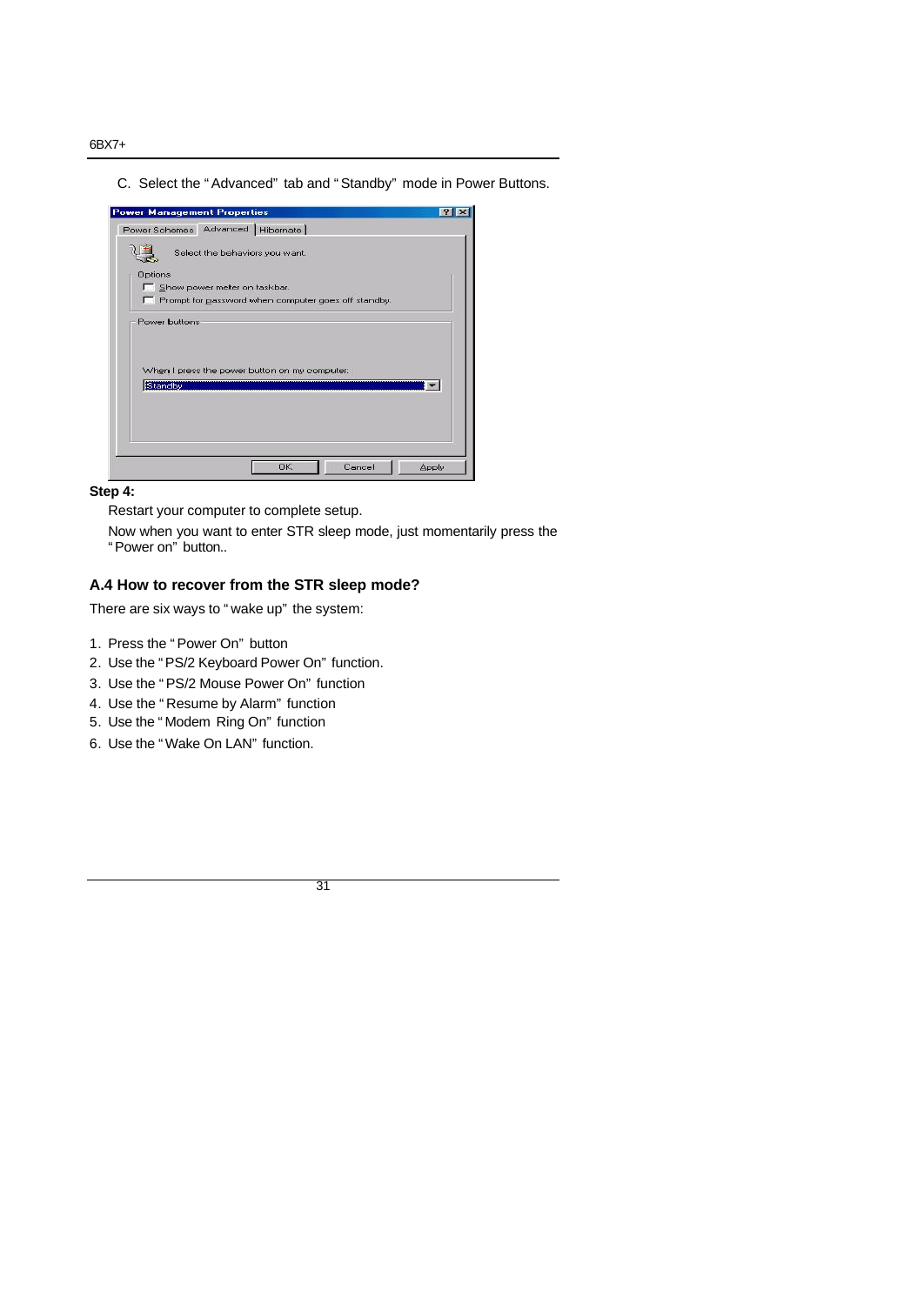#### **A.5 Notices & Limitations:**

1. In order for STR to function properly, several hardware and software requirements must be satisfied:

A.Your ATX power supply must comply with the ATX 2.01 specification (provide more than 720 mA 5V Stand-By current).

B.Your SDRAM must be PC-100 compliant.

2. Jumper JP16 is provided to connect to the STR LED in your system chassis. [Your chassis may not provide this feature.] The STR LED will be illuminated when your system is in STR sleep mode.



3. The following is a listing of popular peripherals which have been successfully tested, on an individual basis, to function correctly in an STR environment. NOTE: All combinations of these peripherals have NOT been tested and therefore we do not warrant any particular combination.

| VGA Card:<br>А. |
|-----------------|
|-----------------|

| (1)AGP:  | Winfast L2300          | Driver Ver.: 7-1-1998  |
|----------|------------------------|------------------------|
| (2) AGP: | ATi 3D RAGE Pro AGP 2X | Driver Ver.: 535       |
| (3) AGP: | ATI RAGE TURBO AGP     | Driver Ver.: 535       |
| (4)AGP:  | GA 600                 | Driver Ver.: win95.342 |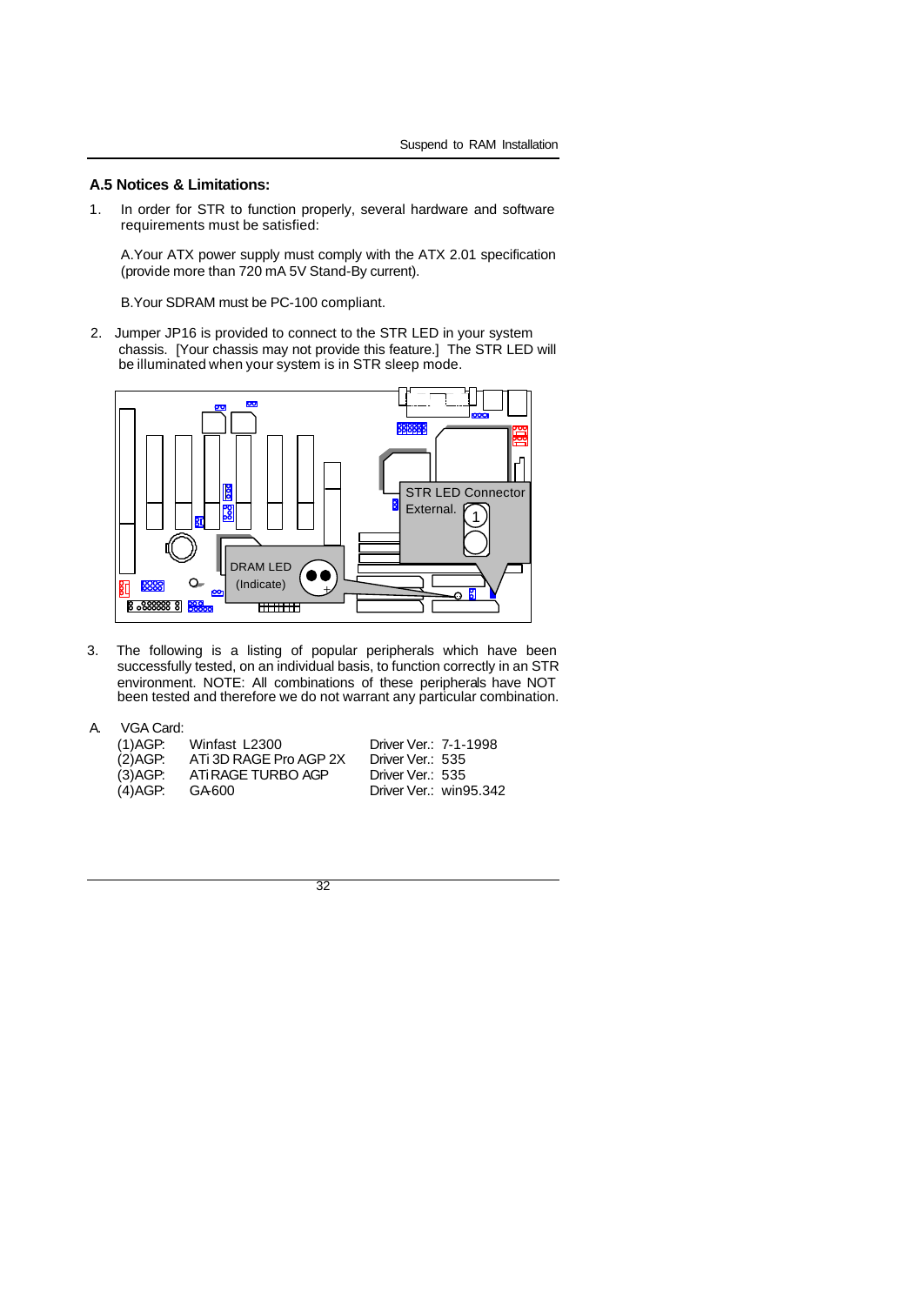| В. | VGA +Sound Card:<br>(3) AGP:<br>(4) AGP: GA600 | $(1)$ AGP: Winfast L2300<br>Sound: Creative PCI64<br>(2) AGP: ATi 3D RAGE Prox2<br>Sound: Creative PCI64<br>ATI RAGE TURBO AGP<br>Sound: Creative PCI64<br>Sound: Creative PCI64                                                                            | Driver Ver.: 7-1-998<br>Driver Ver.: 3-18-1998<br>Driver Ver.: 535<br>Driver Ver.: 3-18-1998<br>Driver Ver.:535<br>Driver Ver.: 3-18-1998<br>Driver Ver.: win95.342<br>Driver Ver.: 3-18-1998                                                                                                                                                                                                                                               |
|----|------------------------------------------------|-------------------------------------------------------------------------------------------------------------------------------------------------------------------------------------------------------------------------------------------------------------|---------------------------------------------------------------------------------------------------------------------------------------------------------------------------------------------------------------------------------------------------------------------------------------------------------------------------------------------------------------------------------------------------------------------------------------------|
| C. | VGA + LAN Card:                                | AGP Card: Winfast L2300<br>ATi 3D RAGE Pro AGP 2X<br>ATI RAGE TURBO AGP<br>GA-600                                                                                                                                                                           | Driver Ver.: 7-1-1998<br>Driver Ver.: 535<br>Driver Ver.: 535<br>Driver Ver.: win95.342                                                                                                                                                                                                                                                                                                                                                     |
|    | LAN Card:<br>Driver Ver.:                      | Intel PILA8461(82558B)<br>Intel PILA8465(82558)<br>SMC9432TX<br><b>SMC EtherPower</b><br>D-Link DFE-500TX<br>D-Link DE-530CT<br>D-Link DE-220P<br>3COM 3C900<br>3COM 3C905B-TX<br>3COM 3C905<br>Digital LM-P100TX<br>Digital DE500-BA<br>Adaptec ANA6911/TX | Intel E100B(82557)<br>WIn98 embedded<br>Driver Ver.: WIn98 embedded<br>Driver Ver.: WIn98 embedded<br>Driver Ver.: WIn98 embedded<br>Driver Ver.: WIn98 embedded<br>Driver Ver.: WIn98 embedded<br>Driver Ver.: WIn98 embedded<br>Driver Ver.: WIn98 embedded<br>Driver Ver.: 10-29-1998<br>Driver Ver.: 10-29-1998<br>Driver Ver.: 10-29-1998<br>Driver Ver.: WIn98 embedded<br>Driver Ver.: WIn98 embedded<br>Driver Ver.: WIn98 embedded |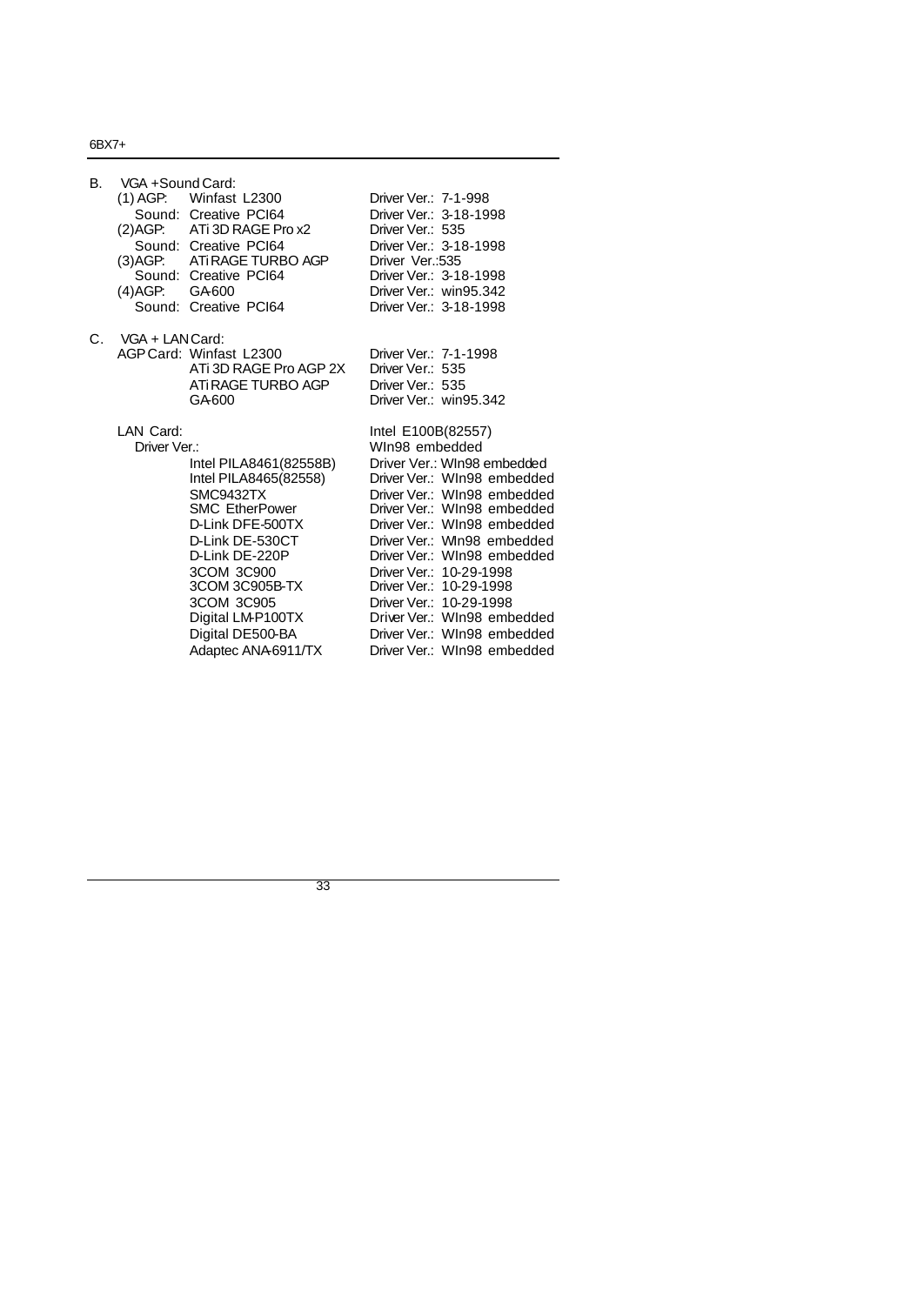D. VGA +Sound+LAN Card:

(1)AGP: Winfast L2300 Driver Ver.: 7-1-1998 Sound: Creative PCI64 Driver Ver.: 3-18-1998<br>LAN: Intel PILA8461(82558B) Driver Ver.: Driver Ver.: WIn98 embedded (2)AGP: Winfast L2300 Driver Ver.: 7-1-1998 Sound: Creative PCI64 Driver Ver.: 3-18-1998<br>
LAN: Intel PILA8465(82558) Driver Ver.: Driver Ver.: WIn98 embedded (3)AGP: Winfast L2300 Driver Ver.: 7-1-1998 Sound: Creative PCI64 Driver Ver.: 3COM 3C905B-TX 3-18-1998<br>
Lan: 3COM 3C905B-TX Driver Ver.: Driver Ver.: 10-29-1998 (4) AGP: ATi 3D RAGE Pro AGP 2X<br>Sound: Driver Ver.: 535<br>Creative PCI64 Driver Ver.: 3-18-1998<br>LAN: Intel PILA8461(82558B) Driver Ver.: Driver Ver.: WIn98 embedded (5)AGP: ATi 3D RAGE Pro AGP 2X<br>Sound: Driver Ver.: 535<br>Creative PCI64 Driver Ver.: 3-18-1998<br>
LAN: Intel PILA8465(82558) Driver Ver.: Driver Ver.: WIn98 embedded (6)AGP: ATi 3D RAGE Pro AGP 2X<br>Sound: AGP: ATi 3D RAGE Pro AGP 2X Driver Ver.: 535<br>Sound: Creative PCI64<br>Driver Ver.: Creative PCI64 Driver Ver.: 3-18-1998<br>
LAN: 3COM 3C905B-TX Driver Ver.: Driver Ver.: 10-29-1998 (7)AGP: ATi RAGE TURBO AGP<br>Sound: Driver Ver.: 535<br>Creative PCI64<br>3-18-1998 Driver Ver.:<br>LAN: In Intel PILA8461(82558B) Driver Ver.: WIn98 embedded (8) AGP: ATi RAGE TURBO AGP<br>Sound: AGP: ATIRAGE TURBO AGP Driver Ver.: 535<br>Sound: Creative PCI64<br>Driver Ver.: Creative PCI64 Driver Ver.: 3-18-1998 LAN: Intel PILA8465(82558) Driver Ver.: WIn98 embedded (9)AGP: ATi RAGE TURBO AGP Driver Ver.: 535<br>Sound: 535<br>Crea Creative PCI64 Driver Ver.: 3COM 3C905B-TX 3-18-1998<br>
LAN: 3COM 3C905B-TX Driver Ver.: Driver Ver.: 10-29-1998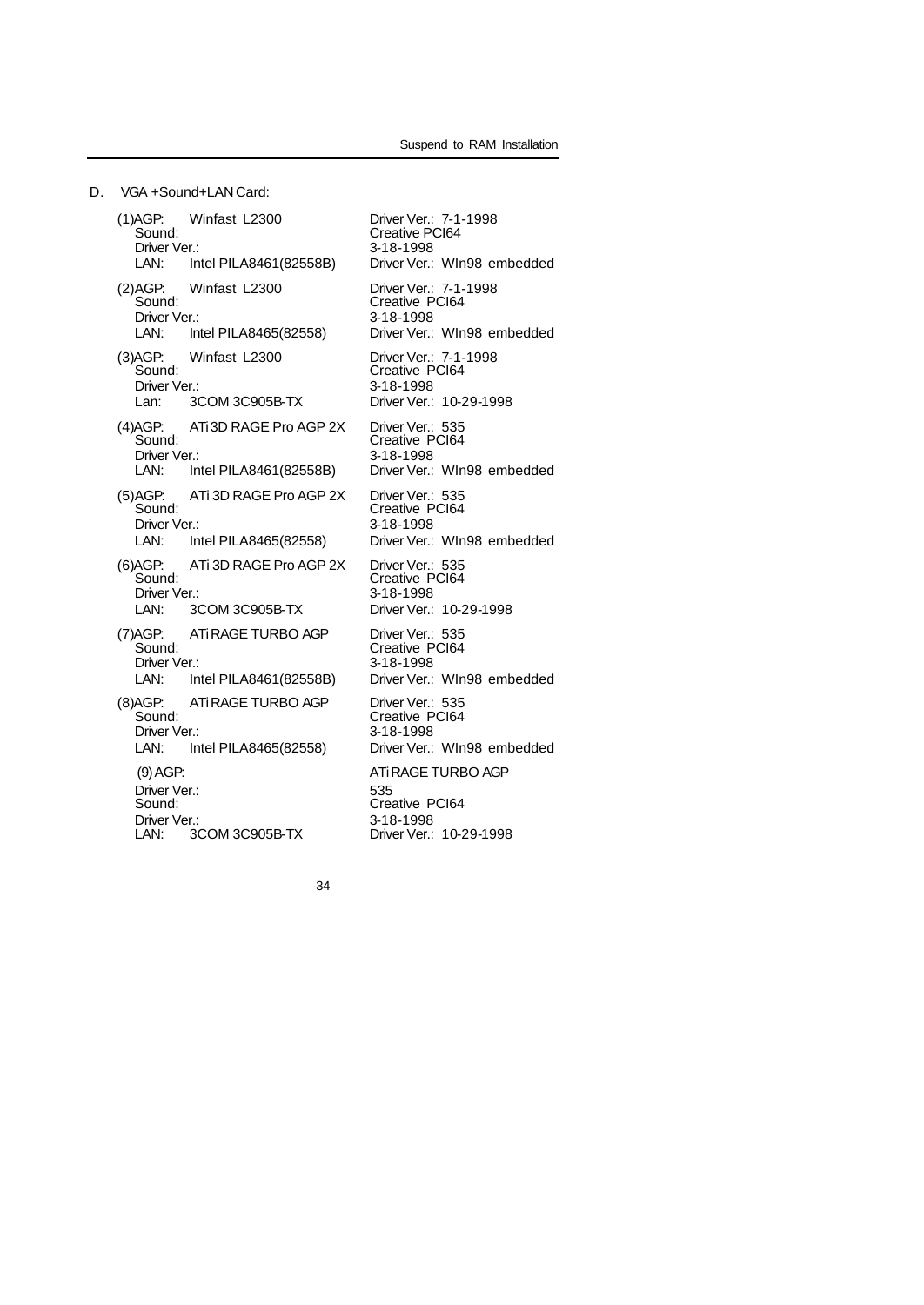| Е.  | SDRAM:                                          |       |
|-----|-------------------------------------------------|-------|
| (1) | SDRAM: Apacer (AM2V168A1T8)                     | 32MB  |
| (2) | SDRAM: Trandscend (MITSUBISHI M5M4V16S30BTP-10) | 32MB  |
| (3) | SDRAM: BUFFALO(NEC D4516821AG5-A10-75F)         | 32MB  |
| (4) | SDRAM: HYUNDAI (HYUNDIA 7V75A400 DTFG-10P)      | 32MB  |
| (5) | SDRAM: ATP (SEC KM48S2020CT-G8)                 | 32MB  |
| (6) | SDRAM: CRUCIAL (MICRON MT48LC2M8A-8)            | 32MB  |
| (7) | SDRAM: BUFFALO (FUJITSU 81F16822D-102LFN M00)   | 32MB  |
| (8) | SDRAM: UMAX (MITSUBISHI M5M4V16S30DTP-8)        | 32MB  |
| (9) | SDRAM: UMAX (MITSUBISHI M5M4V16S30BTP-10)       | 32MB  |
|     | (10) SDRAM: ARMAS (NEC D4564841G5-A10)          | 64MB  |
|     | (11) SDRAM: SAMSUNG (SEC KM48S8030CT-GA)        | 64MB  |
|     | (12) SDRAM: BUFFALO (MICRON MT48LC2M8A1-8)      | 64MB  |
|     | (13) SDRAM: ADTEC (MITSUBISH M5M4V64S30ATP-8)   | 128MB |
|     | (14) SDRAM: (NEC D4564441G5-A10-9JF)            | 256MB |
| F.  | Power Supply:                                   |       |

| Vender          | Model                       | Spec.        |
|-----------------|-----------------------------|--------------|
| (1). HIGH POWER | <b>IHPC-250G1 REV:A0-01</b> | (5VSB 1A)    |
| (2). PC WINNER  | ST-235ATX                   | (5VSB 1.5A)  |
| (3). Enhance    | ATX725B                     | (5VSB 1A)    |
| (4). Enhance    | ATX723B                     | (5VSB 1A)    |
| (5). Sseasanic  | <b>SS-200FS</b>             | (5VSB 1A)    |
| $(6)$ . SPI     | <b>FSP-235-60GT</b>         | (5VSB 0.8A)  |
| (7). ETASIS     | EPR-2305                    | (5VSB 0.8A)  |
| (8). DVE        | DSP-ATX-230                 | (5VSB 0.75A) |

1. Limitation List:

- a. Don't get into STR mode right away when the system just resume from STR mode, Please wait a few seconds to let the system completely restore the last status's data.
- b. SCSI HD devices are not supported for STR function for now on.
- c. If you use a ZIP of external connector type, please modify the item "Parallel Port Mode" of "INTEGRATED PERIPHERALS" in your BIOS setting to "ECP or ECP+EPP" mode.
- d. If your PS/2 Mouse fails in "Mouse Power On" function, please contact your vendor and update your Mouse Driver.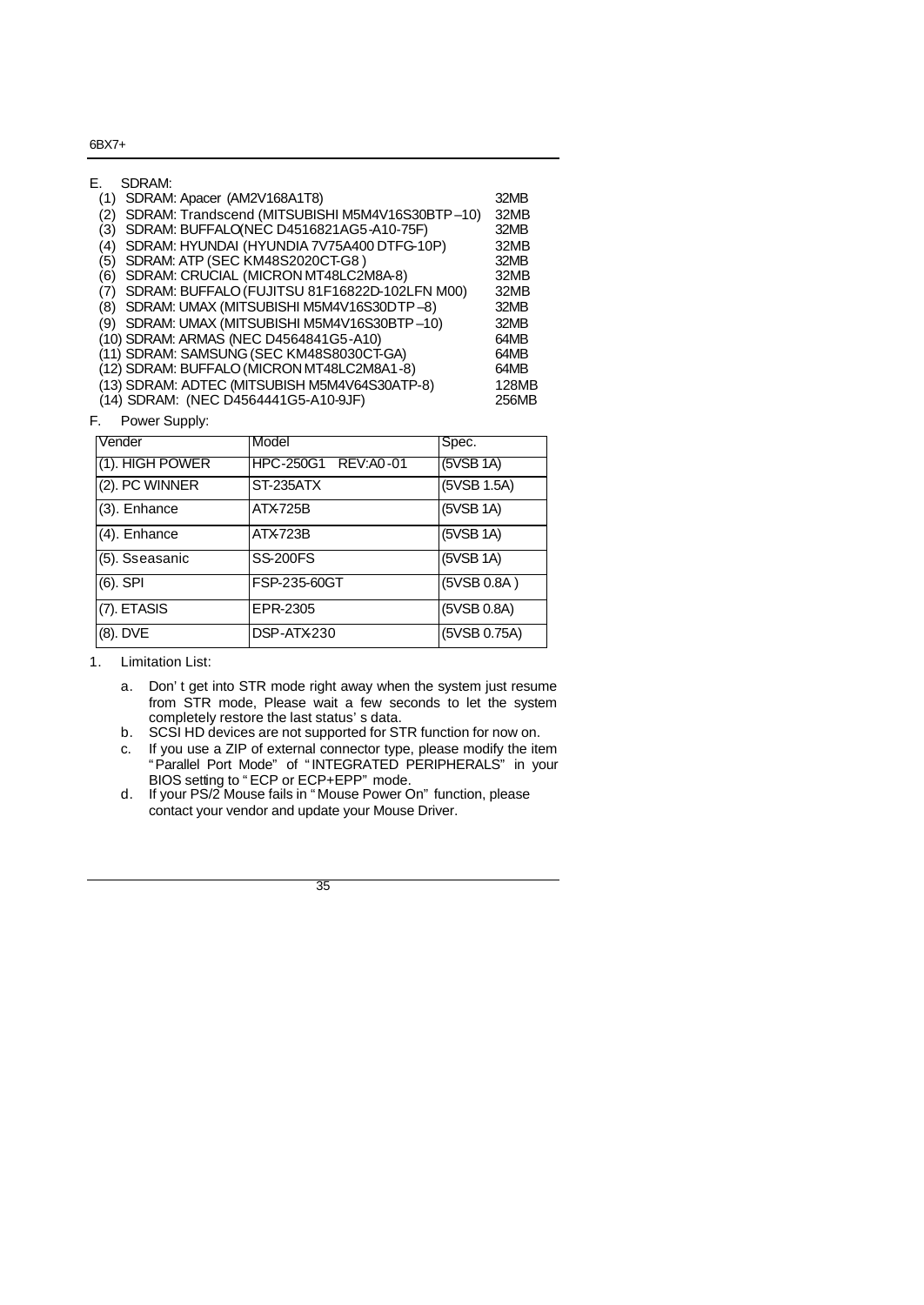#### **V. Introduce Dual BIOS**

#### **A. What is Dual BIOS Technology?**

Dual BIOS means that there are two system BIOS (ROM) on the motherboard, one is the Main BIOS and the other is Backup BIOS. Under the normal circumstances, the system works on the Main BIOS. If the Main BIOS is corrupted or damaged, the Backup BIOS can take over while the system is powered on. This means that your PC will still be able to run stably as if nothing has happened in your BIOS.

## **B. How to use Dual BIOS?**

#### a. Boot Screen

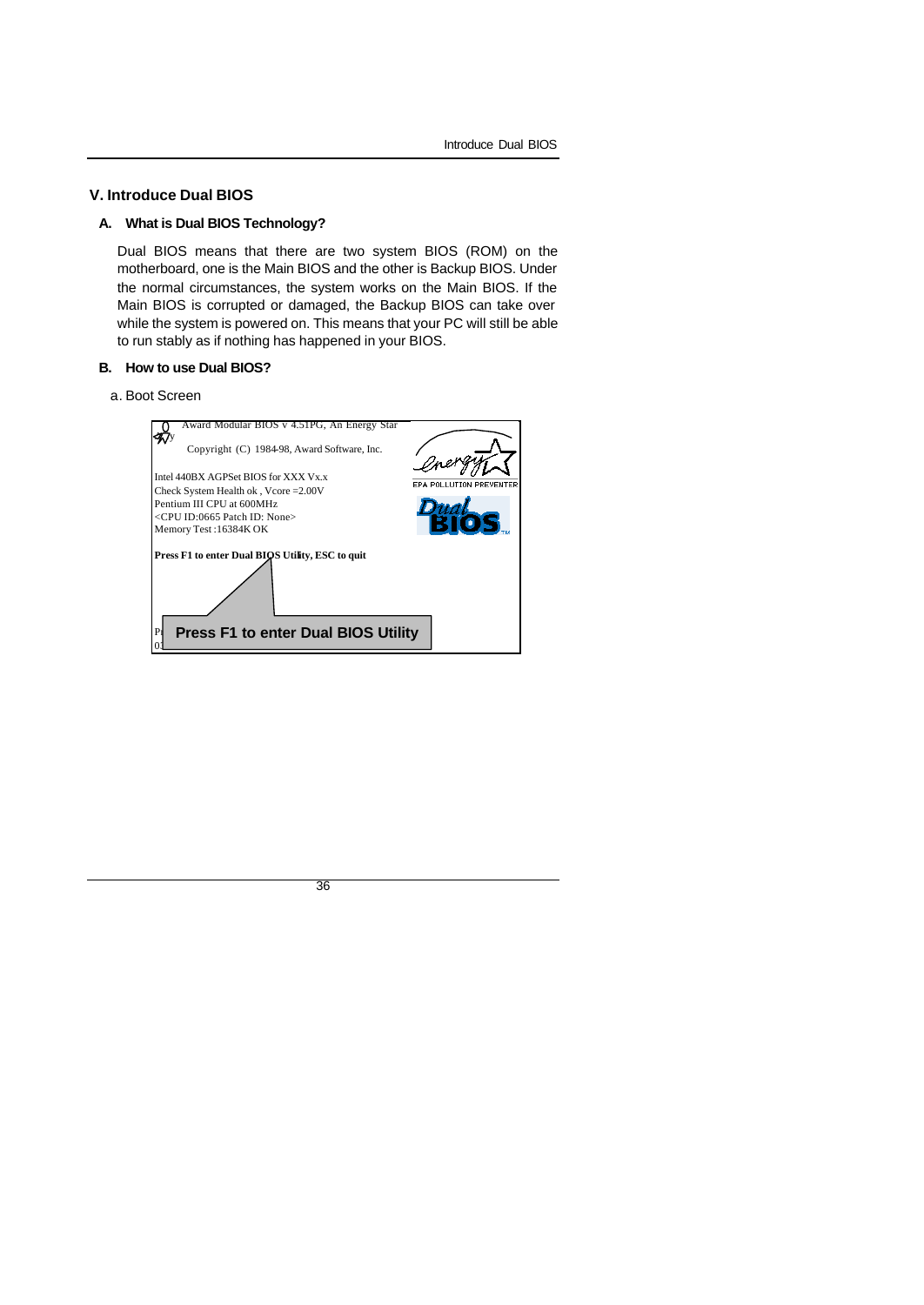b. Dual BIOS Utility

|                                         | Dual BIOS Utility V6.60.g.01K<br>(C) 1999, Gigabyte Technology Co., LTD. |  |  |  |
|-----------------------------------------|--------------------------------------------------------------------------|--|--|--|
| Wide Range Protection                   | :Disabled                                                                |  |  |  |
| Halt On BIOS Defects                    | :Disabled                                                                |  |  |  |
| Auto Recovery                           | :Enabled                                                                 |  |  |  |
| <b>Boot From</b>                        | :Main BIOS                                                               |  |  |  |
| <b>BIOS Recovery</b>                    | :Main to Backup                                                          |  |  |  |
| F <sub>3</sub> : Load Default           | F5:Start BIOS Recovery                                                   |  |  |  |
| F7: Save And Restart                    | F9: Exit Without Saving                                                  |  |  |  |
| Use <space> key to toggle setup</space> |                                                                          |  |  |  |

c. Dual BIOS Item explanation:

#### **Wide Range Protection: Disabled(Default), Enabled**

*Status 1:*

 If any failure (ex. Update ESCD failure, checksum error or reset…) occurs in the Main BIOS , just before the Operating System is loaded and after the power is on, and that the Wide Range Protection is set to "Enable", the PC will boot from Backup BIOS automatically.

*Status 2:*

 If the ROM BIOS on peripherals cards(ex. SCSI Cards, LAN Cards,..) emits signals to request restart of the system after the user make any alteration on it, the boot up BIOS will not be changed to the Backup BIOS.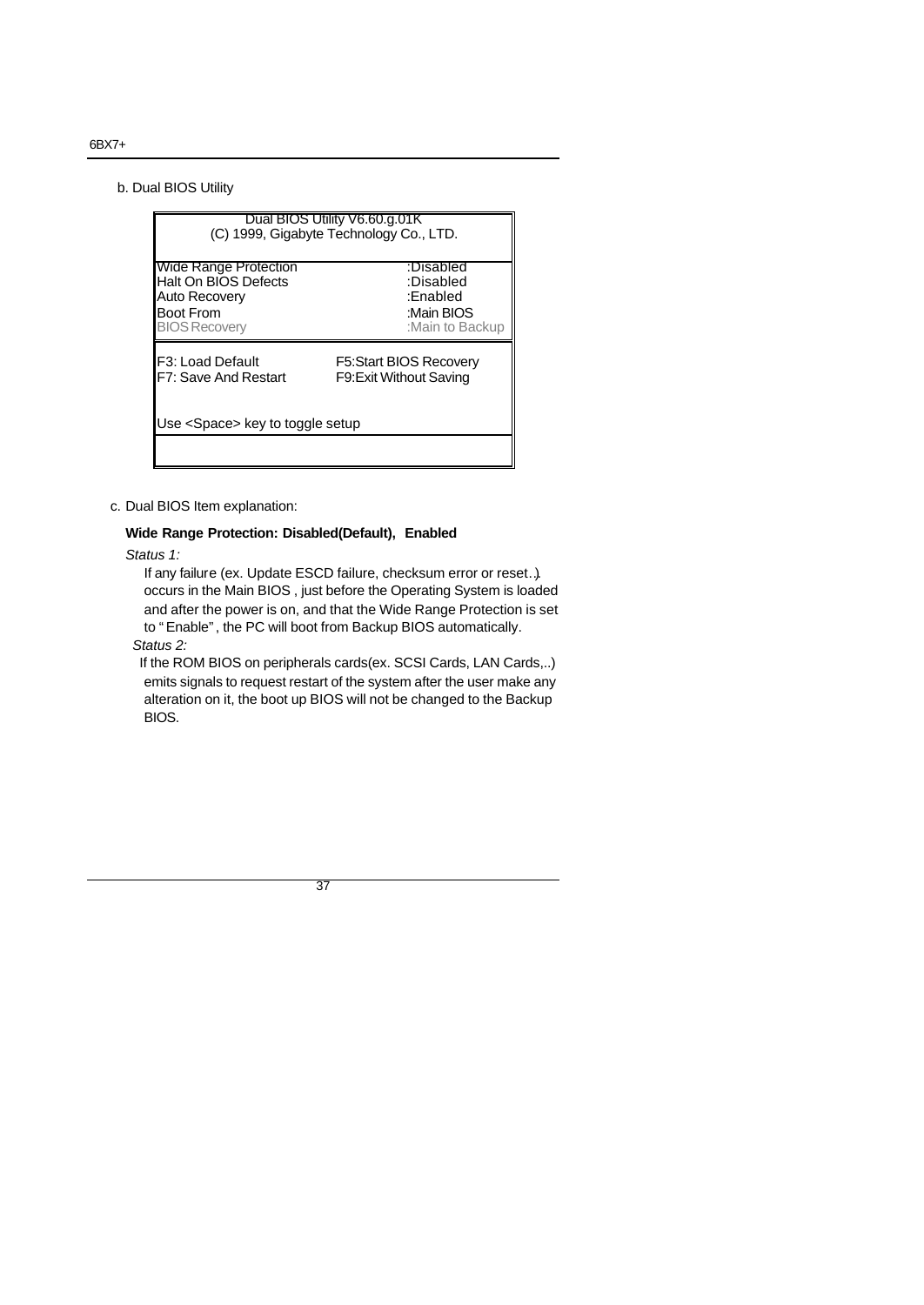#### **Halt On BIOS Defects : Disabled(Default), Enabled**

If the BIOS occurs a checksum error or the Main BIOS occurs a WIDE RANGE PROTECTION error and Halt On BIOS Defects set to Enable, the PC will show messages on the boot screen, and the system will pause and wait for the user's instruction.

 If Auto Recovery :**Disabled**, it will show *<or the other key to continue.>* If Auto Recovery :**Enabled**, it will show *<or the other key to Auto Recover.>*

#### **Auto Recovery : Enabled(Default), Disabled**

 When one of the Main BIOS or Backup BIOS occurs checksum failure, the working BIOS will automatically recover the BIOS of checksum failure. (In the Power Management Setup of the BIOS Setting, if ACPI Suspend Type is set to Suspend to RAM, the Auto Recovery will be set to Enable automatically.)

(If you want to enter the BIOS setting, please press **"Del"** key when the boot screen appears.)

#### **Boot From : Main BIOS(Default), Backup BIOS**

*Status 1:*

The user can set to boot from main BIOS or Backup BIOS.

*Status 2:*

 If one of the main BIOS or the Backup BIOS fails, this item *"Boot From : Main BIOS(Default)"* will become gray and will not be changed by user.

#### **BIOS Recovery : Main to Backup**

Auto recovery message:

#### *BIOS Recovery: Main to Backup*

The means that the Main BIOS works normally and could automatically recover the Backup BIOS.

#### *BIOS Recovery: Backup to Main*

The means that the Backup BIOS works normally and could automatically recover the Main BIOS.

(This auto recovery utility is set by system automatically and can't be changed by user.)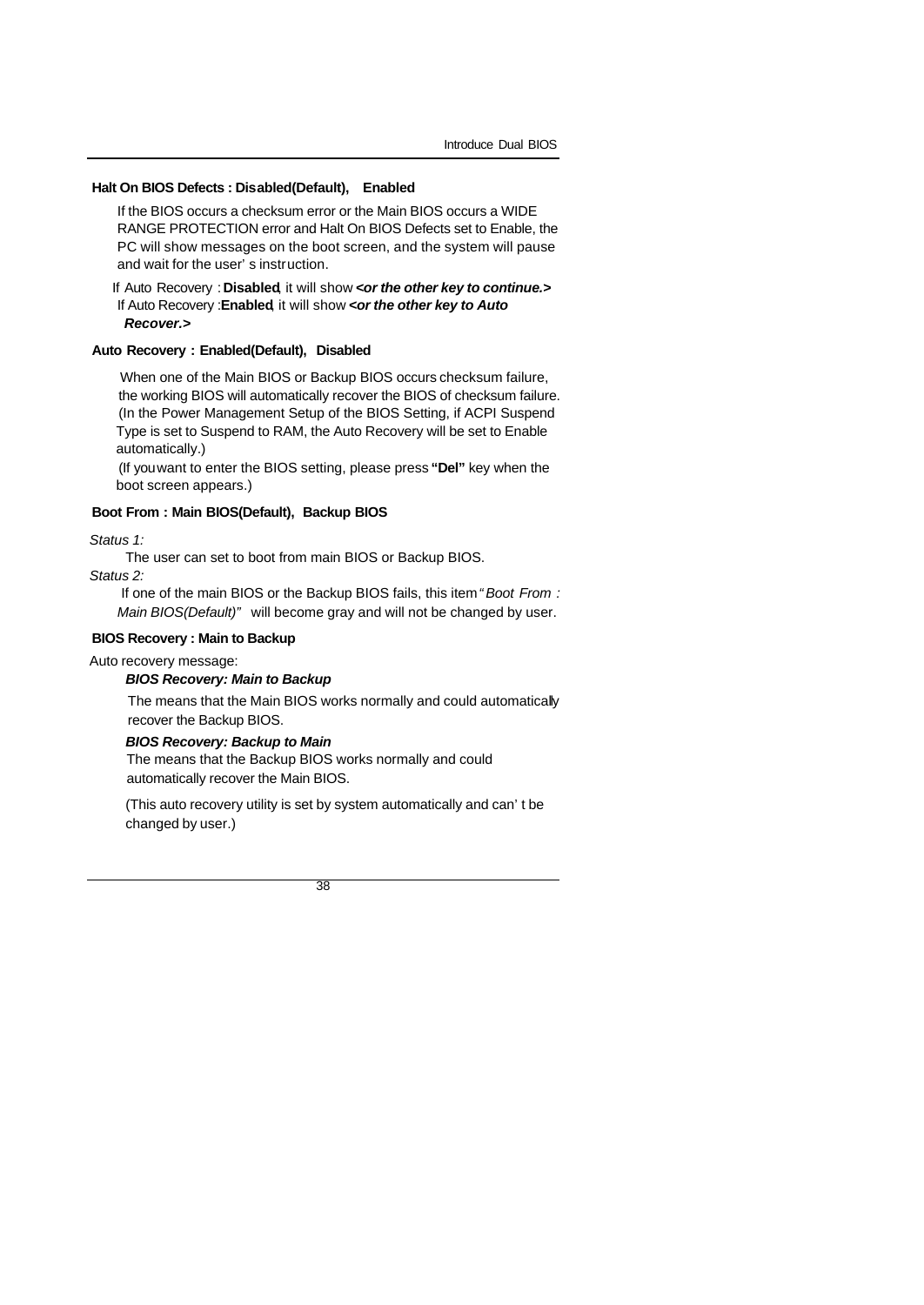**DualBIOS** TM **Technology FAQ**

GIGABYTE Technology is pleased to introduce DualBIOS technology, a hot spare for your system BIOS. This newest "Value-added" feature, in a long series of innovations from GIGABYTE, is available on GA-6BX7+ motherboard. Future GIGABYTE motherboards will also incorporate this innovation.

# **What's DualBIOS**TM**?**

On GIGABYTE motherboards with DualBIOS there are physically two BIOS chips. For simplicity we'll call one your "Main BIOS" and the other we'll call your "Backup" BIOS (your "hot spare"). If your Main BIOS fails, the Backup BIOS almost automatically takes over on your next system boot. Almost automatically and with virtually zero down time! Whether the problem is a failure in flashing your BIOS or a virus or a catastrophic failure o f the Main BIOS chip, the result is the same - the Backup BIOS backs you up, almost automatically.

39

6BX7+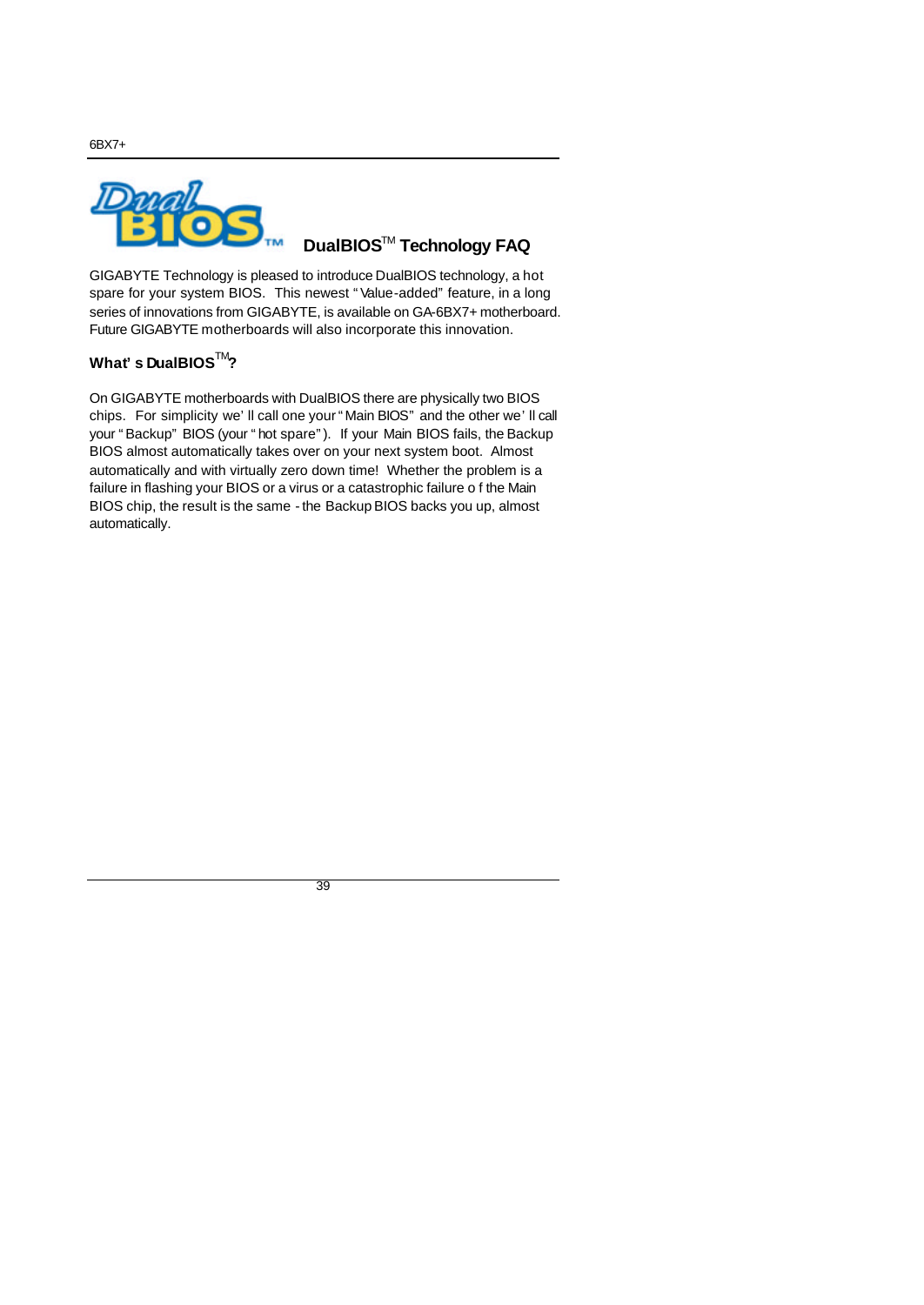## **I. Q: What is DualBIOS™ technology? Answer:**

DualBIOS technology is a patented technology from Giga-Byte Technology. The concept of this technology is based on the redundancy and fault tolerance theory. DualBIOS $^{TM}$  technology simply means there are two system BIOSes (ROM) integrated onto the motherboard. One is a main BIOS, and the other is a backup BIOS. The mainboard will operate normally with the main BIOS, however, if the main BIOS is corrupt or damaged for various reasons, the backup BIOS will be automatically used when the system powered-On. Your PC will operate as before the main BIOS was damaged, and is completely transparent to the user.

# **II. Q: Why does anyone need a motherboard with DualBIOS** M **technology?**

**Answer:**

In today's systems there are more and more BIOS failures. The most common reasons are virus attacks, BIOS upgrade failures, and/or deterioration of the BIOS (ROM) chip itself.

- 1. New computer viruses are being found that attack and destroy the system BIOS. They may corrupt your BIOS code, causing your PC to be unstable or even not boot normally.
- 2. BIOS data will be corrupted if a power loss/surge occurs, or if a user resets the system, or if the power button is pressed during the process of performing a system BIOS upgrade.
- 3. If a user mistakenly updates their mainboard with the incorrect BIOS file, then the system may not be able to boot correctly. This may cause the PC system hang in operation or during boot.
- 4. A flash ROM's life cycle is limited according to electronic characteristics. The modern PC utilizes the Plug and Play BIOS, and is updated regularly. If a user changes peripherals often, there is a slight chance of damage to the flash ROM.

With Giga-Byte Technology's patented DualBIOS™ technology you can reduce the possibility of hangs during system boot up, and/or loss BIOS data due to above reasons. This new technology will eliminate valuable system down time and costly repair bills cause by BIOS failures.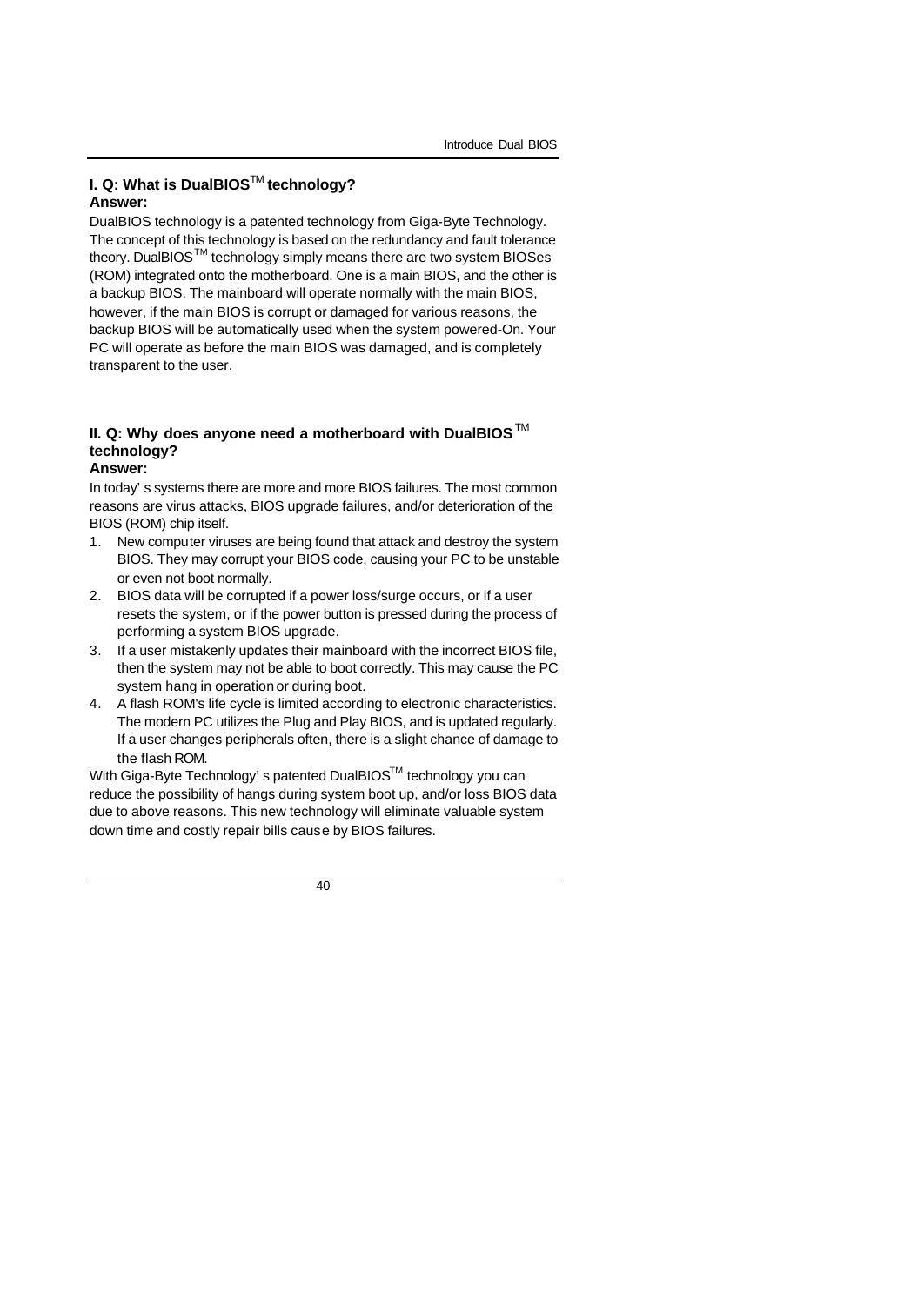#### **III. Q: How does DualBIOSTM technology work? Answer:**

- 1. DualBIOS™ technology provides a wide range of protection during the boot up procedure. It protects your BIOS during system POST, ESCD update, and even all the way to PNP detection/assignment.
- 2. DualBIOS $^{TM}$  provides automatic recovery for the BIOS. When the first BIOS used during boot up does not complete or if a BIOS checksum error occurs, boot-up is still possible. In the DualBIOS<sup>™</sup> utility, the "Auto Recovery" option will guarantee that if either the main BIOS or backup BIOS is corrupted, the DualBIOSTM technology will use the good BIOS and correct the wrong BIOS automatically.
- 3. DualBIOS<sup>™</sup> provides manual recovery for the BIOS. DualBIOS<sup>™</sup> technology contains a built-in flash utility, which can flash your system BIOS from backup to main and/or visa versa. There is no need for an OS-dependent flash utility program.
- 4. DualBIOS™ contains a one-way flash utility. The built-in one-way flash utility will ensure that the corrupt BIOS is not mistaken as the good BIOS during recovery and that the correct BIOS (main vs. backup) will be flashed. This will prevent the good BIOS from being flashed.

# **IV. Q: Who Needs DualBIOSTM technology?**

### **Answer:**

1. Every user should have DualBIOS™ technology due to the advancement of computer viruses.

Everyday, there are new BIOS-type viruses discovered that will destroy your system BIOS. Most commercial products on the market do not have solutions to guard against this type of virus intrusion. The DualBIOS<sup>™</sup> technology will provide a state-of-the-art solution to protect your PC:

Case I.) Vicious computer viruses may wipe out your entire system BIOS. With a conventional single system BIOS PC, the PC will not be functional until it is sent for repairs.

Case II.) If the "Auto Recovery" option is enabled in the DualBIOS<sup>TM</sup> utility, and if a virus corrupts your system BIOS, the backup BIOS will automatically reboot the system and correct the main BIOS.

Case III.) A user may override booting from the main system BIOS. The DualBIOSTM utility may be entered to manually change the boot sequence to boot from the backup BIOS.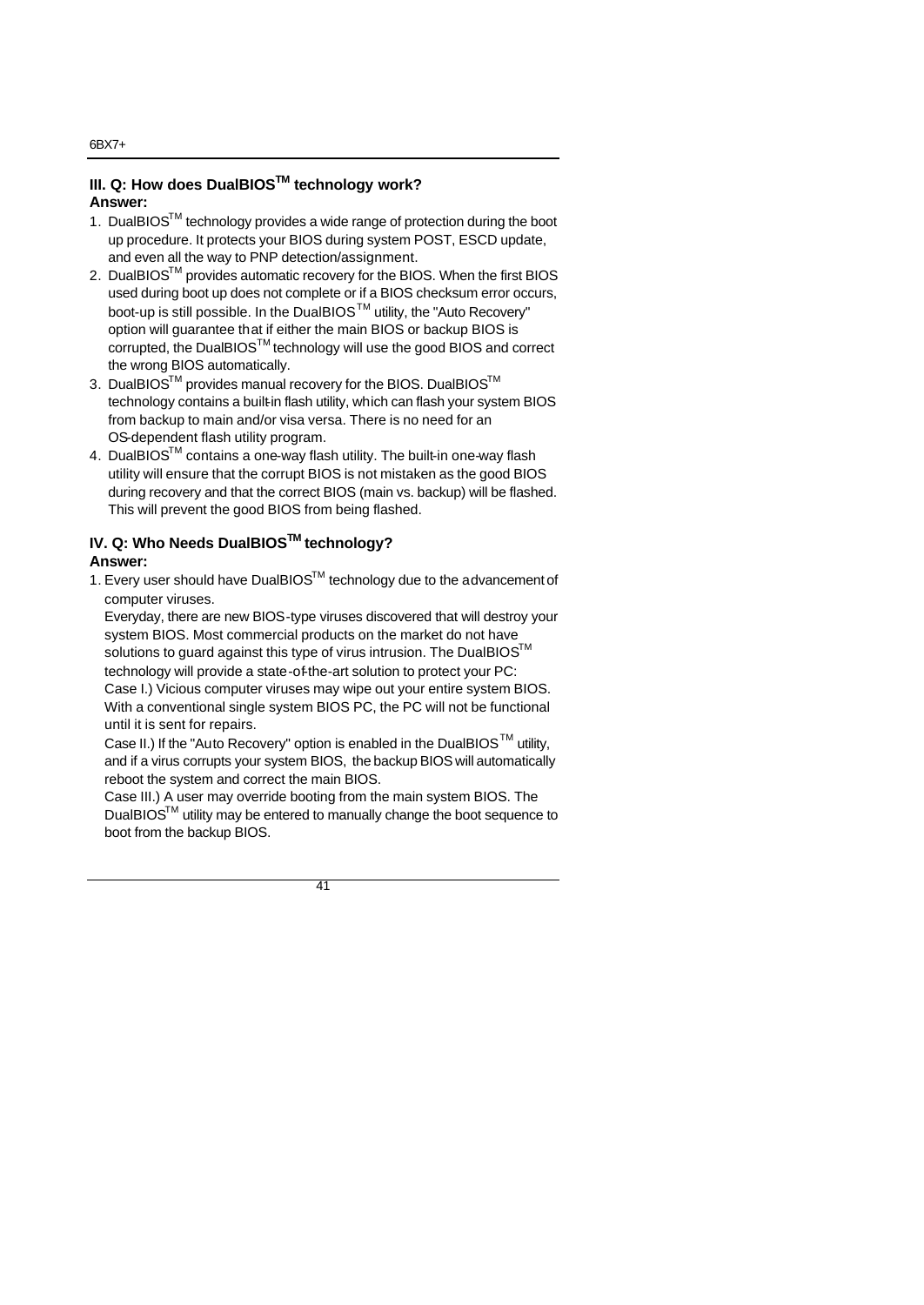- 2. During or after a BIOS upgrade, if DualBIOS™ detects that the main BIOS is corrupt, the backup BIOS will take over the boot-up process automatically. Moreover, it will verify the main and backup BIOS checksums when booting-up. DualBIOS<sup>TM</sup> technology examines the checksum of the main and backup BIOS while the system is powered on to guarantee your BIOS operates properly.
- 3. Power Users will have the advantage of having two BIOS versions on their mainboard. The benefit is being able to select either version BIOS to suit the performance system needs.
- 4. Flexibility for high-end desktop PCs and workstation/servers. In the DualBIOSTM utility, the option can be set, "Halt On When BIOS Defects," to be enabled to halt your system with a warning message that the main BIOS has been corrupted. Most workstation/servers require constant operation to guarantee services have not been interrupted. In this situation, the "Halt On When BIOS Defects" message may be disabled to avoid system pauses during normal booting. Another advantage you gain from Giga-Byte's DualBIOSTM technology is the ability to upgrade from dual 2 Mbit BIOS to dual 4 Mbit BIOS in the future if extra BIOS storage is need.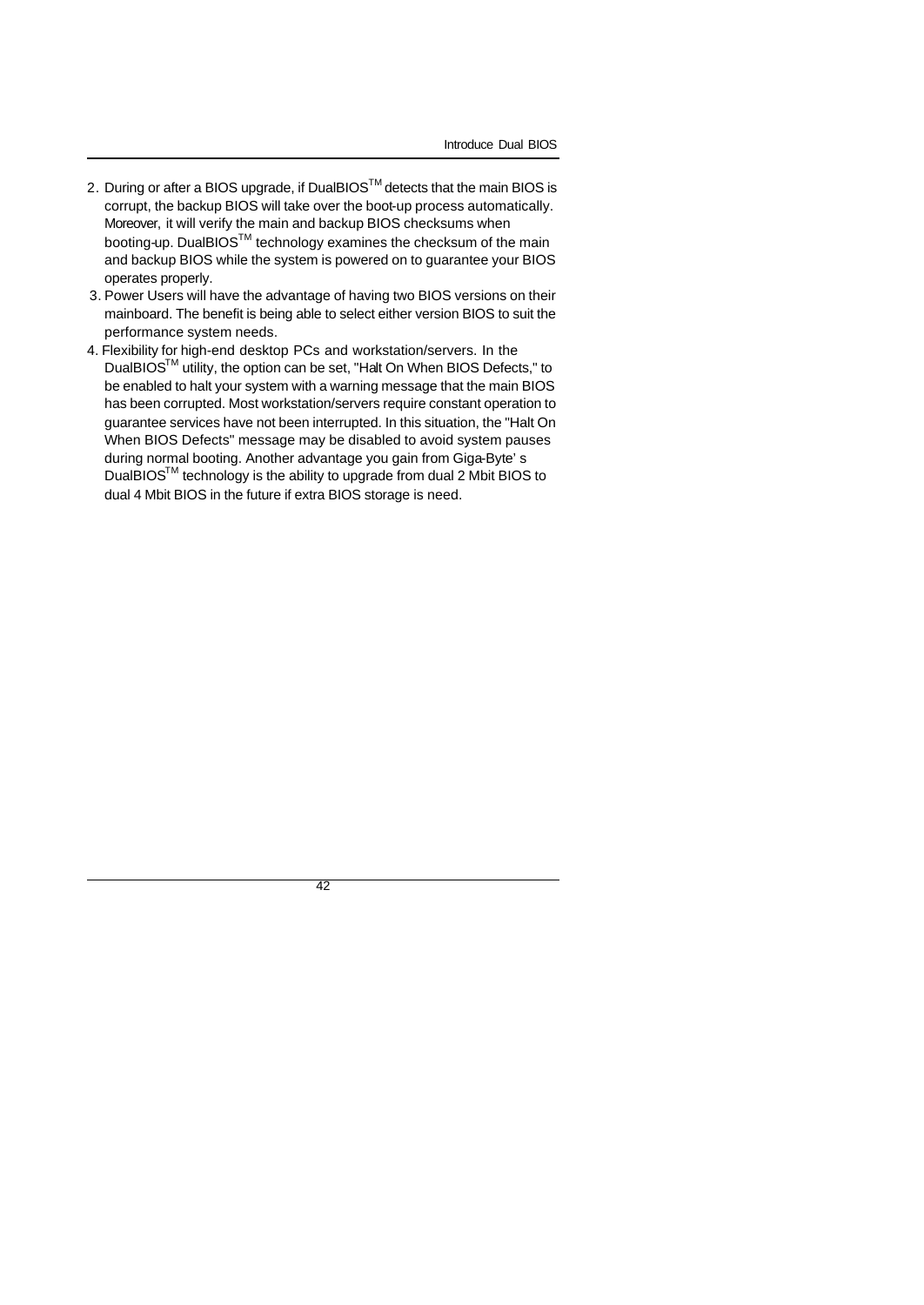# **TABLE OF CONTENTS**

| 1 <sub>1</sub> | <b>INTRODUCTION</b>                                                       |  |
|----------------|---------------------------------------------------------------------------|--|
|                |                                                                           |  |
|                |                                                                           |  |
|                |                                                                           |  |
|                |                                                                           |  |
|                | 1.5. INTRODUCE THE INTEL Celeron T/PENTIUM <sup>®</sup> !!! Processor 1-4 |  |
|                |                                                                           |  |
| 2.             | <b>SPECIFICATION</b>                                                      |  |
|                |                                                                           |  |
|                |                                                                           |  |
|                |                                                                           |  |
| 3.             | <b>HARDWARE INSTALLATION</b>                                              |  |
|                |                                                                           |  |
|                |                                                                           |  |
|                | 3.3. QUICK REFERENCE FOR JUMPERS & CONNECTORS3-2                          |  |
|                |                                                                           |  |
|                |                                                                           |  |
|                |                                                                           |  |
|                |                                                                           |  |
|                | 3.8. HARDWARE RESET SWITCH CONNECTOR INSTALLATION3-9                      |  |
|                |                                                                           |  |
|                |                                                                           |  |
|                |                                                                           |  |

 $\overline{\phantom{a}}$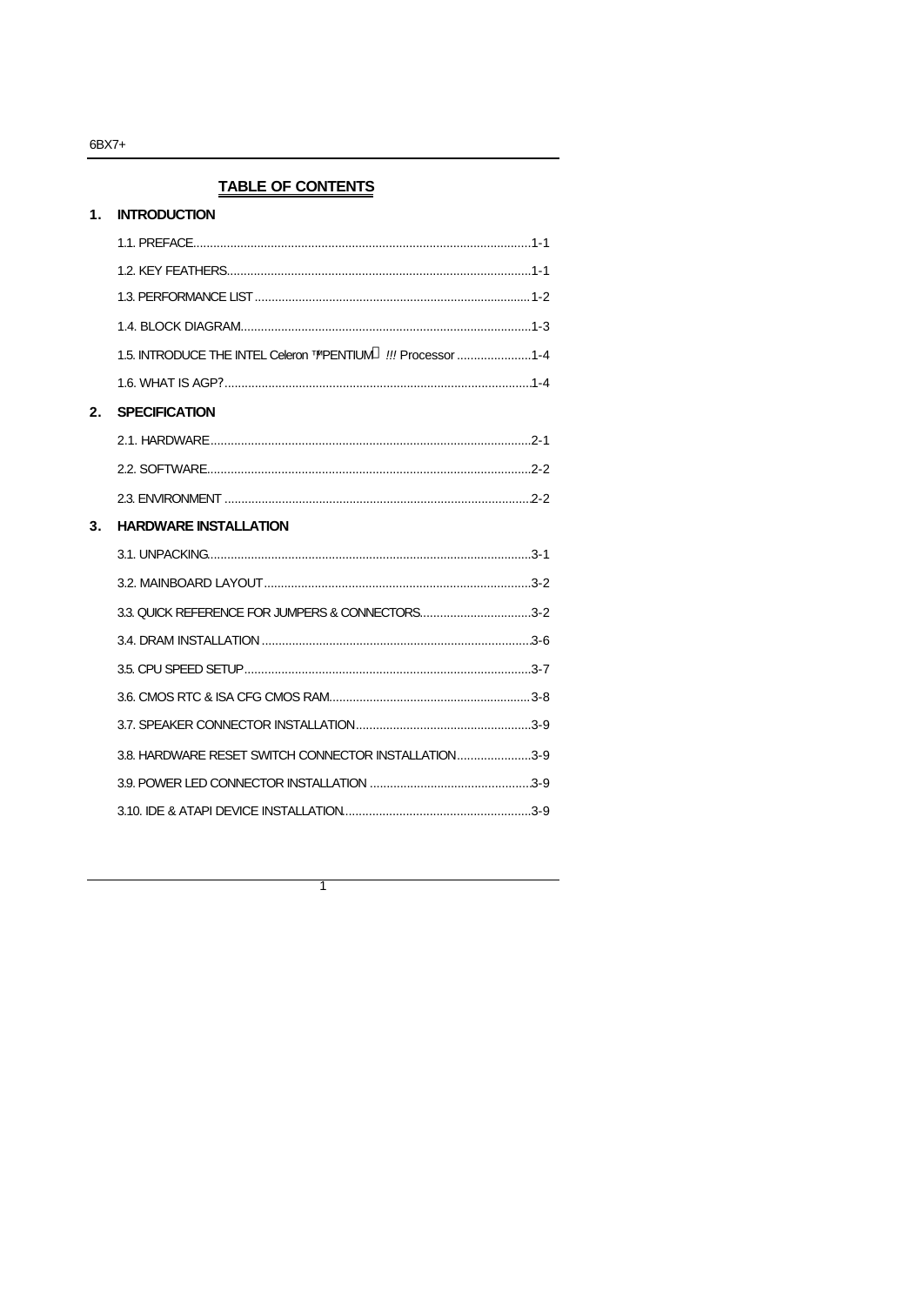| 4. | <b>BIOS CONFIGURATION</b>                                 |
|----|-----------------------------------------------------------|
|    |                                                           |
|    |                                                           |
|    |                                                           |
|    | 4.3.1. Main Menu                                          |
|    | 4.3.2. Status Page Setup Menu / Option Page Setup Menu4-2 |
|    |                                                           |
|    |                                                           |
|    |                                                           |
|    |                                                           |
|    |                                                           |
|    |                                                           |
|    |                                                           |
|    |                                                           |
|    |                                                           |
|    |                                                           |
|    |                                                           |
|    |                                                           |
|    |                                                           |
|    |                                                           |

 $\overline{2}$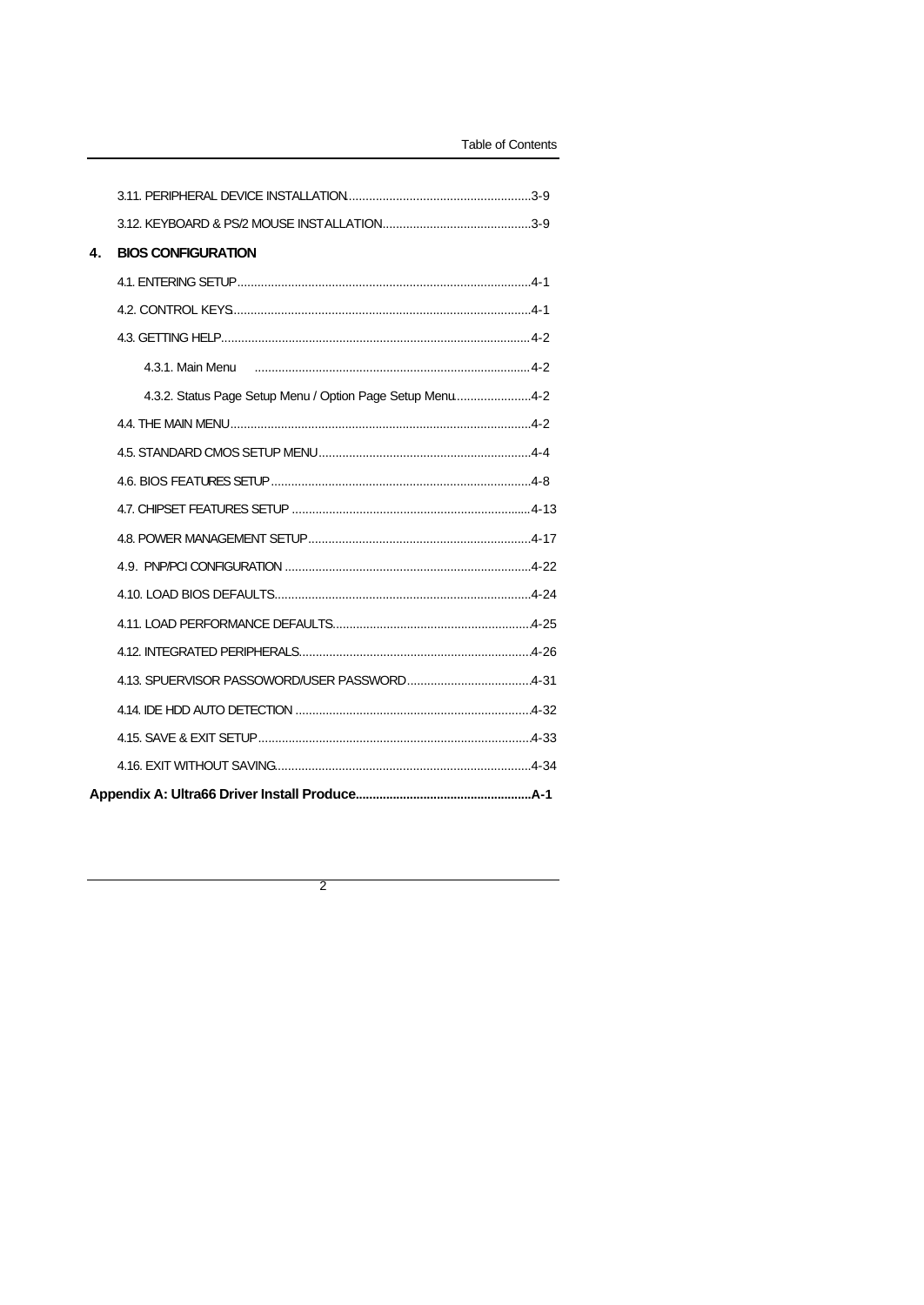## **1. INTRODUCTION**

## **1.1. PREFACE**

Welcome to use the 6BX7+ motherboard. It is a Pentium <sup>®</sup> II / !!! / Celeron Processor based PC / AT compatible system with AGP / PCI / ISA Bus, and has been designed to be the fastest PC / AT system. There are some new features allow you to operate the system with just the performance you want.

This manual also explains how to install the motherboard for operation, and how to set up your CMOS CONFIGURATION with BIOS SETUP program.

### **1.2. KEY FEATURES**

- □ Intel Celeron<sup>™</sup> /Pentium<sup>®</sup> !!! Socket 370 Processor based PC / AT compatible main board.
- □ Socket 370 Pins ZIF white socket on board.
- q Intel 440BX chipset, Supports AGP / SDRAM / Ultra DMA/33 IDE / Keyboard and PS/2 Mouse Power On / ACPI features.
- □ Supports 4xDIMMs using 3.3V SDRAM DIMM module.
- $\Box$  Supports Intel LDCM<sup>®</sup> Network Manageability.
- □ Supports 8 MB 1GB SDRAM memory on board.
- □ Supports ECC or Non-ECC type DRAM module.
- q 1xAGP slot, 6xPCI Bus slots, 1xISA Bus slots.
- □ Supports 2 channels Ultra DMA/33 IDE ports for 4 IDE Devices.
- □ Promise Chipset supports 2 channels Ultra DMA66/33 IDE Port for 4 IDE Device.
- q Supports 2xCOM (16550), 1xLPT (EPP / ECP), 1x Floppy port.
- □ Supports 4xUSB ports (Front Panel USBx2, Back Panel USBx2), 1xPS/2 Mouse & 1xPS/2 Keyboard.
- □ Licensed AWARD BIOS, 2M bits FLASH ROM.
- q Support **Dual BIOS** and **BIOS Write Protection**.
- □ Support **Suspend To RAM** Function.
- q Support **CPU Over Voltage Select** (**Magic Booster**).
- □ Support **CPU Over Voltage Protection**.
- q 30.5 cm x 19.5 cm ATX SIZE form factor, 4 layers PCB.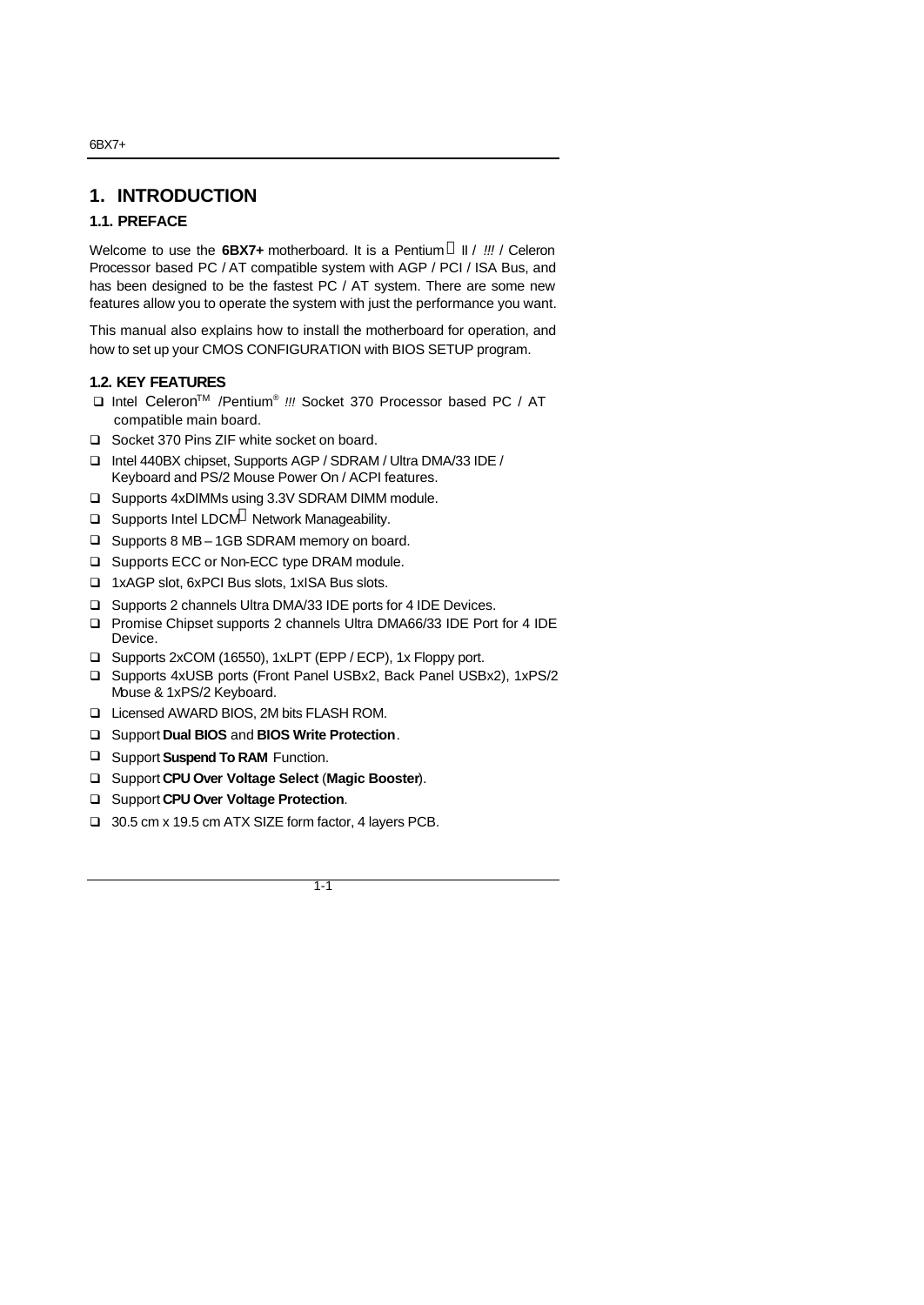### **1.3. PERFORMANCE LIST**

The following performance data list is the testing results of some popular benchmark testing programs.

These data are just referred by users, and there is no responsibility for different testing data values gotten by users. (Different Hardware & Software configuration will result in different benchmark testing results.)

- CPU Intel Socket 370 Pentium *!!!* 800EB MHz processor
- DRAM (256x1) MB MOSEL 9923PR V54C328804VCT75)
- CACHE SIZE 256 KB included in CPU
- DISPLAY GA-660Plus AGP Card
- STORAGE Onboard Promise IDE (Quantum KA13600AT)
- O.S. Windows NT™ 4.0 SPK6a
- DRIVER Display Driver at 1024 x 768 x 65536 colors x 75Hz.

Promise Ultra Driver (ver.1.44 Build:0728)

| Processor                          | Intel Pentium®!!! Socket 370 |  |  |
|------------------------------------|------------------------------|--|--|
|                                    | 800EB MHz (100 x 8.0)        |  |  |
| Winbench99                         |                              |  |  |
| CPU mark99                         | 72                           |  |  |
| FPU Winmark99                      | 4250                         |  |  |
| Business Disk Winmark99            | 5820                         |  |  |
| Hi-End Disk Winmark99              | 14000                        |  |  |
| <b>Business Graphics Winmark99</b> | 393                          |  |  |
| Hi-End Graphics Winmark99          | 738                          |  |  |
| <b>Winstone99</b>                  |                              |  |  |
| Business Winstone99                | 44.2                         |  |  |
| Hi-End Winstone99                  | 47.9                         |  |  |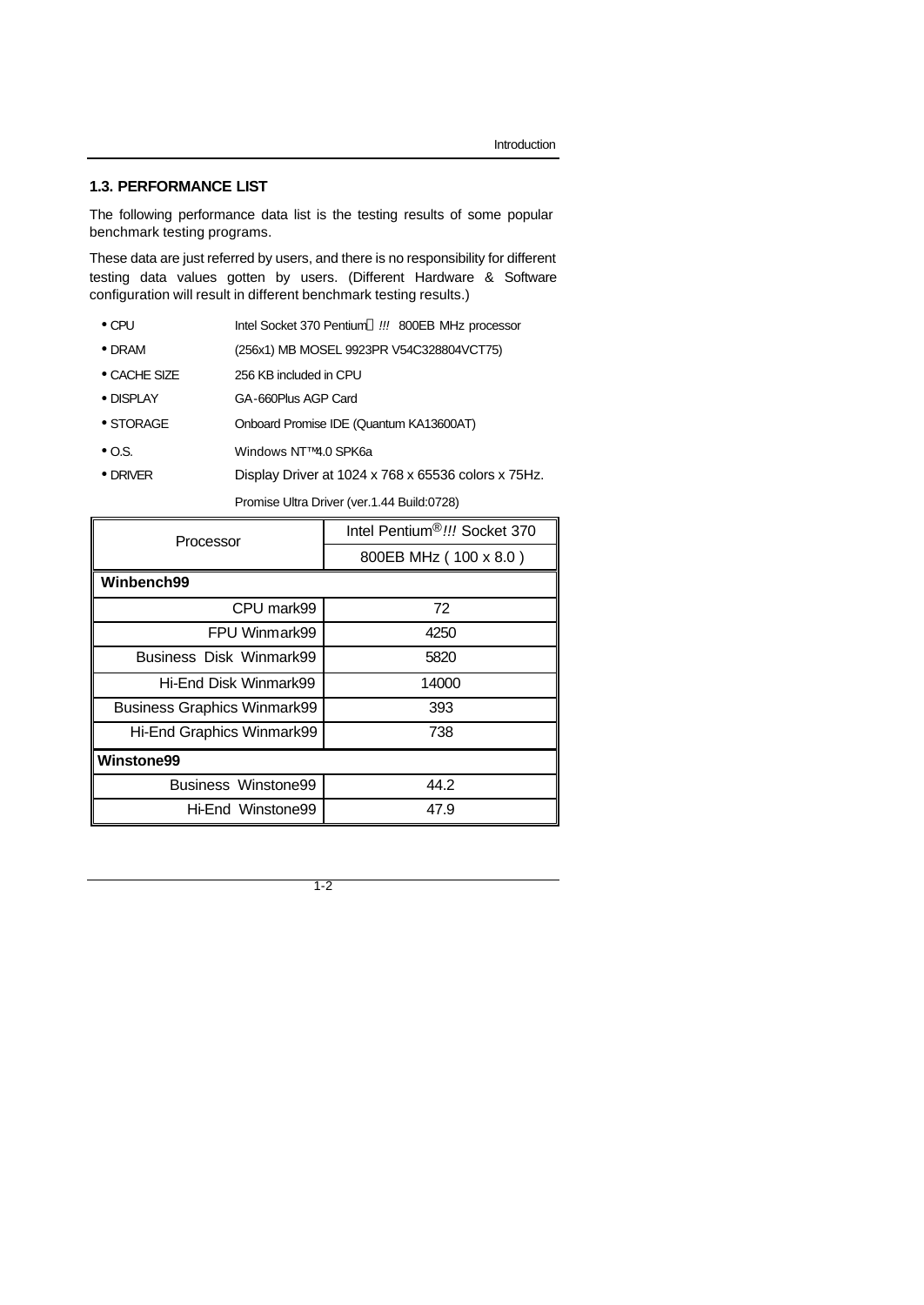#### **1.4. BLOCK DIAGRAM**

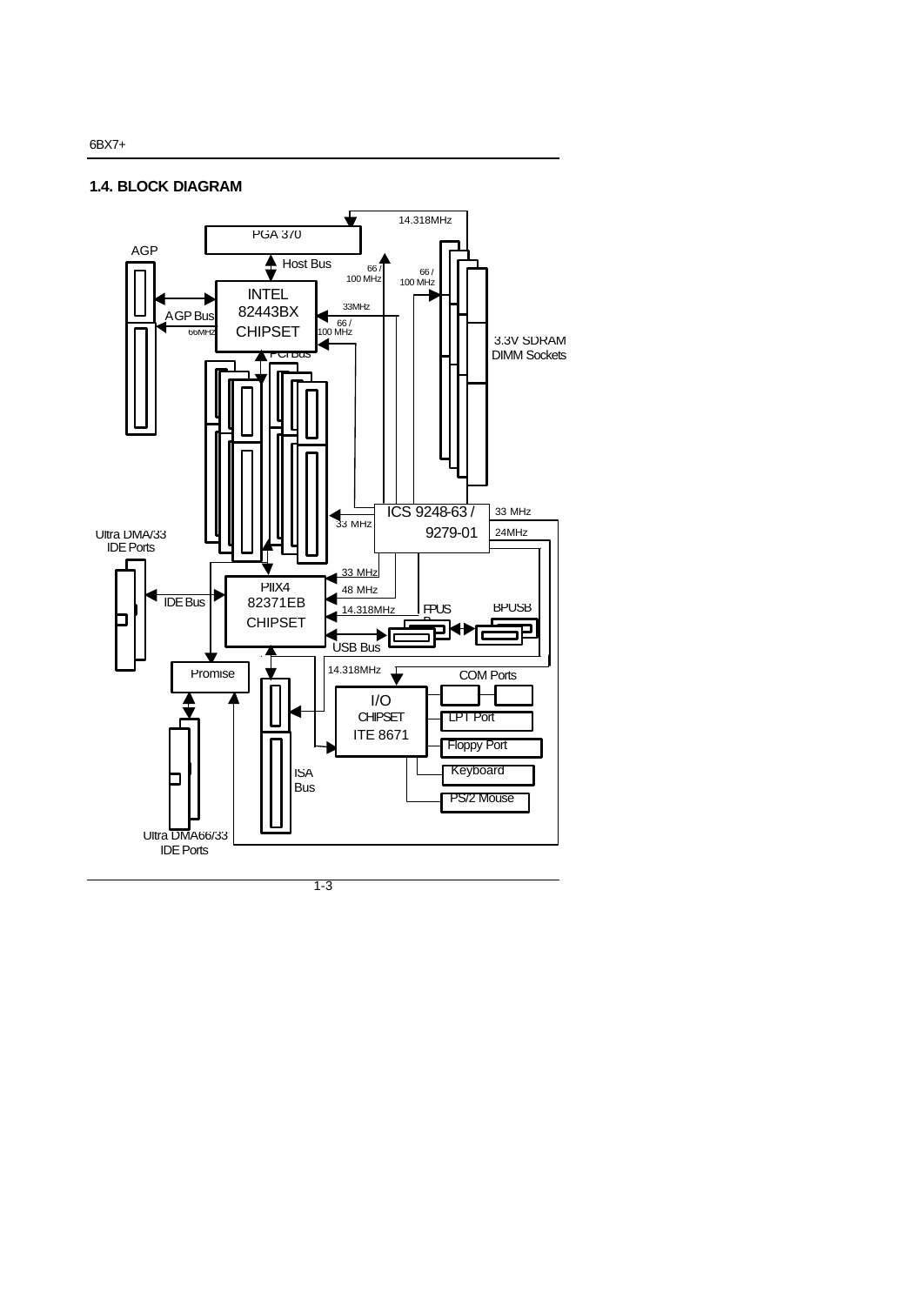**1.5. INTRODUCE THE INTELâCeleronTM /Pentium®**  *!!!* **Socket 370 Processor** 



Figure 1.1: INTEL<sup>®</sup> Celeron<sup>™</sup>/Pentium<sup>®</sup> !!! Socket370 Processor

### **1.6 What is AGP?**

The Accelerated Graphics Port (AGP) is a new port on the Host-To-PCI bridge device that supports an AGP port. The main purpose of the AGP port is to provide fast access to system memory.

The AGP port can be used either as fast PCI port (32-bits at 66MHz vs.32-Bits at 33MHz) or as an AGP port which supports 2x data-rate, a read queue, and side band addressing. When the 2x-data rate is used the port can transmit data at 533MB/sec (66.6\*2\*4). The read-queue can be used to pipeline reads – removing the effects of the reads-latency. Side band addressing can be used to transmit the data address on a separate line in order to speed up the transaction.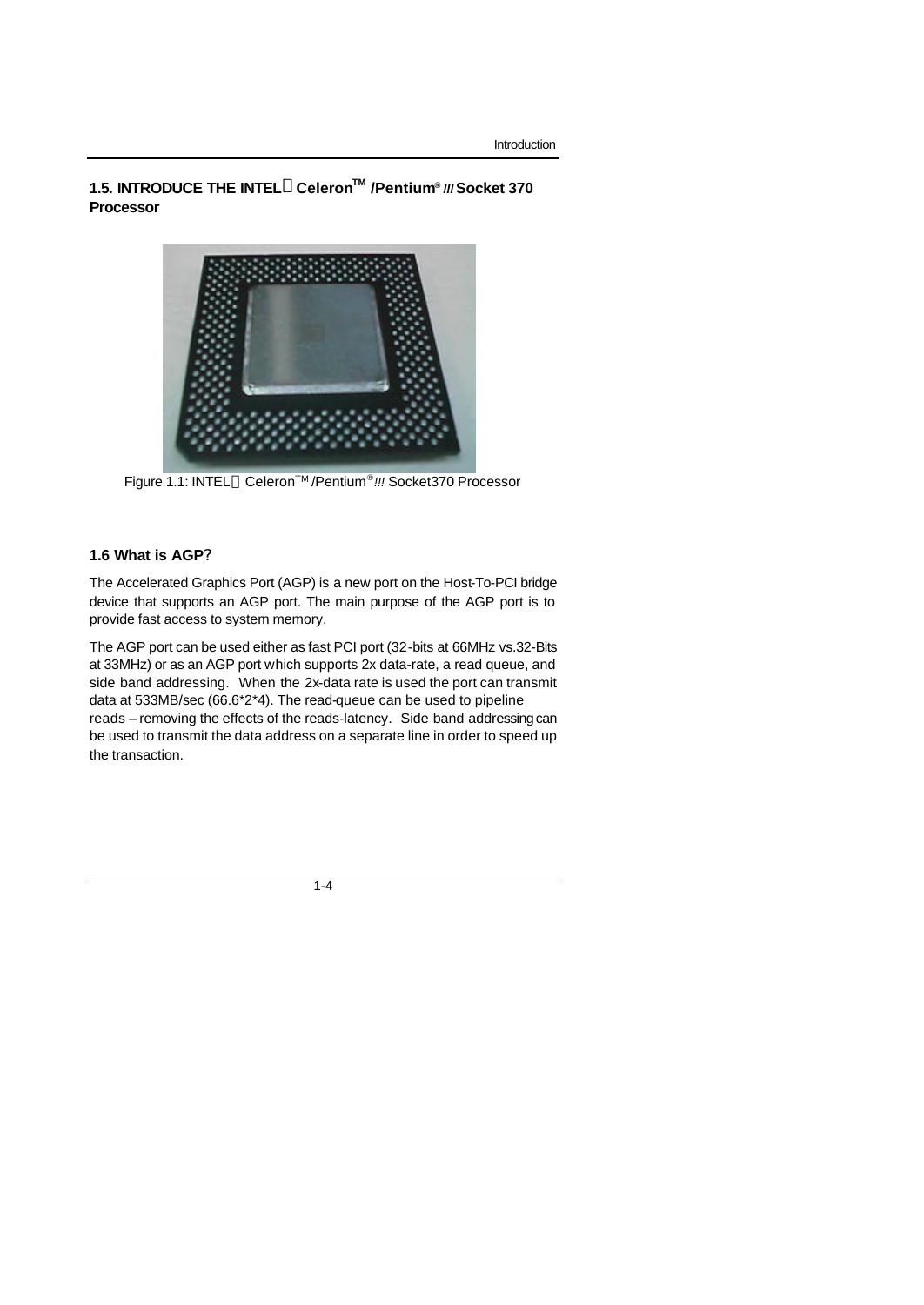# **2. SPECIFICATION**

## **2.1. HARDWARE**

| $\bullet$ CPU   | - Celeron <sup>™</sup> /Pentium <sup>®</sup> !!! Socket 370 Processor<br>300-800 MHz.                                                            |
|-----------------|--------------------------------------------------------------------------------------------------------------------------------------------------|
|                 | -66/100 MHz Socket 370 on board.                                                                                                                 |
| • PROTECTION    | - Supports CPU Over Voltage Select                                                                                                               |
|                 | (Magic Booster).                                                                                                                                 |
|                 | - Speaker Alarm when detect "CPU FAN Failure" or<br>"CPU Overheat".                                                                              |
|                 | - Automatically slow down CPU speed when "CPU<br>Overheat".                                                                                      |
|                 | - Intel LDCM <sup>®</sup> supported.                                                                                                             |
|                 | $-$ H/W monitor power status ( $\pm$ 5V, $\pm$ 12V, VGTL,5VSB,<br>CPU voltage & CMOS battery voltage).(Optional)                                 |
| $\bullet$ SPEED | $-66/100$ MHz system speed.                                                                                                                      |
|                 | -66 MHz AGP bus speed. (2X mode 133MHz)                                                                                                          |
|                 | -33 MHz PCI-Bus speed.                                                                                                                           |
|                 | -8 MHz AT bus speed.                                                                                                                             |
| • DRAM MEMORY   | -4 banks 168 pins DIMM module sockets on board.<br>- Use 8 / 16 / 32 / 64 / 128 / 256 MB DIMM module<br>DRAM.                                    |
|                 | $-8 \sim 1GB$ SDRAM.                                                                                                                             |
|                 | - Supports 3.3V SDRAM.                                                                                                                           |
|                 | - Supports ECC or Non-ECC type DRAM.                                                                                                             |
|                 | - Supports Suspend To RAM Function.                                                                                                              |
| • CACHE MEMORY  | -32 KB L1 cache memory included in CPU.<br>- L2 cache memory included in CPU<br>(depends on CPU type)<br>- Supports DIB speed mode for L2 Cache. |
| • I/O BUS SLOTS | -6 33MHz Master / Slave PCI-BUS.                                                                                                                 |
|                 | $-1$ 8MHz 16 bits ISA BUS.                                                                                                                       |
|                 | – 1 66MHz / 133MHz AGP bus.                                                                                                                      |
| • DE PORTS      | -2 Ultra DMA/33 Bus Master IDE channels onboard.<br>(Using IRQ14,15)                                                                             |
|                 |                                                                                                                                                  |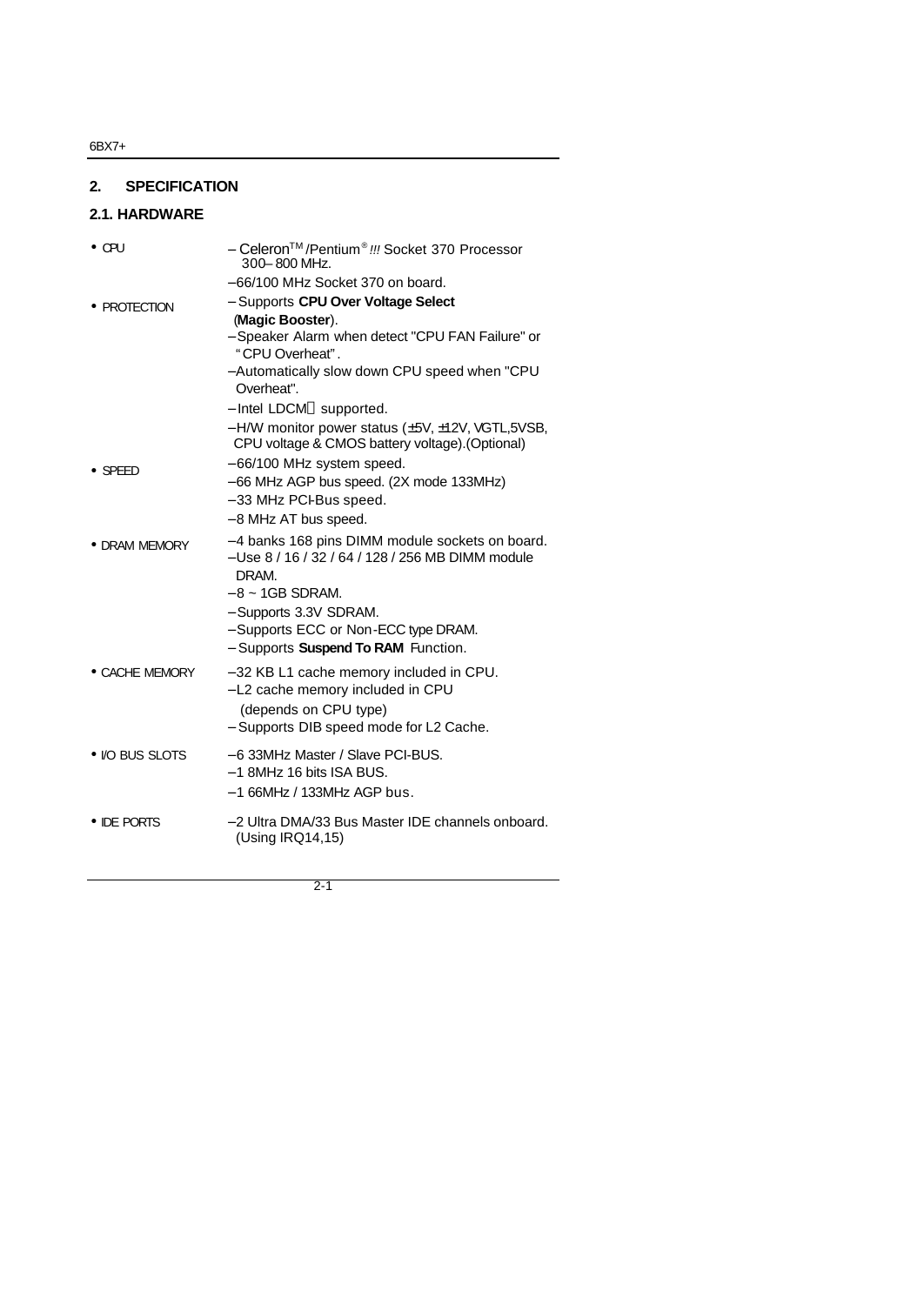|                                    | - Support Mode 3,4 IDE & ATAPI CD - ROM.<br>- Promise Chipset supports 2 Channels Ultra<br>DMA66/33 IDE Port for 4 IDE device.                                        |
|------------------------------------|-----------------------------------------------------------------------------------------------------------------------------------------------------------------------|
| • <i>IO PORTS</i>                  | - Supports 2 16550 COM ports.<br>- Supports 1 SPP/EPP/ECP LPT port.<br>- Supports 1 Floppy port.<br>- Supports 4 USB ports.<br>- Supports PS/2 Mouse & PS/2 Keyboard. |
| $\bullet$ GREEN<br><b>FUNCTION</b> | - Suspend mode support.<br>- Green switch & ACPI LED support.<br>- IDE & Display power down support.<br>- Monitor all IRQ / DMA / Display / I/O events.               |
| $\bullet$ BIOS                     | - 2M bits FLASH ROM.<br>- Support Dual BIOS and BIOS Write Protection.<br>- Supports Plug & Play, DMI, ACPI Function.                                                 |
| • DIMENSION                        | - ATX Form Factor, 4 layers PCB.                                                                                                                                      |
| <b>2.2. SOFTWARE</b>               |                                                                                                                                                                       |
| <b>DRIVER</b><br>$\bullet$ BIOS    | $-$ IUCD.<br>- Licensed AWARD BIOS.<br>- AT CMOS Setup, BIOS / Chipset Setup, Green<br>Setup, Hard Disk Utility included.                                             |
| $\bullet$ O.S.                     | - Operation with MS-DOS <sup>®</sup> , Windows <sup>®</sup> 95,<br>Windows ®98, WINDOWS NT <sup>TM</sup> OS/2, NOVELL<br>and SCO UNIX.                                |
| <b>2.3. ENVIRONMENT</b>            |                                                                                                                                                                       |
| • Ambient Temp.                    | $-$ 0°C to +50°C (Operating).                                                                                                                                         |

- 
- Relative Hum. − 0 to +85% (Operating).
- Altitude 0 to 10,000 feet (Operating).<br>• Vibration 0 to 1,000 Hz.
	- $-0$  to 1,000 Hz.
- Electricity − 4.9 V to 5.2 V. (Max. 20A current at 5V.)
- - 2-2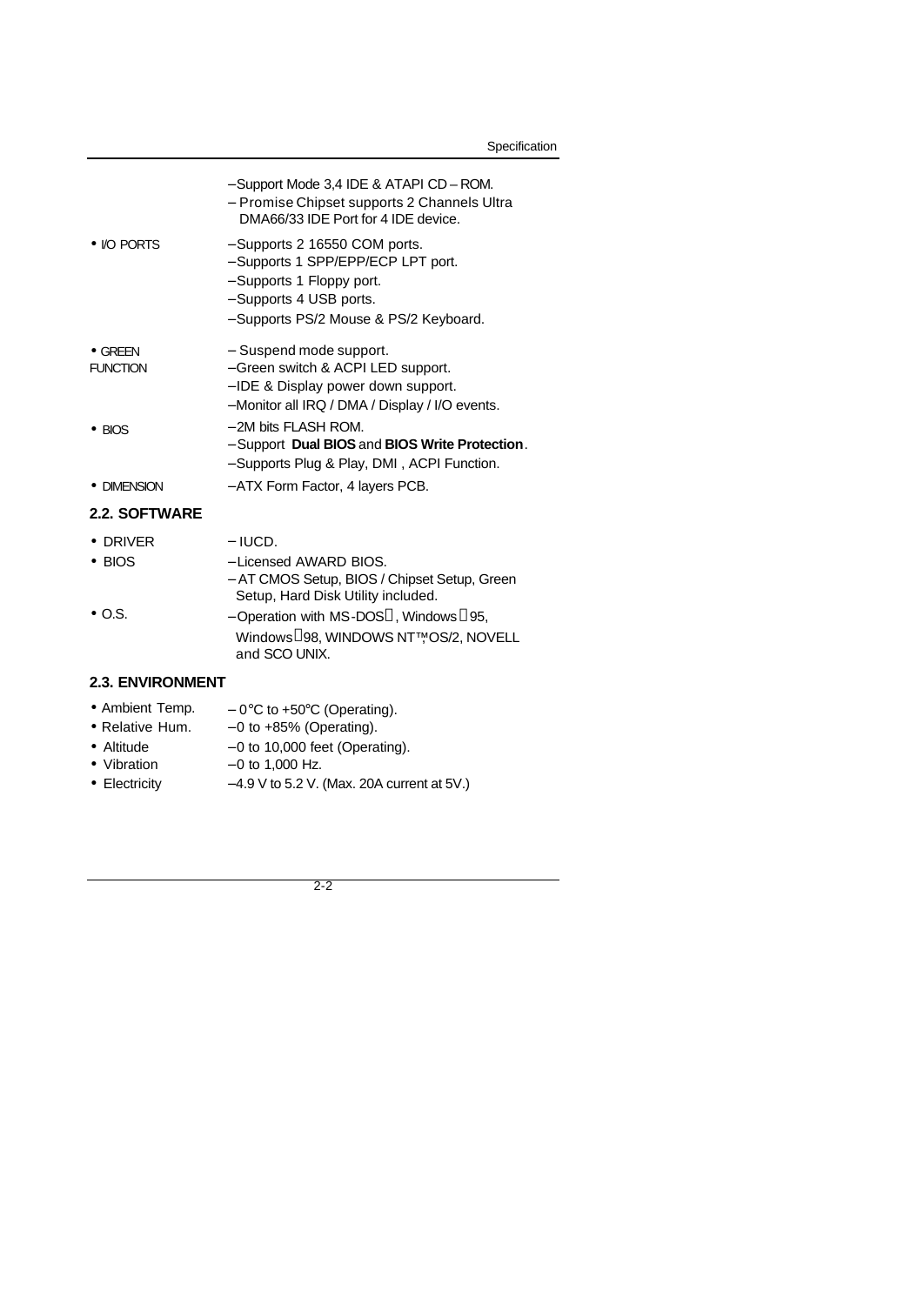# **3. HARDWARE INSTALLATION**

## **3.1. UNPACKING**

The main board package should contain the following:

- The **6BX7+** main board.
- USER'S MANUAL for main board.
- Cable set for DMA66/33 device, Floppy device.
- CD for main board Utility.

The main board contains sensitive electric components, which can be easily damaged by static electricity, so the main board should be left in its original packing until it is installed.

Unpacking and installation should be done on a grounded anti-static mat. The operator should be wearing an anti static wristband, grounded at the same point as the anti-static mat.

Inspect the main board carton for obvious damage. Shipping and handling may cause damage to your board. Be sure there are no shipping and handling damages on the board before proceeding.

After opening the main board carton, extract the system board and place it only on a grounded anti-static surface component side up. Again inspect the board for damage. Press down on all of the socket IC's to make sure that they are properly seated. Do this only on with the board placed on a firm flat surface.

#### $\bullet$ <sup>\*</sup> DO NOT APPLY POWER TO THE BOARD IF IT HAS BEEN DAMAGED.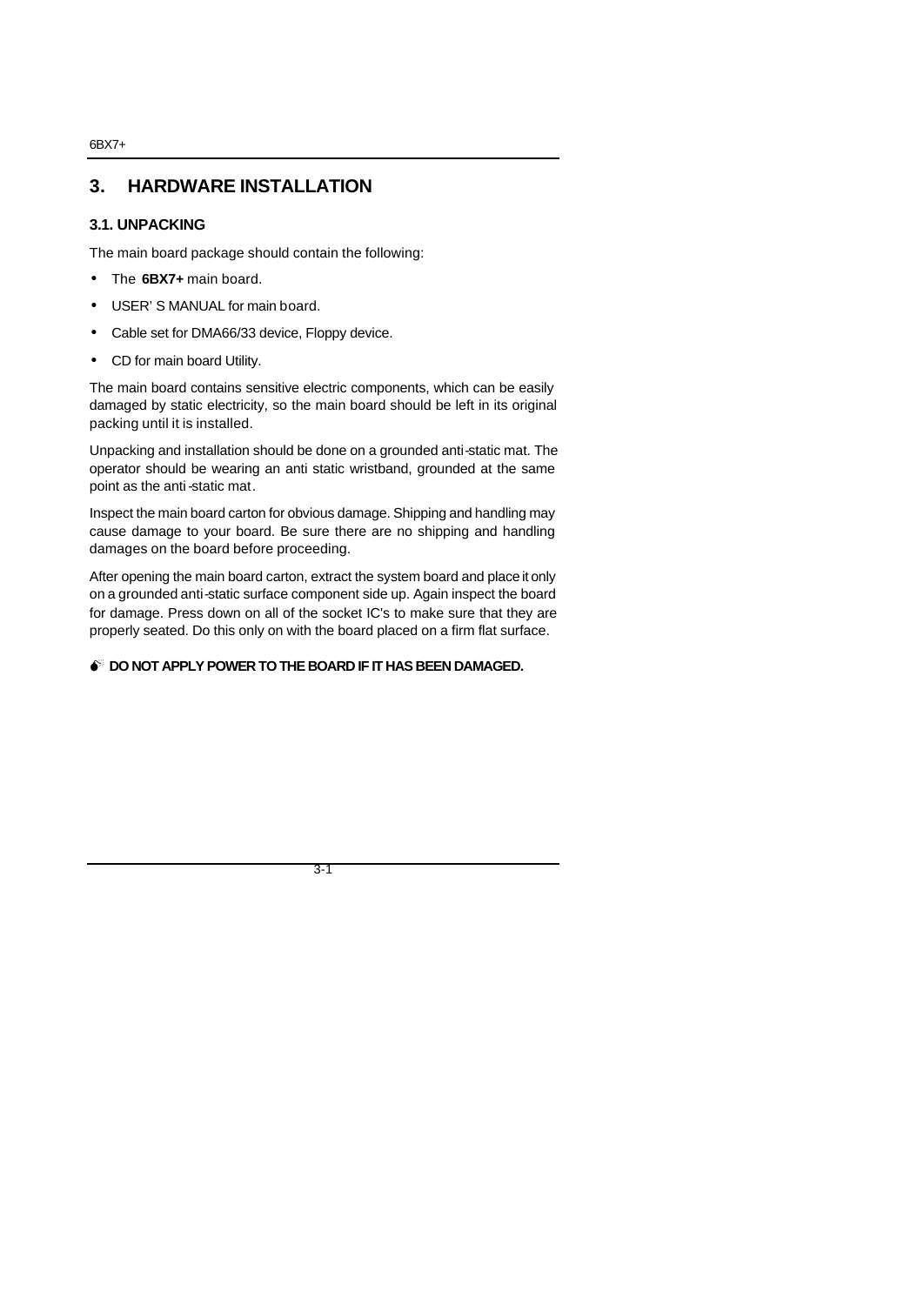## **3.2. MAINBOARD LAYOUT**

 $\overline{2}$  GND



×Figure 3.1ÿ

## **3.3. QUICK REFERENCE FOR JUMPERS & CONNECTORS**

| <b>T/O Ports Connector</b>                                                        |                                                           |  |  |  |  |  |
|-----------------------------------------------------------------------------------|-----------------------------------------------------------|--|--|--|--|--|
| USB                                                                               | USB port.                                                 |  |  |  |  |  |
| <b>PS/2</b>                                                                       | For PS/2 Keyboard / Mouse port.                           |  |  |  |  |  |
| IDE 1                                                                             | For Primary IDE port.                                     |  |  |  |  |  |
| IDE 2                                                                             | For Secondary IDE port.                                   |  |  |  |  |  |
| Ultra66-1                                                                         | For Ultra DMA66 Primary IDE port.                         |  |  |  |  |  |
| Ultra66-2                                                                         | For Ultra DMA66 Secondary IDE port.                       |  |  |  |  |  |
| Floppy                                                                            | For Floppy port                                           |  |  |  |  |  |
| COM B                                                                             | For Serial port2 (COM B). Support External Modem Ring On] |  |  |  |  |  |
| COM A                                                                             | For Serial port1 (COM A).[Support External Modem Ring On] |  |  |  |  |  |
| LPT                                                                               | For LPT port.                                             |  |  |  |  |  |
| <b>ATX</b><br><b>POWER</b>                                                        | For ATX Power Connector.                                  |  |  |  |  |  |
| Socket 370                                                                        |                                                           |  |  |  |  |  |
| For Celeron <sup>™</sup> /Pentium <sup>®</sup> !!! Socket 370 Processor installed |                                                           |  |  |  |  |  |
| JP12 : Case Open                                                                  |                                                           |  |  |  |  |  |
| <b>Function</b><br>Pin No.                                                        |                                                           |  |  |  |  |  |
|                                                                                   |                                                           |  |  |  |  |  |
|                                                                                   | Signal                                                    |  |  |  |  |  |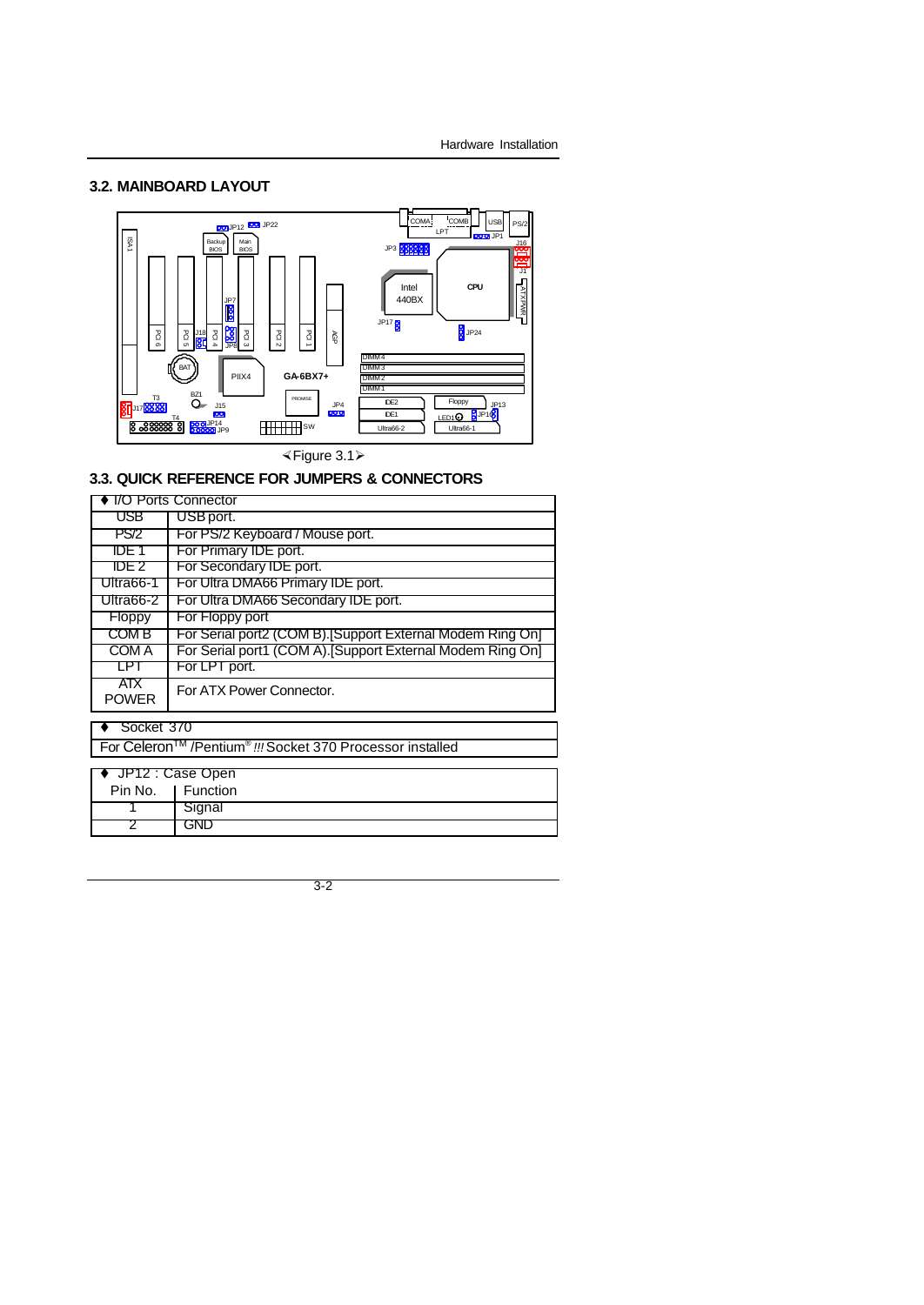|           | J1: CPU FAN Connector                      |
|-----------|--------------------------------------------|
| Pin No.   | Function                                   |
| 1         | GND.                                       |
| 2         | +12V                                       |
| 3         | <b>SENSE</b>                               |
|           |                                            |
|           | ♦ J16 : POWER FAN Connector                |
| Pin No.   | <b>Function</b>                            |
| Τ         | GND.                                       |
| 2         | +12V                                       |
| З         | <b>SENSE</b>                               |
|           | ♦ J17: PANEL(SYSTEM) FAN Connector         |
| Pin No.   | Function                                   |
| T         | GND.                                       |
| 2         | +12V                                       |
| 3         | <b>SENSE</b>                               |
|           |                                            |
|           | ◆ J15 : System After Ac Back               |
| Pin No.   | Function                                   |
| Open      | Soft Off (Default)                         |
| Close     | Full On                                    |
|           | ♦ JP1 : PS/2 Keyboard Power On Selection   |
| Pin No.   | Function                                   |
| 1-2 close | PS/2 Enabled Keyboard power on.            |
| 2-3 close | PS/2 Disabled Keyboard power on. (Default) |
|           |                                            |
|           | JP7: Wake on LAN                           |
| Pin No.   | Function                                   |
| T         | $+5V$ SB                                   |
| 2         | <b>GND</b>                                 |
| 3         | Signal                                     |
|           | ♦ JP9 IR: INFRARED Connector (Optional)    |
| Pin No.   | Function                                   |
| 1         | IR DATA OUTPUT                             |
| 2         | <b>GND</b>                                 |
| 3         | IR DATA INPUT                              |
| 4         | NC                                         |
| 5         | VCC (+5V)                                  |
|           |                                            |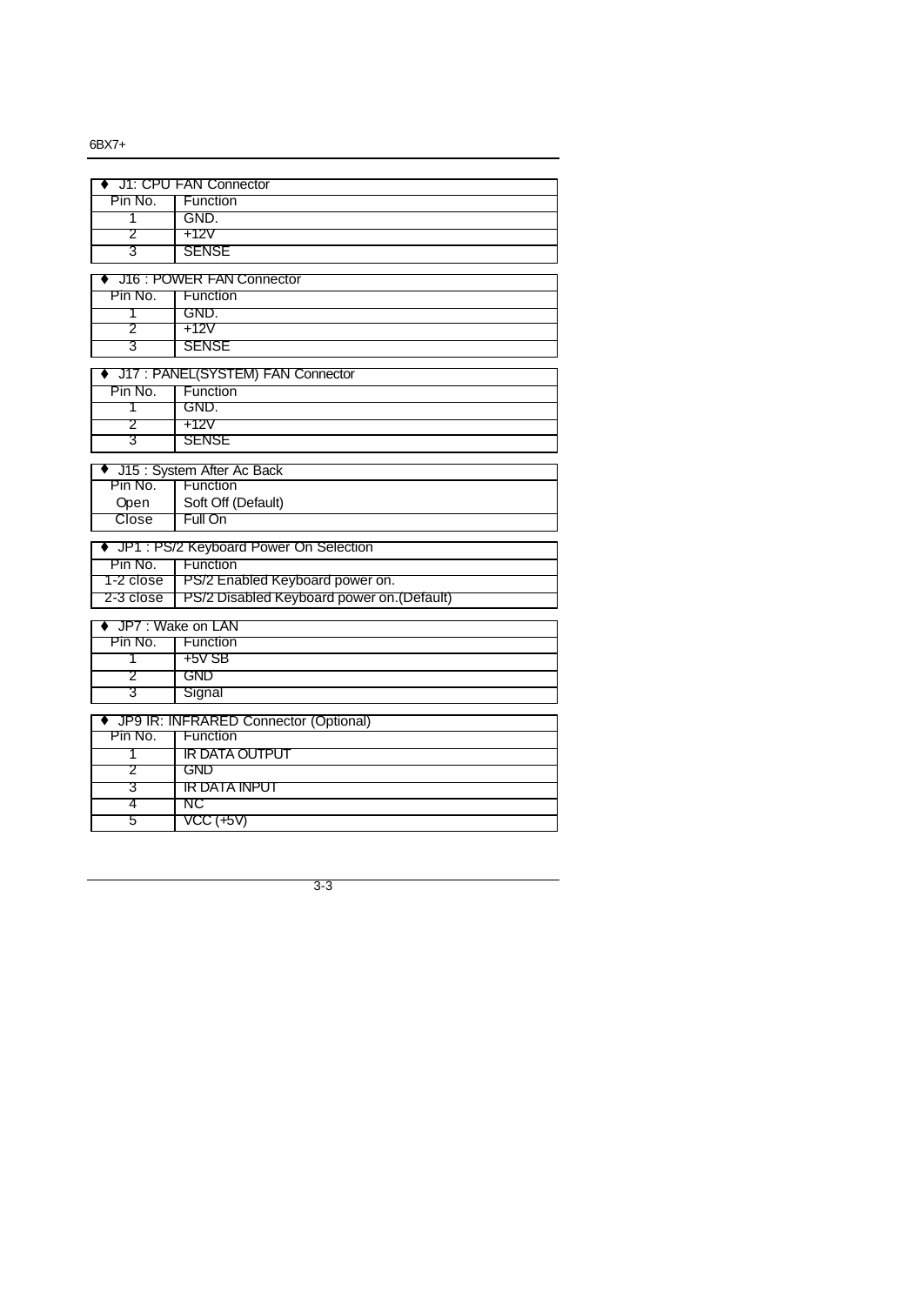|             | JP8 SB-LINK: For PCI Sound Card Connector (Optional) |
|-------------|------------------------------------------------------|
| Pin No.     | Function                                             |
| 1           | Signal                                               |
| 2           | <b>GND</b>                                           |
| З           | NC                                                   |
| 4           | Signal                                               |
| 5           | <b>GND</b>                                           |
| 6           | Signal                                               |
|             |                                                      |
| Pin No.     | JP14 : CLEAR CMOS<br>Function                        |
|             |                                                      |
| 1-2 close   | <b>Clear CMOS</b>                                    |
| 2-3 close   | Normal (Default)                                     |
|             | JP13 / JP17 : Close STR Enable                       |
| Pin No.     | Function                                             |
| 1           | Signal                                               |
| 2           | GND                                                  |
|             |                                                      |
|             | ♦ J18 Ring POW On : Internal Modem Ring Power On.    |
| Pin No.     | Function                                             |
| 1           | Signal                                               |
| 2           | <b>GND</b>                                           |
|             |                                                      |
|             | ♦ JP3 : CPU Over Voltage Select (Magic Booster)      |
| Pin No.     | Function                                             |
| 1-2 close   | Normal                                               |
| 3-4 close   | CPU Voltage is rising 10%                            |
| 5-6 close   | CPU Voltage is rising 20%                            |
| 7-8 close   | CPU Voltage is rising 30%                            |
| 9-10 close  | CPU Voltage is rising 40%                            |
| 11-12 close | CPU Voltage is rising 50%                            |
|             | ♦ JP4 : ATA66 Disable / Enable                       |
| Pin No.     | Function                                             |
| 1-2 close   | Disabled                                             |
| 2-3 close   | Enabled (Default)                                    |
|             |                                                      |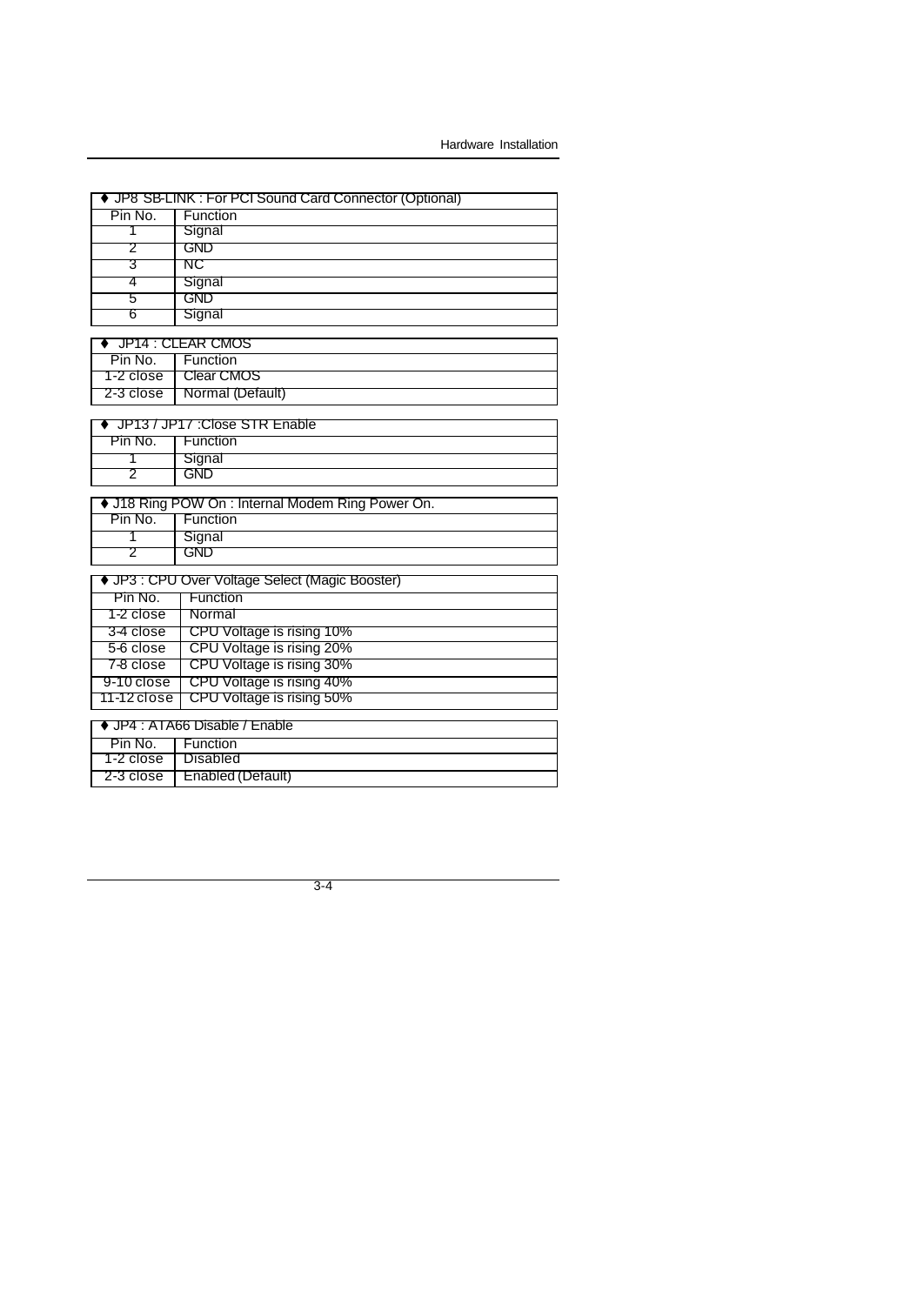| JP22 : BIOS Flash ROM Write Protection |                                        |  |  |  |  |
|----------------------------------------|----------------------------------------|--|--|--|--|
|                                        |                                        |  |  |  |  |
| Pin No.                                | <b>Function</b>                        |  |  |  |  |
| open                                   | Normal (Default)                       |  |  |  |  |
| close                                  | <b>Write Protection</b>                |  |  |  |  |
|                                        |                                        |  |  |  |  |
| $\blacklozenge$ 13 : FPUSB             |                                        |  |  |  |  |
| Pin No.                                | <b>Function</b>                        |  |  |  |  |
|                                        | VCC                                    |  |  |  |  |
| 2                                      | USB D0-                                |  |  |  |  |
| З                                      | USB D0+                                |  |  |  |  |
| 4                                      | <b>GND</b>                             |  |  |  |  |
| 5                                      | VCC                                    |  |  |  |  |
| 6                                      | USB D1-                                |  |  |  |  |
|                                        | USB D1+                                |  |  |  |  |
| 8                                      | GND                                    |  |  |  |  |
|                                        |                                        |  |  |  |  |
| ♦ JP24 : System Acceleration           |                                        |  |  |  |  |
| Pin No.                                | Function                               |  |  |  |  |
| 1-2 close                              | For 100MHz Turbo and other frequencies |  |  |  |  |
| 2-3 close                              | For 100MHz Normal (Default)            |  |  |  |  |

### **T4 : 2\*11PIN Jumper**



**PW : Soft Power Connector** 



Open: Normal Operation Short: Power On/Off

**RE : Reset Switch**



Open: Normal Operation Short: For Hardware Reset System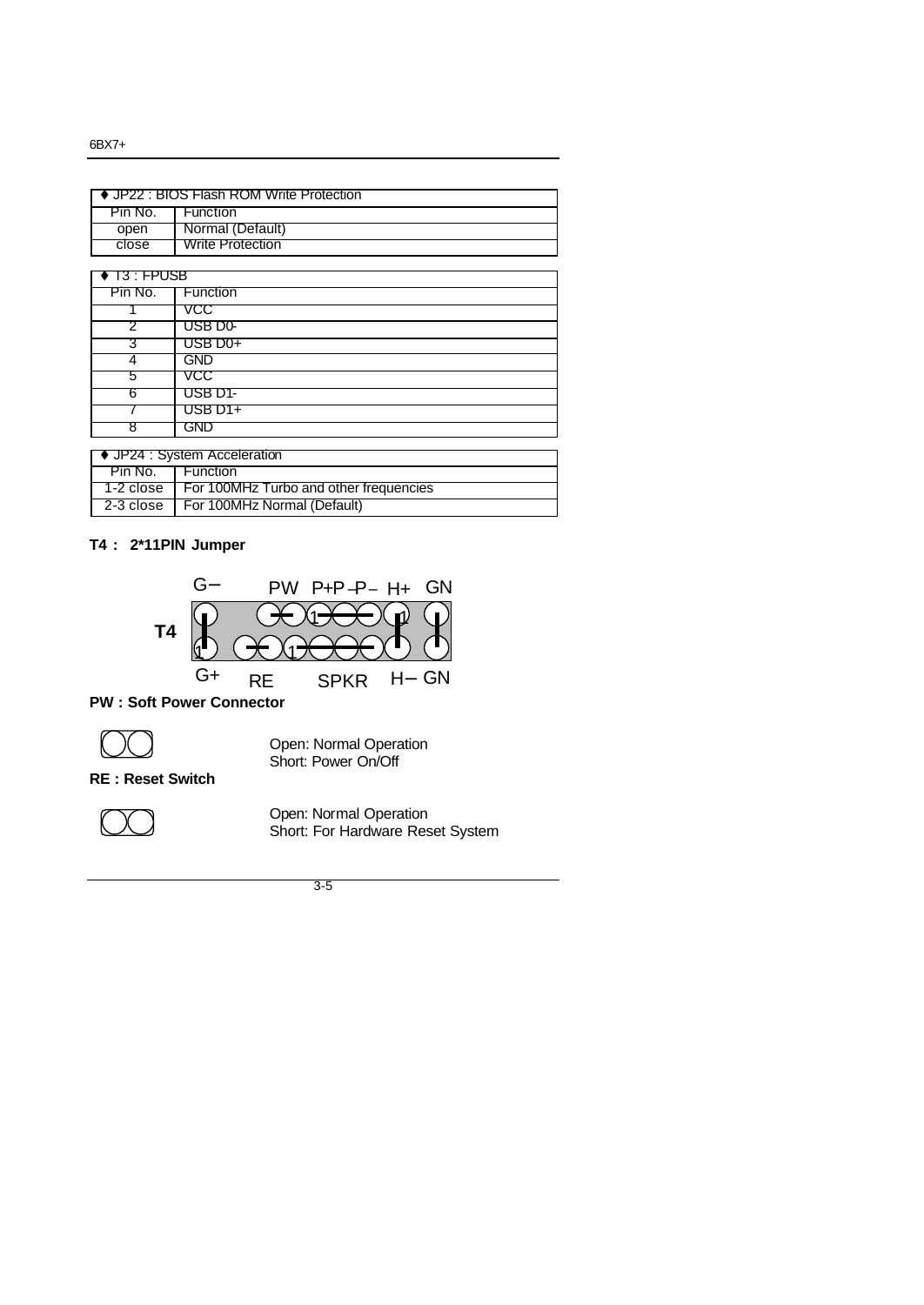#### **P+P-P-: Power LED**



PIN 1 : LED anode (+) PIN 2 : LED cathode (−) PIN 3 : LED cathode (−)

#### **SPKR : External Speaker Connector**



PIN 1 : VCC (+) PIN 2 : VCC PIN 3 : Data PIN 4 : Data (−)

#### **H+H-: IDE Hard Disk Active LED**

1

PIN 1: LED anode (+) PIN 2: LED cathode (−)

#### **GN: Green Function Switch**



Open : Normal operation Short : Entering Green Mode

#### **G-G+: Green LED**



PIN 1 : LED anode (+) PIN 2 : LED cathode (−)

#### **3.4. DRAM INSTALLATION**

The main board can be installed with 8 / 16 / 32 / 64 / 128 / 256 MB 168 pins DIMM module DRAM, and the DRAM speed must be 67~100 MHz for SDRAM when system bus speed is set to 66MHz. When system bus speed is set to 100MHz, 100MHz SDRAM is required. The DRAM memory system on main board consists of bank 0, 1, 2 & bank 3.

Since 168 pins DIMM module is 64 bits width, therefore 1 piece of DIMM module may match a 64 bits system. The total memory size is 8 MB ~1GB SDRAM. The DRAM installation position refer to Figure 3.1, and notice the Pin 1 of DIMM module must match with the Pin 1 of DIMM socket. Insert the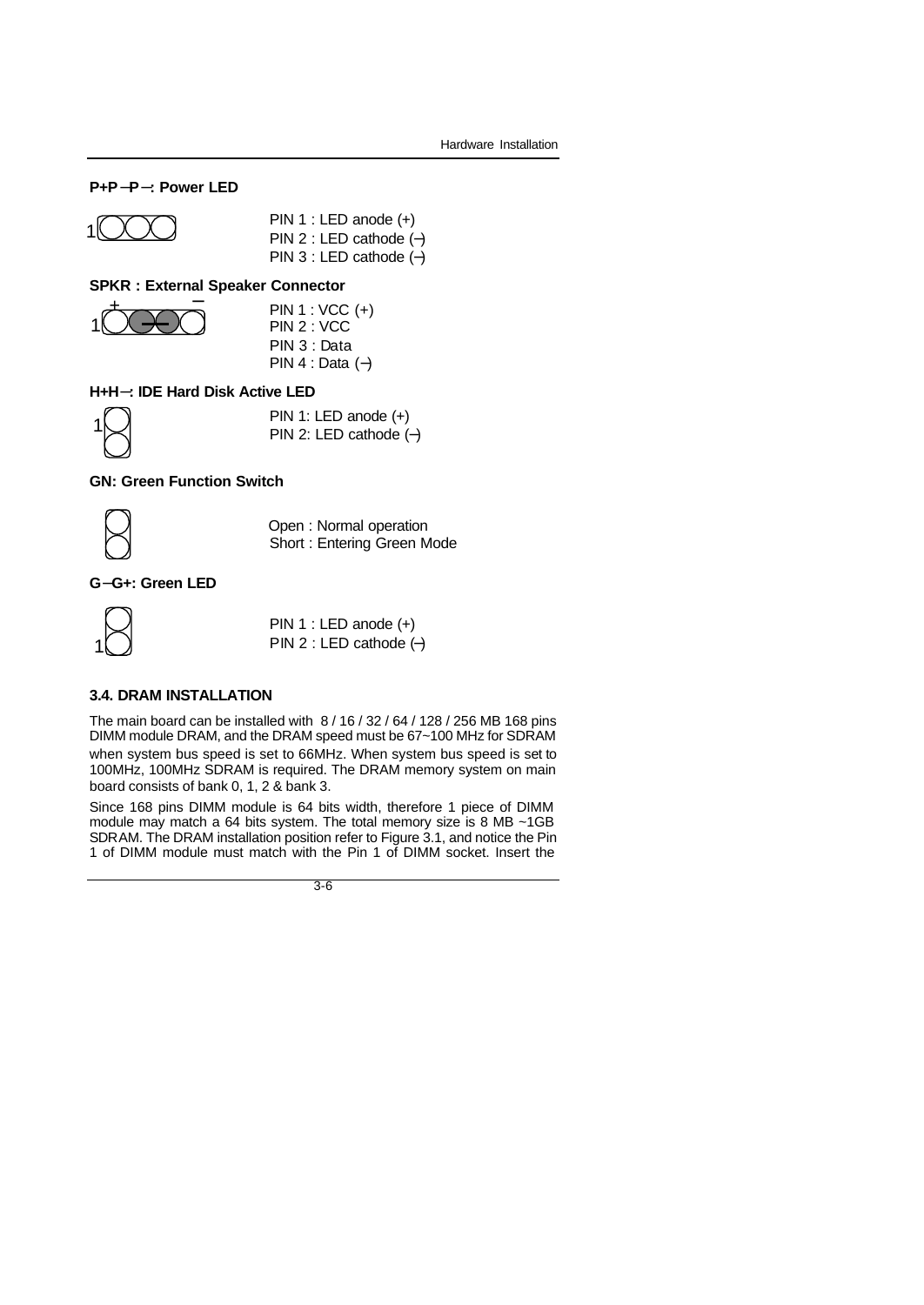DRAM DIMM module into the DIMM socket at Vertical angle. If there is a wrong direction of Pin 1, the DRAM DIMM module could not be inserted into socket completely.

## **3.5. CPU SPEED SETUP**

The system bus speed can be set to 66 / 100MHz form the DIP SWITCH (**SW**). The user can change the DIP SWITCH selection to set up the CPU speed for different processors.

| Pentium <sup>®</sup> II / III<br>CPU | 1          | $\mathbf{2}$ | 3          | 4          | 5          | 6          | $\overline{7}$ | 8          |
|--------------------------------------|------------|--------------|------------|------------|------------|------------|----------------|------------|
| 300 / 66MHz                          | <b>OFF</b> | ON           | <b>OFF</b> | ON         | ΟN         | <b>OFF</b> | <b>OFF</b>     | ON         |
| 333 / 66MHz                          | ON         | <b>OFF</b>   | <b>OFF</b> | ON         | ON         | <b>OFF</b> | <b>OFF</b>     | ON         |
| 366 / 66MHz                          | <b>OFF</b> | <b>OFF</b>   | <b>OFF</b> | ON         | ON         | <b>OFF</b> | <b>OFF</b>     | ON         |
| 400 / 66MHz                          | ON         | ON           | ON         | <b>OFF</b> | ON         | <b>OFF</b> | <b>OFF</b>     | ON         |
| 433 / 66MHz                          | <b>OFF</b> | ΟN           | ΟN         | <b>OFF</b> | ΟN         | <b>OFF</b> | <b>OFF</b>     | ΟN         |
| 466 / 66MHz                          | ON         | <b>OFF</b>   | ON         | <b>OFF</b> | ON         | <b>OFF</b> | <b>OFF</b>     | ON         |
| 500 / 66MHz                          | <b>OFF</b> | <b>OFF</b>   | ON         | <b>OFF</b> | ON         | <b>OFF</b> | <b>OFF</b>     | ON         |
| 533 / 66MHz                          | ON         | ON           | <b>OFF</b> | <b>OFF</b> | ON         | <b>OFF</b> | <b>OFF</b>     | ON         |
| * 566 / 66MHz                        | <b>OFF</b> | ON           | <b>OFF</b> | <b>OFF</b> | ON         | <b>OFF</b> | <b>OFF</b>     | ON         |
| 500 / 100MHz                         | ON         | <b>OFF</b>   | <b>OFF</b> | ON         | <b>OFF</b> | <b>OFF</b> | <b>OFF</b>     | <b>OFF</b> |
| 550 / 100MHz                         | <b>OFF</b> | <b>OFF</b>   | <b>OFF</b> | ON         | <b>OFF</b> | <b>OFF</b> | <b>OFF</b>     | <b>OFF</b> |
| 600 / 100MHz                         | ON         | ON           | ON         | <b>OFF</b> | <b>OFF</b> | <b>OFF</b> | <b>OFF</b>     | <b>OFF</b> |
| 650 / 100MHz                         | <b>OFF</b> | ON           | ON         | <b>OFF</b> | <b>OFF</b> | <b>OFF</b> | <b>OFF</b>     | <b>OFF</b> |
| 700 / 100MHz                         | ON         | <b>OFF</b>   | ON         | <b>OFF</b> | <b>OFF</b> | <b>OFF</b> | <b>OFF</b>     | <b>OFF</b> |
| 750 / 100MHz                         | <b>OFF</b> | <b>OFF</b>   | ON         | <b>OFF</b> | <b>OFF</b> | <b>OFF</b> | <b>OFF</b>     | <b>OFF</b> |
| 800 / 100MHz                         | ON         | ON           | <b>OFF</b> | <b>OFF</b> | <b>OFF</b> | <b>OFF</b> | <b>OFF</b>     | <b>OFF</b> |
| 850 / 100MHz                         | <b>OFF</b> | <b>ON</b>    | <b>OFF</b> | <b>OFF</b> | <b>OFF</b> | <b>OFF</b> | <b>OFF</b>     | <b>OFF</b> |

´ **We don't recommend you to setup your CPU ratio above 8 nth, it doesn't support now.**

3-7

#### 6BX7+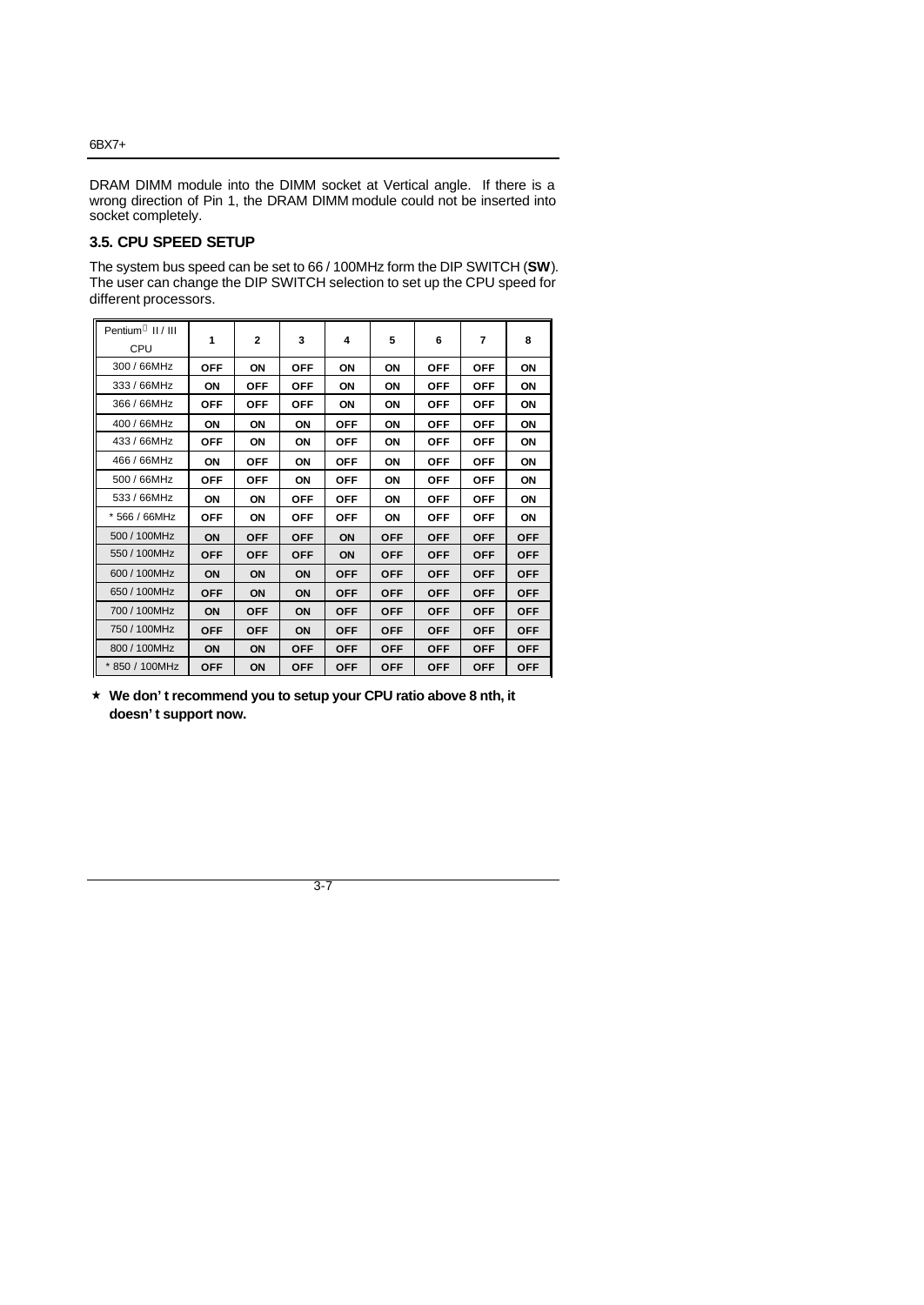| Main Clock Table |            |            |            |            |
|------------------|------------|------------|------------|------------|
| <b>CLK</b>       | 5          | 6          |            | 8          |
| 66 MHz           | ON         | <b>OFF</b> | <b>OFF</b> | ON         |
| <b>152 MHz</b>   | ON         | <b>OFF</b> | ON         | <b>OFF</b> |
| 142MHz           | ON         | ΟN         | <b>OFF</b> | <b>OFF</b> |
| 100 MHz          | <b>OFF</b> | <b>OFF</b> | <b>OFF</b> | <b>OFF</b> |
| 112MHz           | <b>OFF</b> | <b>OFF</b> | ON         | <b>OFF</b> |
| 124 MHz          | <b>OFF</b> | ON         | ON         | <b>OFF</b> |
| 133 MHz          | <b>OFF</b> | ON         | <b>OFF</b> | <b>OFF</b> |
| PCI Run 44.3 MHz |            |            |            |            |
| 133 MHz          | ON         | ON         | ON         | <b>OFF</b> |
| PCI Run 33.3 MHz |            |            |            |            |

 $\bullet$  The CPU is a sensitive electric component and it can be easily **damaged by static electricity, so users must keep it away from metal surface when the CPU is installed onto main board.**

#### **3.6. CMOS RTC & ISA CFG CMOS RAM**

There're RTC & CMOS RAM on board; they have a power supply from external battery to keep the DATA inviolate & effective. The RTC is a REAL-TIME CLOCK device, which provides the DATE & TIME to system. The CMOS RAM is used for keeping the information of system configuration, so the system can automatically boot OS every time. Since the lifetime of internal battery is 5 years, the user can change a new Battery to replace old one after it cannot work.

- $\bullet$  Danger of explosion if battery is incorrectly replaced.
- $\bullet$  Replace only with the same or equivalent type recommended by the manufacturer.
- $\bullet$  Dispose of used batteries according to the manufacturer's instructions.